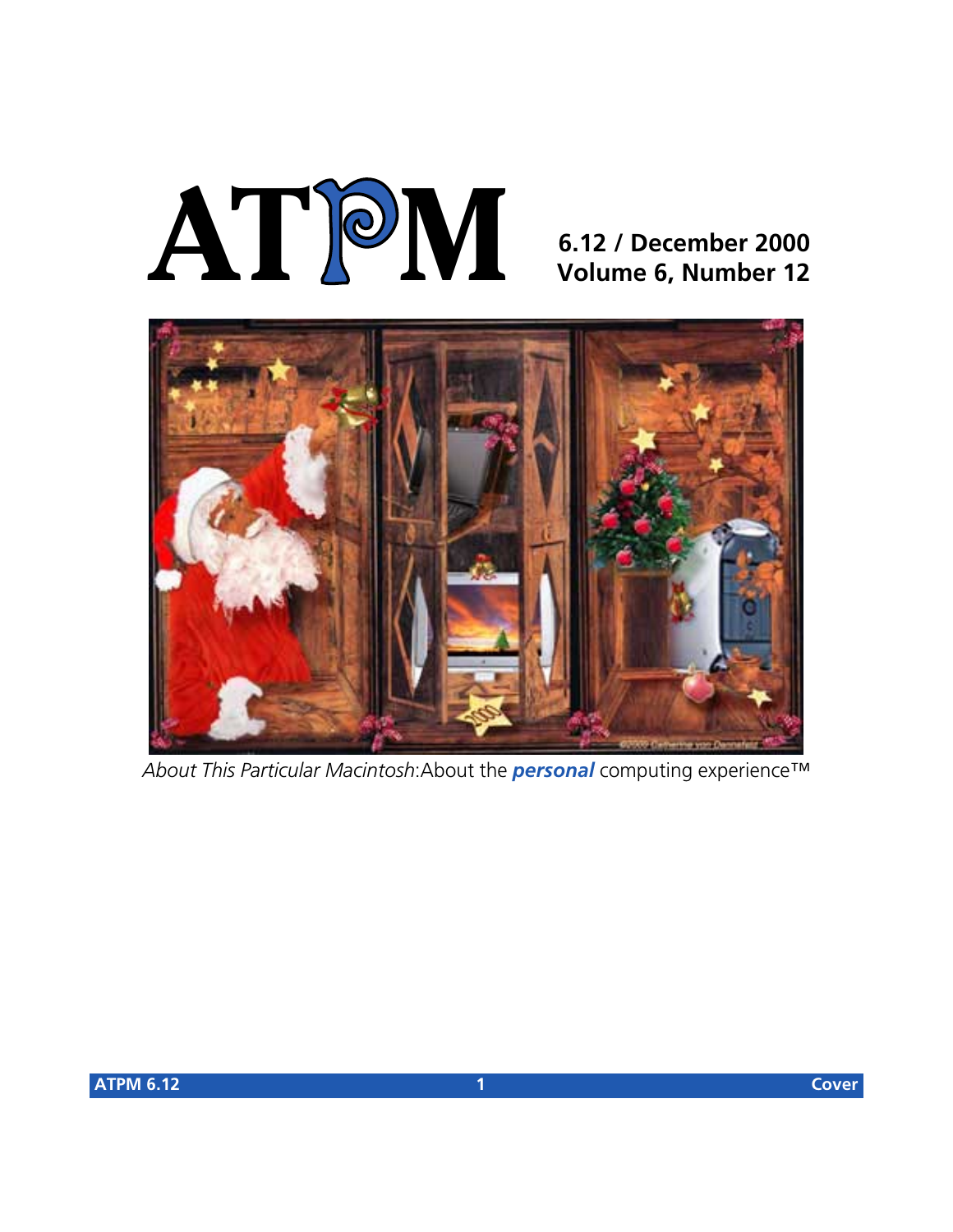#### **Cover Art**

Copyright © 2000 by [Catherine von Dennefeld](mailto:mailto:artiste@napanet.net) <http://www.eternalrings.com> We need new cover art each month. [Write to us!](mailto:cover-art@atpm.com)

#### **Editorial Staff**

Publisher/Editor-in-Chief [Michael Tsai](mailto:mtsai@atpm.com) Managing Editor [Daniel Chvatik](mailto:dchvatik@atpm.com) Associate Editor/Reviews [Paul Fatula](mailto:pfatula@atpm.com) Copy Editors [Raena Armitage](mailto:rarmitage@atpm.com) [Johann Campbell](mailto:jcampbell@atpm.com) [Ellyn Ritterskamp](mailto:eritterskamp@atpm.com) [Brooke Smith](mailto:bsmith@atpm.com) [Ron Stewart](mailto:rstewart@atpm.com) [Adam Zaner](mailto:azaner@atpm.com) *Vacant* Publicity Manager *Vacant* Webmaster [Michael Tsai](mailto:mtsai@atpm.com) Assistant Webmaster [A. Lee Bennett](mailto:lbennett@atpm.com) List Server Host [Evan Trent](mailto:etrent@atpm.com) Beta Testers [The Staff](mailto:editor@atpm.com)

#### **Contributing Editors**

|                                       | At Large Robert Paul Leitao |
|---------------------------------------|-----------------------------|
| Games Vacant                          |                             |
|                                       | Graphics Grant Osborne      |
| How To's & Reviews Christopher Turner |                             |
| Interviews Vacant                     |                             |
|                                       | Music David Ozab            |
|                                       | Networking Matthew Glidden  |
|                                       | Opinion Tom lovino          |
|                                       | <b>Mike Shields</b>         |
|                                       | Vacant                      |
|                                       | Reviews Eric Blair          |
|                                       | Jamie McCornack             |
|                                       | <b>Gregory Tetrault</b>     |
|                                       | <b>Evan Trent</b>           |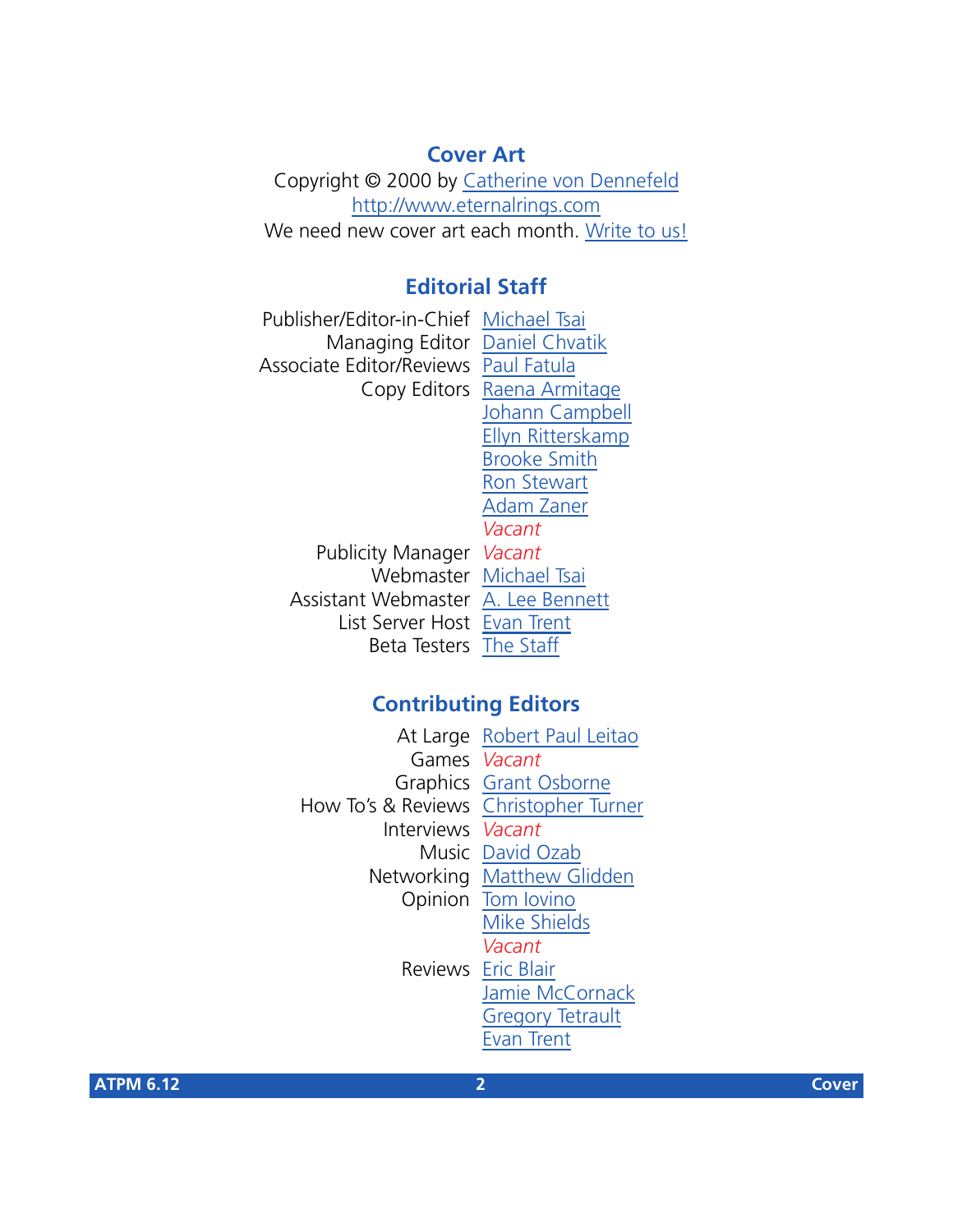*Vacant* Shareware Reviews *Vacant* Technical [Evan Trent](mailto:etrent@atpm.com) Trivia [Edward Goss](mailto:egoss@atpm.com) Web [David Spencer](mailto:dspencer@atpm.com)

#### **Artwork & Design**

Graphics Director [Grant Osborne](mailto:gosborne@atpm.com) Graphic Design Consultant [Jamal Ghandour](mailto:jghandour@atpm.com) Layout and Design [Michael Tsai](mailto:mtsai@atpm.com) Cartoonist [Michael Morgan](mailto:mmorgan@atpm.com) Blue Apple Icon Designs Mark Robinson Other Art RD Novo

#### **Editors Emeritus**

RD Novo Robert Madill Belinda Wagner

#### **Contributors**

Eric Blair Daniel Chvatik Paul Fatula Edward Goss Jens Grabenstein Anne and Tony Harris Tom Iovino Pat Maquire Jamie McCornack Janet Mobley Michael Morgan Grant Osborne David Ozab Gregory Tetrault Evan Trent Bob Whitney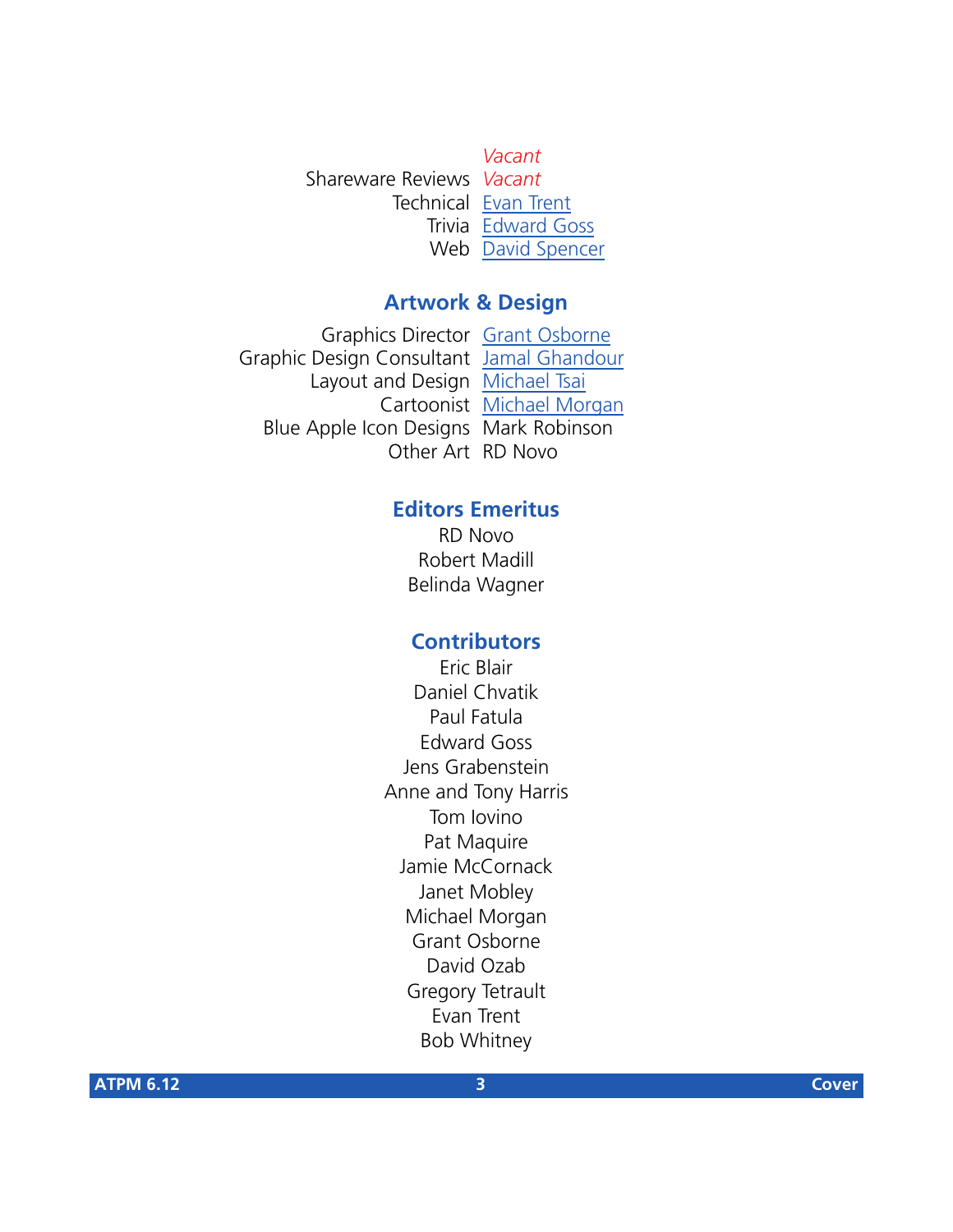*Macintosh users like you*

#### **Subscriptions**

Sign up for **free** subscriptions using the [Web form](http://www.atpm.com/subscribe/) or [by e-mail.](mailto:subscriptions@atpm.com)

#### **Where to Find ATPM**

Online and downloadable issues are available at [http://www.atpm.com.](http://www.atpm.com)

ATPM is a product of ATPM, Inc. © 1995–2000, All Rights Reserved ISSN: 1093-2909

#### **The Tools**

Acrobat AppleScript BBEdit FileMaker Pro FrameMaker+SGML iCab ImageReady Interarchy LetterRip Pro **MacPerl** Mailsmith Mesh ShrinkWrap **StuffIt** 

#### **The Fonts**

Cheltenham Frutiger Isla Bella Marydale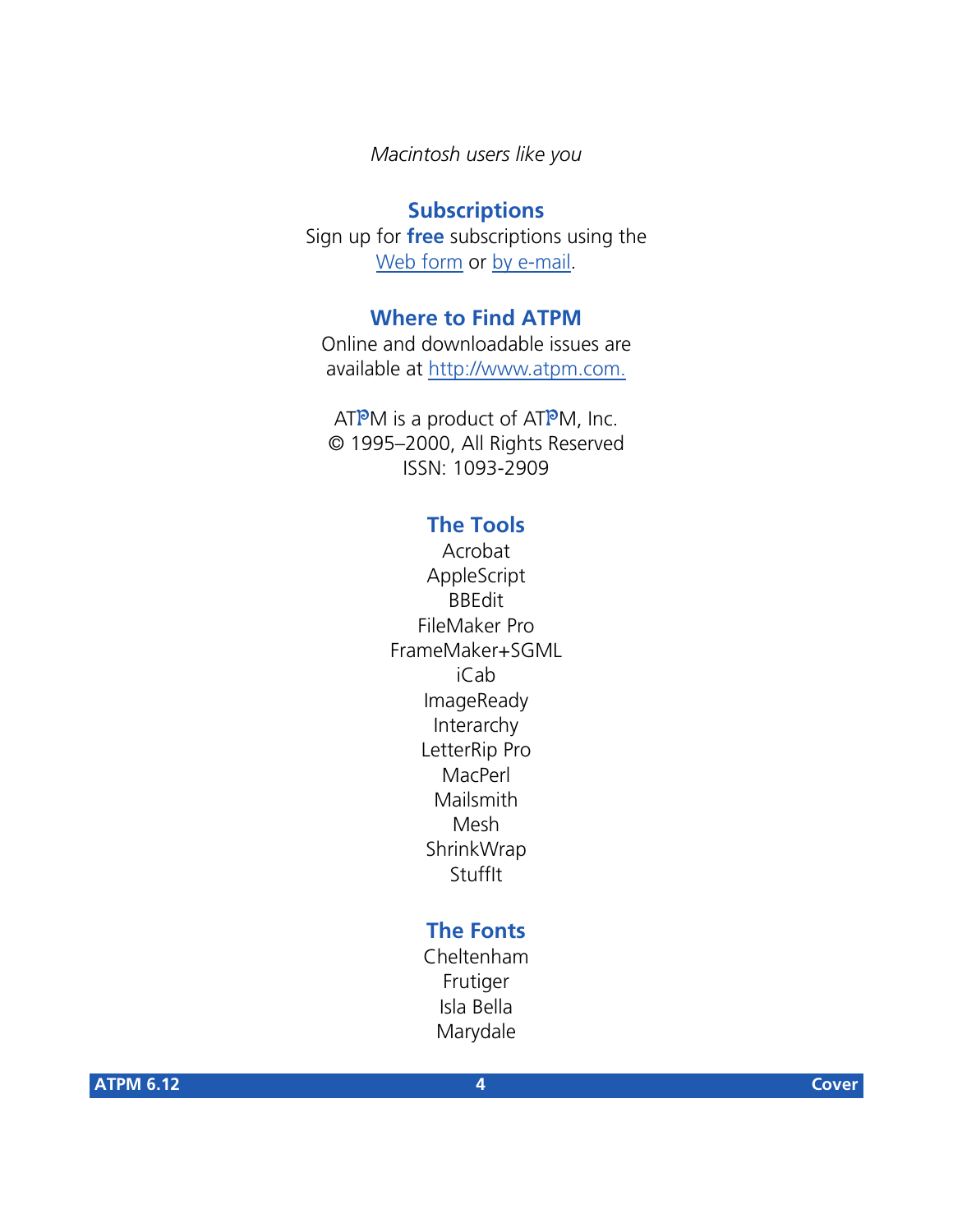#### Minion

#### **Reprints**

Articles and original art cannot be reproduced without the express permission of ATPM, unless otherwise noted. You may, however, print copies of ATPM provided that it is not modified in any way. Authors may be contacted through ATPM's editorial staff, or at their e-mail addresses, when provided.

#### **Legal Stuff**

About This Particular Macintosh may be uploaded to any online area or BBS, so long as the file remains intact and unaltered, but all other rights are reserved. All information contained in this issue is correct to the best of our knowledge. The opinions expressed in ATPM are not necessarily those of this particular Macintosh. Product and company names and logos may be registered trademarks of their respective companies. Thank you for reading this far, and we hope that the rest of the magazine is more interesting than this.

Thanks for reading ATPM.

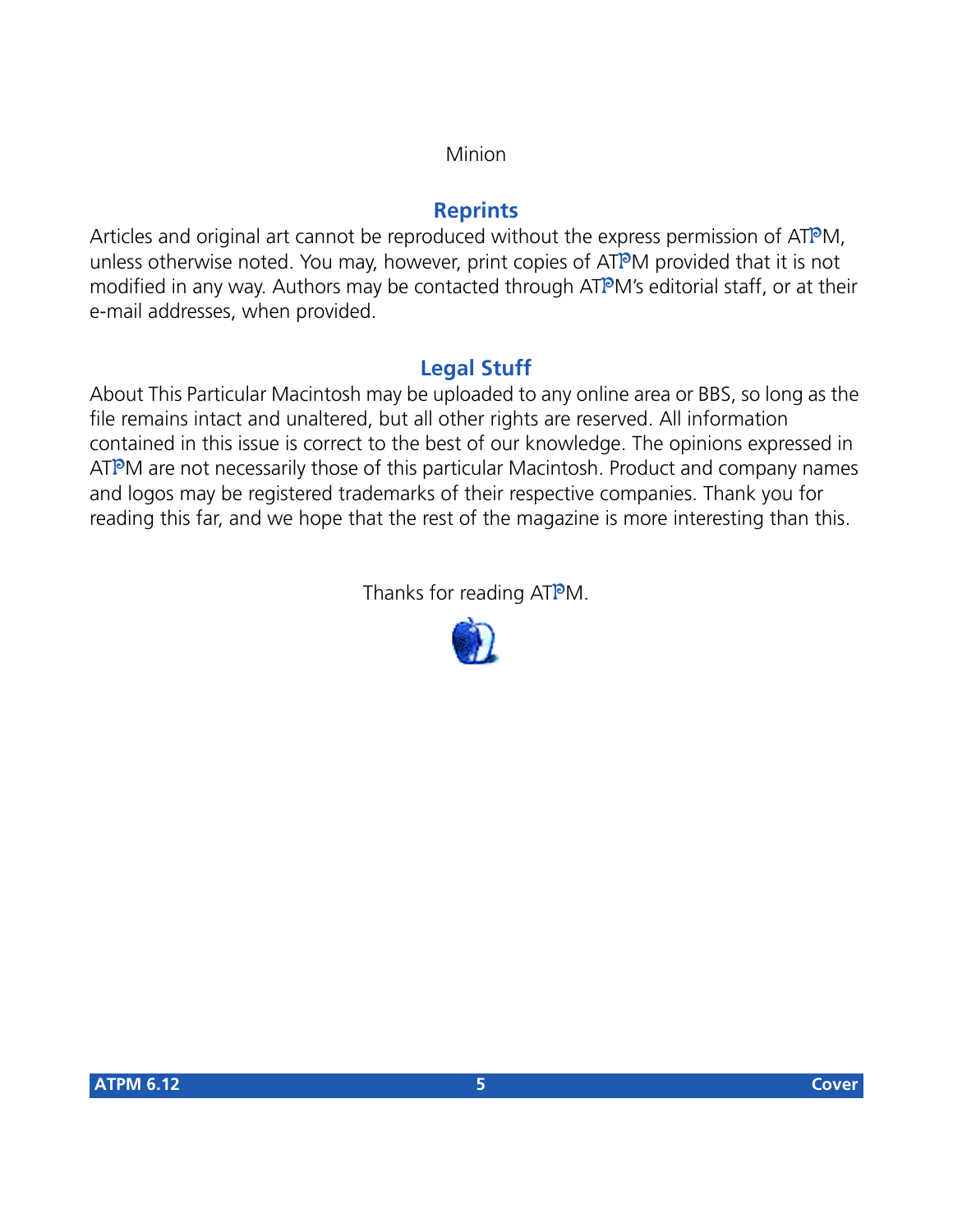# **Sponsors**

*About This Particular Macintosh* is free, and we intend to keep it that way. Our editors and staff are volunteers with "real" jobs who believe in the Macintosh way of computing. We don't make a profit, nor do we plan to. As such, we rely on advertisers to help us pay for our Web site and other expenses.

We would like to thank our exclusive sponsor, Small Dog Electronics, for its generous support of ATPM, the Macintosh, and all things cool. Sponsorship does not imply endorsement, and endorsement does not imply sponsorship. Thank you for your support.



You can help support ATPM by buying from online retailers using the following links: [Amazon.com](http://www.amazon.com/exec/obidos/redirect-home/aboutthisparticu), [MacConnection](http://service.bfast.com/bfast/click/mid9452939?siteid=13311227&bfpage=machomepage), [MacMall](http://www.commission-junction.com/track/track.dll?AID=53427&PID=297078&URL=http%3A%2F%2Fwww%2Emacmall%2Ecom%2Fmacaffiliate), [MacZone,](http://service.bfast.com/bfast/click?bfmid=1942029&siteid=26240435&bfpage=mac_zone) and [Outpost.com.](http://www.linksynergy.com/fs-bin/stat?id=N00D3BtDeo0&offerid=2161&type=3)

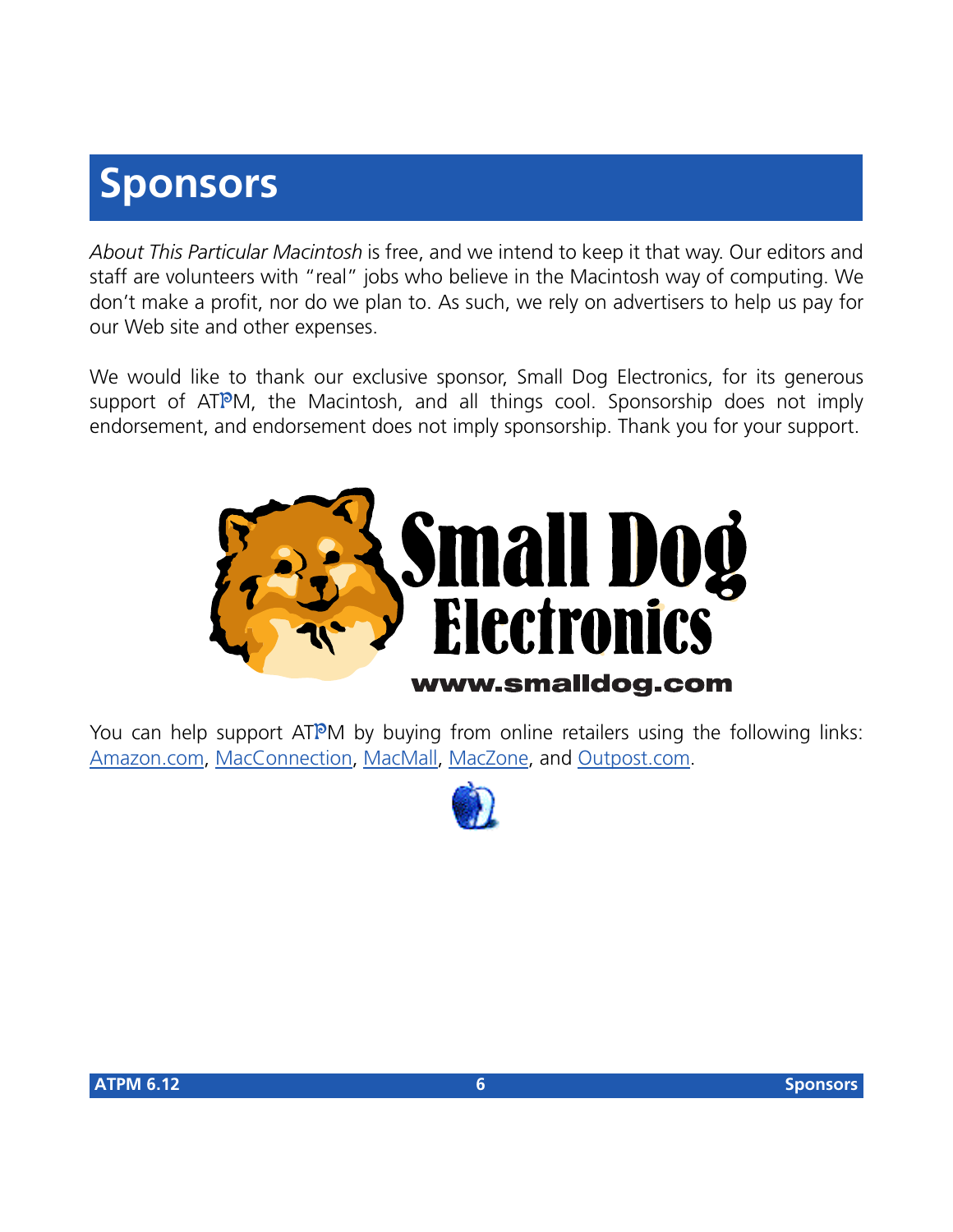# **Welcome**

Welcome to the December 2000 issue of ATPM. Issue 6.12 contains the following articles, reviews, and features. Before we introduce them, though, here is a short look at what happened in November. Happy Holidays!



© 2000 Grant Osborne

#### **Mac News**

This November was relatively quiet in terms of major Mac news.

- Apple's marketing vice president, Steve Wilhite, [left.](http://news.cnet.com/news/0�1006�202�3820354.html)
- Oni, the much anticipated game from the former Bungie, finally [went gold](http://www.insidemacgames.com/news/story.php?ArticleID=1475) for PC, with the Mac version soon to follow. The game is said to be released on January 29, 2001.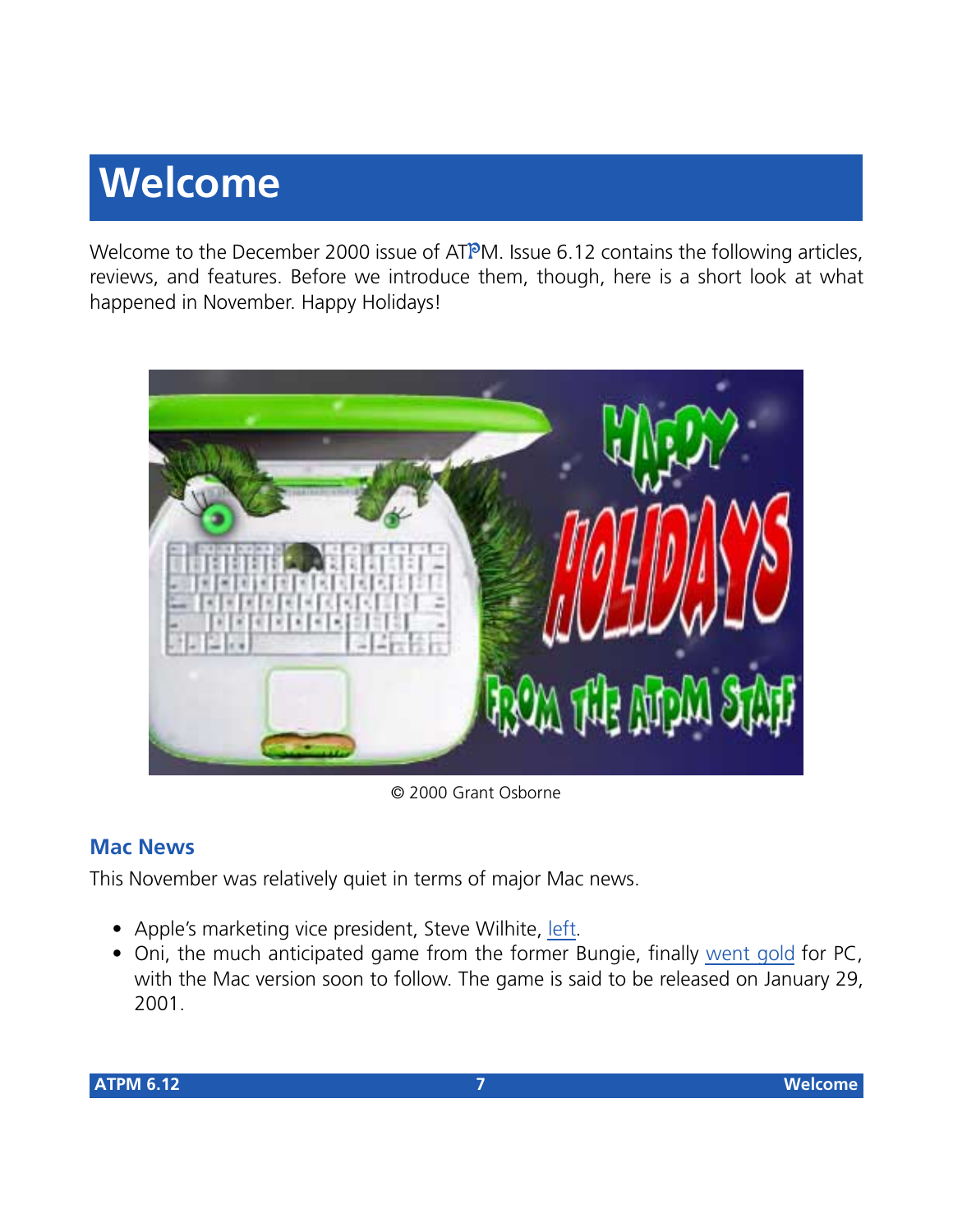#### **Poll**

Last month's reader poll asked whether you own(ed) any Apple stock. Nearly 50% said that they currently owned Apple stock, while 6% don't now, but used to. This month we want to know how important you think printed manuals are. Go cast your [vote](http://www.atpm.com/index.shtml#poll); we promise not to take too long figuring out what you voted for.

#### **Columns**

#### *Apple Cider: Tidings of Comfort and Joy?*

Tom Iovino discusses how anonymity on the Internet can lead to increased profanity and rudeness. Remember that we are dealing with real people and that we should treat them as such.

"As we enter this year's holiday season, however, I have to wonder about that spirit of friendship and good will toward men, and just how many people actually possess it."

#### *Beyond the Barline: The People vs. the Recording Industry—Part III*

David Ozab analyzes three major events in the online music industry: Napster's partnership with Bertelsmann, the conclusion of Universal Music Group's lawsuit against MP3.com, and the official Napster client for the Mac.

"Who Loses? First, the members of the Napster community. Again, I feel no pity toward them. They associated with thieves and attempted to justify what amounts to petty theft. Now the thieves are in league with even bigger thieves, namely record execs. The old saying, 'there is no honor among thieves,' summarizes a tough lesson for the Napster community."

#### *About This Particular Web Site*

Paul Fatula introduces us to LangMaker, your own language generator; ResellerRatings, a rating service for online computer vendors; McSweeney's Internet Concern, a quirky ezine; Typing Injury FAQ, which informs us about RSI and similar problems and offers advice; and How Stuff Works, which explains the intricacies of how common household items operate.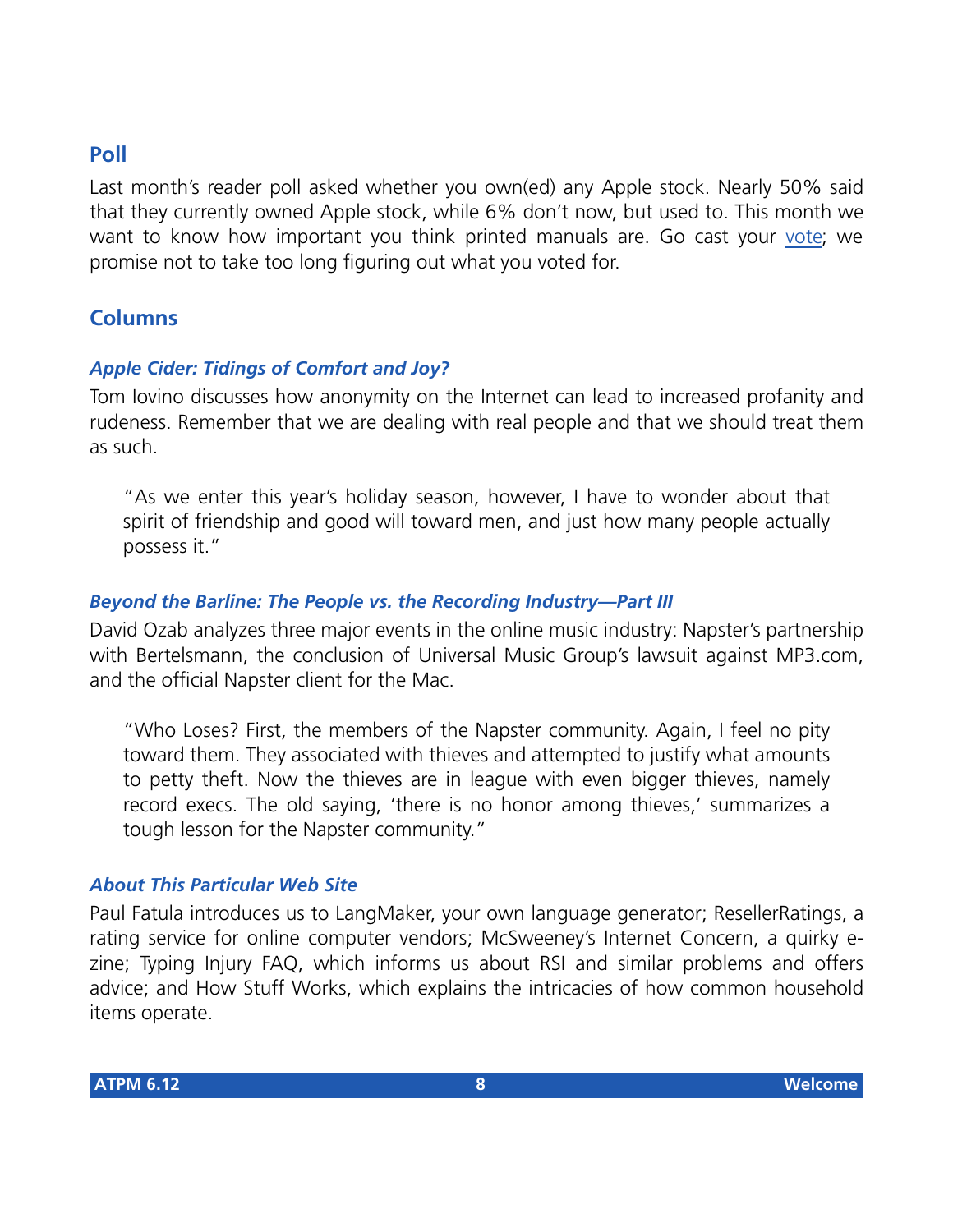#### *Graphics and the Internet: Part IX—PNG*

Grant Osborne continues his series on *Graphics and the Internet* with an introduction to the PNG file format.

"One of the other reasons PNG hasn't taken off is ignorance. Whenever you read an Internet graphics tutorial, all you read about is GIF this and JPEG that. PNG rarely gets a mention. It would be good if PNG took, but history has shown that the stronger product doesn't necessarily win the market."

#### *How To: Buying a CD Burner*

Gregory Tetrault explains what to look for when you decide to buy a CD burner.

"First, you should decide whether you want both CD-R and CD-RW capabilities. If all you want to do is create music CDs, only CD-R is necessary. However, if you don't already have a good, high-capacity backup system (like a DAT tape drive), then I recommend you get a CD-R/CD-RW drive."

#### **Reviews**

#### *Beach Head 2000*

Gregory Tetrault explores Beach Head 2000, a panoramic 3D arcade-style game that puts you in charge of defending a beach head by shooting incoming attackers.

"BH 2000 joins the long list of games that miss out on greatness because they were ported from Windows. In spite of BH 2000's problems, I enjoyed playing the game. BH 2000 becomes addicting because it's fun to blast lots of enemies and to see if you can reach the next level. The ability to save levels decreases the frustration factor: you can reload a level and try different tactics. This game would receive a Very Nice rating if all the bugs and omissions described above were fixed."

#### *GoClick 3.0.1*

Eric Blair introduces GoClick, a nifty Chooser extension that lets you to convert documents to HTML by using an application's Print command.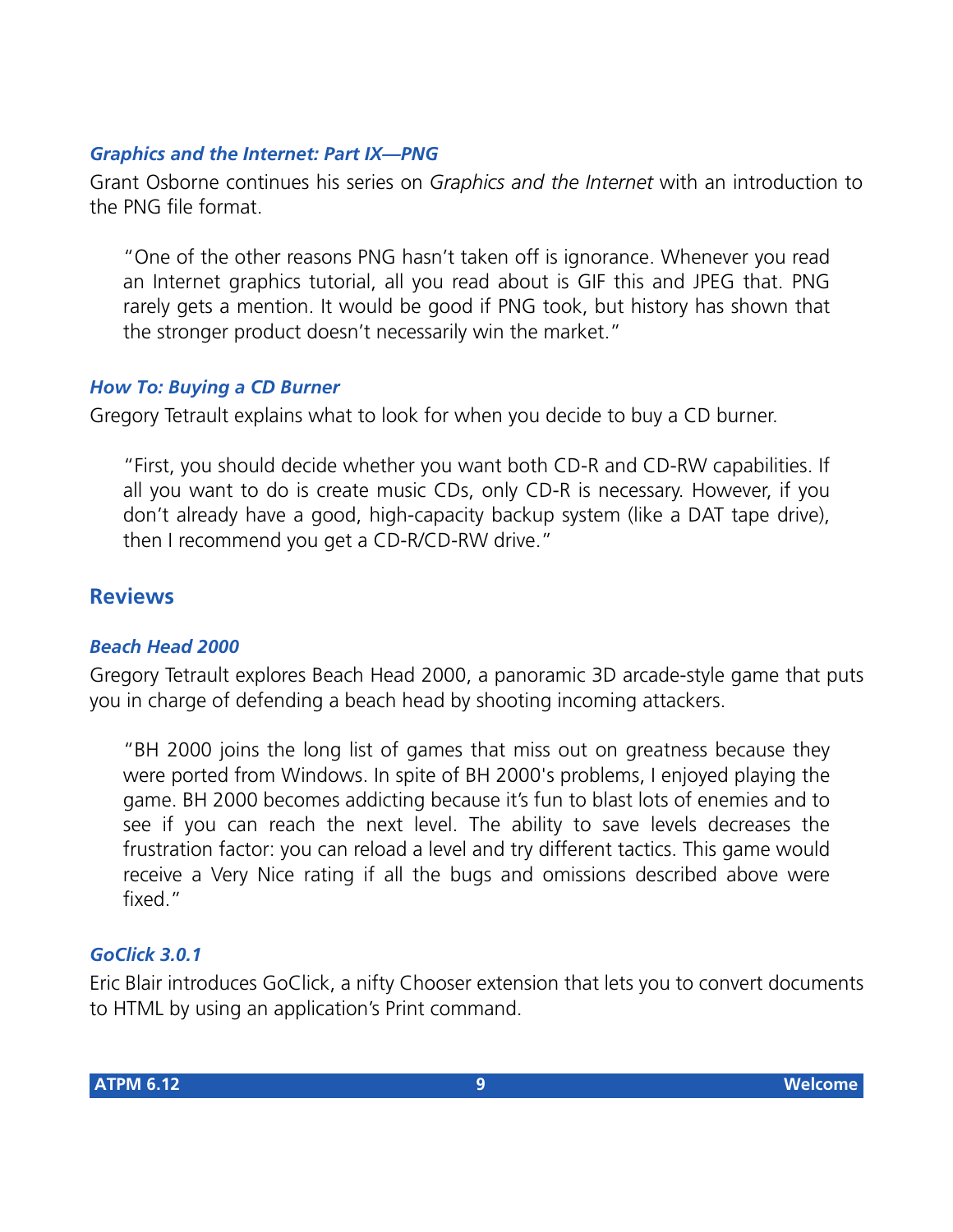"I was skeptical when I read how simple GoClick made creating Web pages. Typically, if something sounds too good to be true, it usually is. That's not the case here. GoClick lives up to its lofty billing. There are a few bugs and annoyances that keep GoClick from getting an Excellent rating—mostly the fact that two of the bugs involve major applications on which many people rely—but it is easily the best approach to graphical Web page designing that I have ever seen."

#### *Making iMovies (book)*

Jamie McCornack's book review explains why this is a title every aspiring director should own.

"These sins (except for the last one) go back to the 60s, when 8mm movies reached the masses. If you're too young, ask your folks if they remember visiting friends to watch their vacation movies. They'd sit in a darkened room, nursing mixed drinks and nibbling party snacks made from breakfast cereals, while Ralph narrated, 'Here's Martha and the kids standing by the Grand Canyon and waving—except for Clarissa, she's the shy one.'"

#### *Understanding Interactivity (book)*

Paul Fatula shares his own insights on interactivity and its role in the computer revolution in this extensive book review.

"Let me be totally up front with you: I want you to read this book. Understanding Interactivity is about just what the title leads you to believe. It gets you thinking about what interactivity is, how it should be used, and how little it is used to good effect in most programs and Web sites that you see today. Rather than being a programming book that tells you how to write code, it tries to give you an idea of how programs should work in order to give users an enjoyable and productive experience."

#### *ZephIR! 1.02b1*

Gregory Tetrault reviews ZephIR!, an ADB solution that lets Mac users control various devices with a virtual remote control and complex AppleScripts using an infrared transmitter.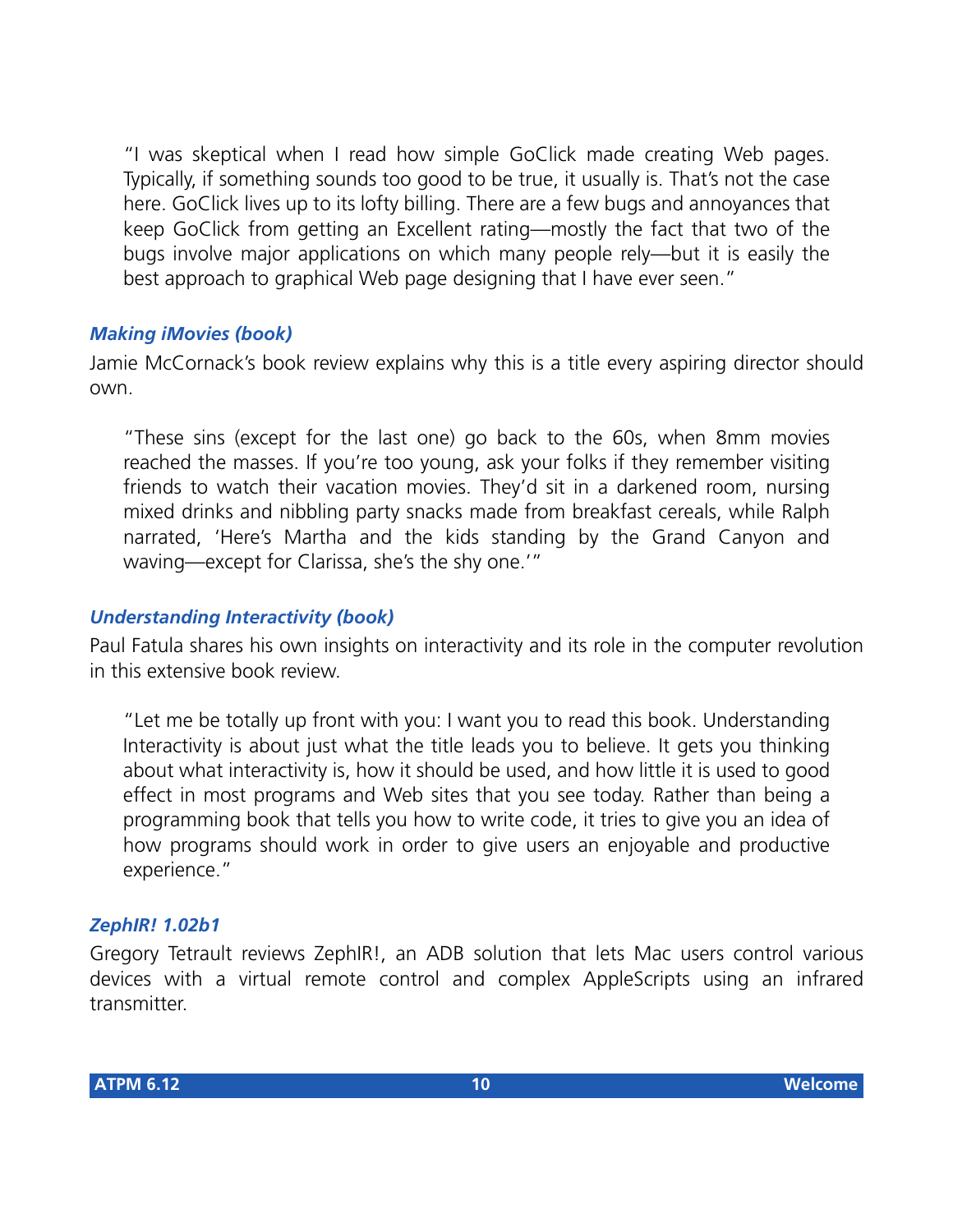"When I read about ZephIR! I got excited. The idea that I could control all my audio/video equipment with my Macintosh had great appeal. I ordered and installed both ZephIR! and X-10's POWERMID. However, my excitement waned after spending hours trying to create virtual remote controls. It diminished further when I couldn't overcome Playlist and Custom Remote problems even though I am a proficient AppleScript programmer. ZephIR! needs a thorough manual, active help features, extensive offline tutorials, and a larger library of prebuilt components."

#### **Extras**

#### *Cartoon*

For unto us a child is born…find out why he is real special.

#### *Desktop Pictures: Reader Submissions*

Enjoy desktop pictures from various readers, presenting a wide variety of topics such as leaves, ranch landscapes, an Irish Pub, Southern France, the Oklahoma City Bombing Memorial, and Puget Sound.

#### *Trivia Challenge: NCAA Basketball*

This month, Edward Goss challenges you to match colleges/universities with their corresponding basketball teams.

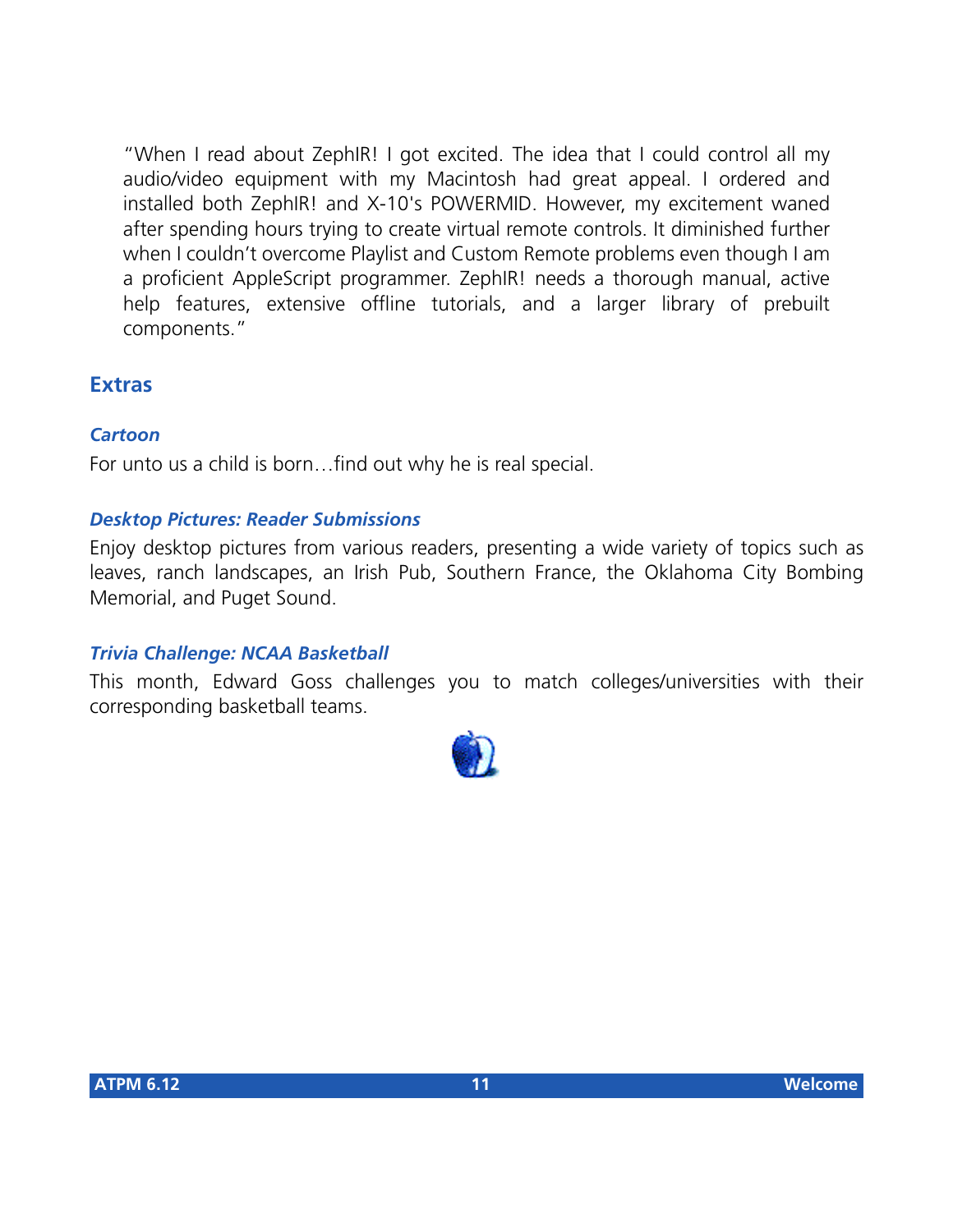# **E-Mail**

#### **Deadly Web Sins**

I disagree that long text should be [broken into screen-sized chunks](http://www.atpm.com/6.11/graphicsandtheInternet.shtml). That makes the whole process read a bit, stop, click, wait, wait some more, read a bit, stop, click, etc. I always think that people break articles up so more banner ads can be served.

Please! Let the whole article load! Even if it's long. We can start reading while the rest gets downloaded. Reading further in the article is a simple page down, not the click, wait, wait, read process.

#### *—Tim Selander*

I agree that some Web sites are guilty of breaking down articles into unusably small parts. Who wants to have to load a new page after reading every paragraph anyway?

When writing that piece, I was referring to those Web sites that have pages that scroll on for miles and miles, particularly those with lots of images. These can take some time to load, and if a visitor doesn't see the page load up in a few seconds they are inclined to click back to another site.

Remember: if a visitor has found your page via a search engine, your site may be one of many with similar content. If your page doesn't load swiftly, there are many others that could.

Your comments are entirely valid. If an article is split over several pages, it would be certainly nicer to have an option to "see whole article," especially for printing purposes. There's nothing worse than having to do lots of cutting and pasting, just to get a printout. *—Grant Osborne*

#### **A Worm in the Apple**

I was just reading the [responses](http://www.atpm.com/6.11/worm-in-the-apple.shtml) to [A Worm in the Apple](http://www.sunday-times.co.uk/news/pages/sti/2000/10/22/stidordor01006.html) and felt I had to respond. I am, I guess, an "average" Mac user—fairly intelligent, fairly educated, and also fairly resultsoriented. The Mac is designed to let the customer do what he wants, and isn't that the main motivation to buy a computer in the first place?

I always have to laugh when I buy dual-platform software, because I know I'll have been using it for half an hour before the Wintel user has managed to get it installed. I don't have to learn a lot of stuff I don't want (or need) to with the Mac. I just start doing what I wanted or needed to do with it.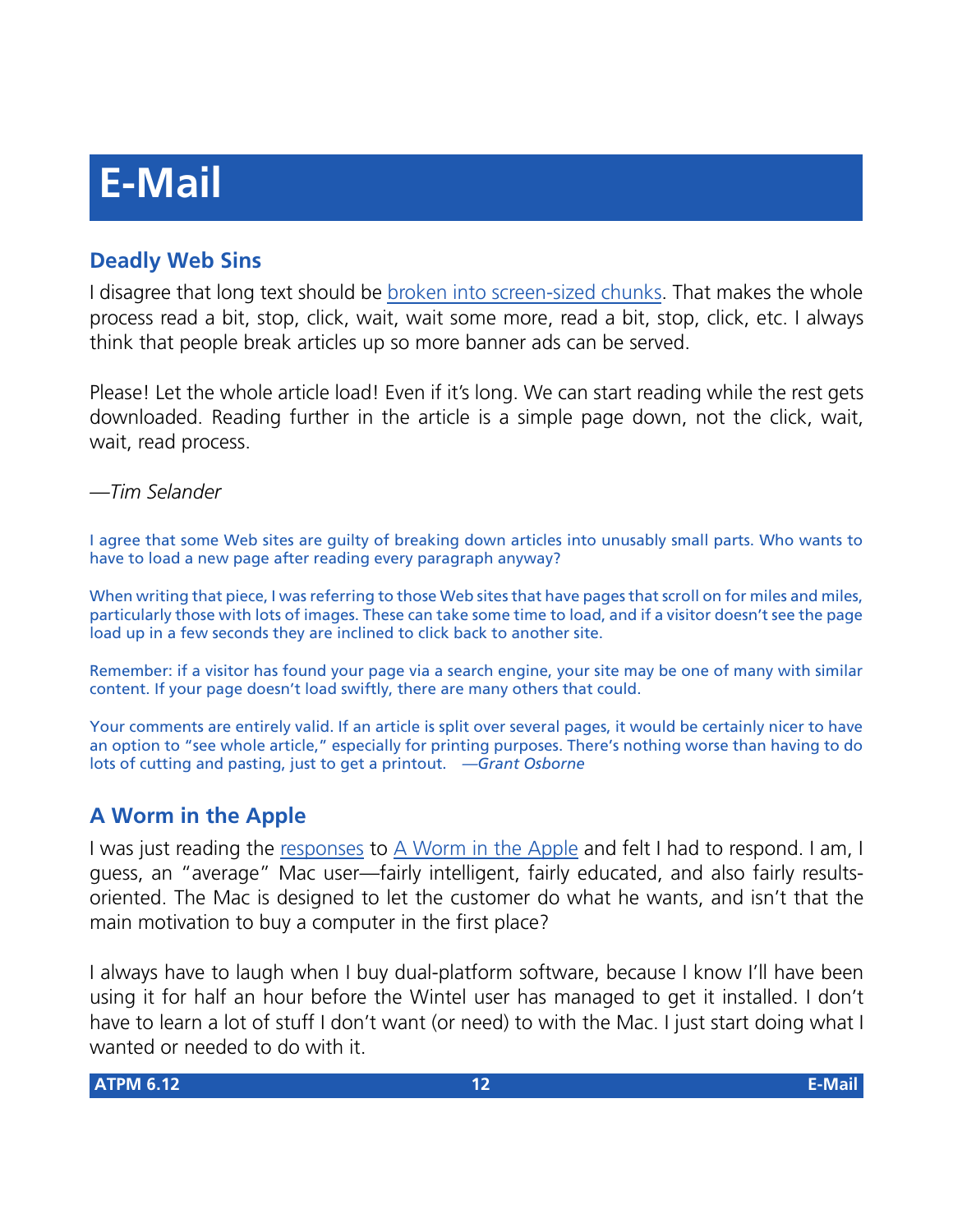I knew nothing about HTML or JPEG or any of that Web design stuff, but, after buying Adobe GoLive and a how-to book, I had a Web site online in four days. This was only possible because the hardware didn't get in my way. My seven-year-old son mastered the basics of working with the Mac in two days, even though there were problems with the printer driver that continually caused the computer to freeze. This was a blessing in disguise, for my son learned one of the most important rules of working with computers—*save* your work, *often*!

And all of this hullabaloo over chip speeds—c'mon guys, how many users even notice the difference, really (a faster download doesn't mean you can read your e-mails any faster)? I'll stack my iBook SE against anything the Wintel world has to offer; for speed, simplicity, and value-for-money, the Mac simply cannot be beaten.

*—Chris Jones*

I am one of those "Please don't let Apple die" people. I love my Macs and hate the thought of being reliant on PCs. I have one of those PCs here on my desk next to my Mac (heresy!) to remind me of how much more efficient the Mac is than the PC.

**• • •**

Apple seems to always find a way to screw up its advantage and find another once they get close to the bottom of existence. Why does this happen? I seldom hear moans from PC makers. Why must Apple always provide the doom and gloom scenes for the computer world? They have by far the best machine. If you don't believe me, then buy a PC and compare regular functions with a Mac.

Are we (Apple) in danger of "going broke" again? If so, then I want to buy enough Apple equipment to last me for the rest of my life!

*—Jim Hathorn*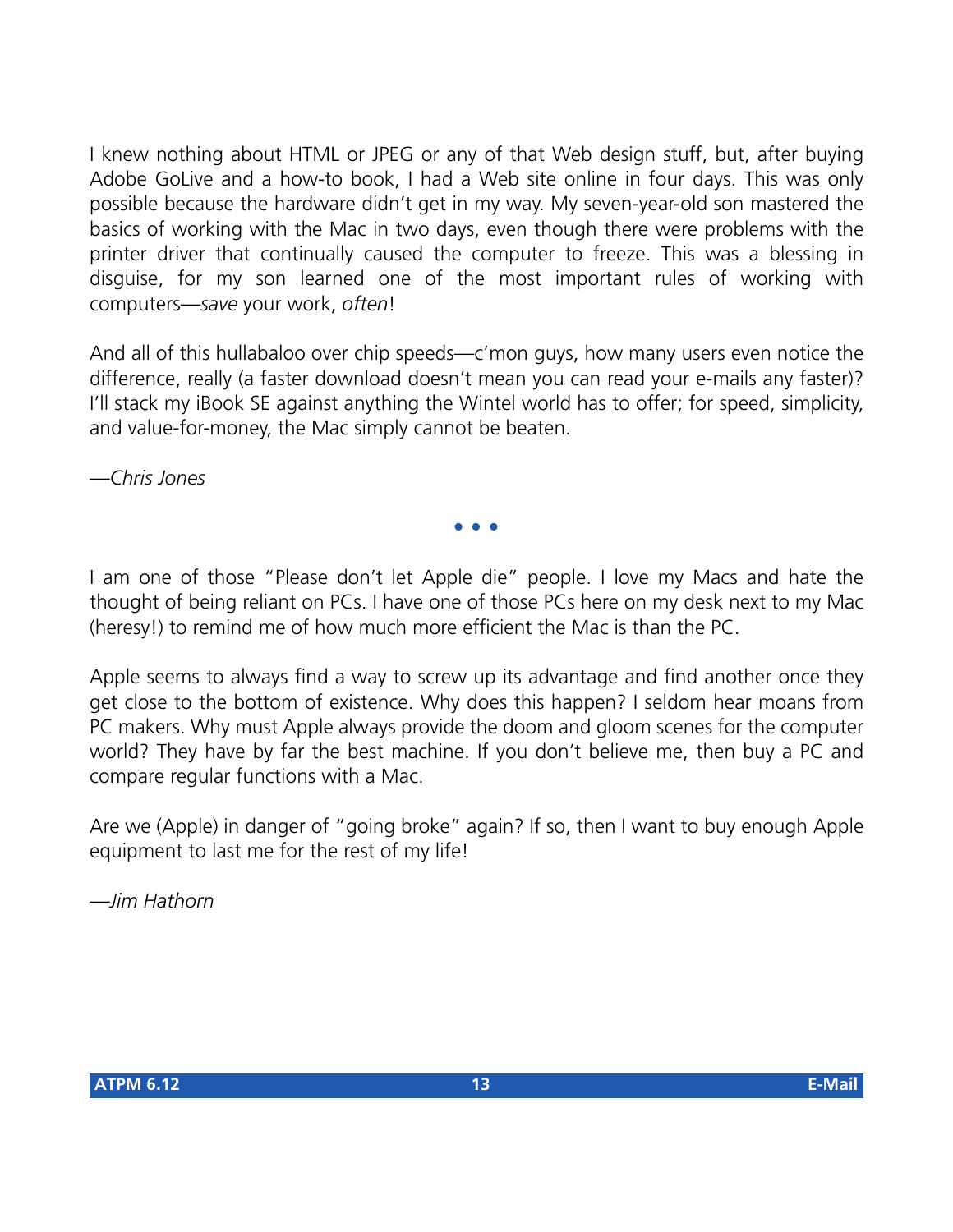#### **Digitizing Audio from Vinyl**

Can you suggest where I can find Mac software for converting vinyl audio recordings to digital? I know you guys aren't a music audio magazine, so I was reluctant to approach you. It is a last resort.

*—Jim Brunswick, Toronto*

Assuming that you have your stereo plugged into your computer, any audio recording software will do the trick. I personally like SoundEdit 16 from Macromedia because it is very powerful and has a lot of filters for cleaning up sounds. Adaptec Toast also has some utilities for tidying up the clicks and pops in vinyl before burning them out to CD. *—Evan Trent*

#### **RealAudio**

In the November 2000 issue of ATPM, in a [letter about RealAudio files](http://www.atpm.com/6.11/e-mail.shtml), David Kettlewell wrote:

"The files are a bit quiet and I would have liked to normalize them in my sound editor…"

This would be a big mistake with RealAudio files. RealAudio uses a lossy compression format; in other words it "throws away" lots and lots of information that it decides is not necessary, in order to get all the information in the audio through the extremely thin pipe available when streaming audio over the Internet. One of the downsides of lossy compression is that any digital manipulation of the audio, such as normalizing or equalizing needs all that other information that is no longer present in the .ra file, and will completely destroy any faint resemblance to audio quality still left in the RealAudio. Evan Trent properly advised amplifying the sound in the analog realm, but I wanted to mention why that was important.

#### *—Trevor Zylstra*

*Copyright © 2000 the ATPM Staff,* [editor@atpm.com](mailto:editor@atpm.com)*. We'd love to hear your thoughts about our publication. We always welcome your comments, criticisms, suggestions, and praise. Or, if you have an opinion or announcement about the Macintosh platform in general, that's OK too. Send your e-mail to* [editor@atpm.com](mailto:editor@atpm.com)*. All mail becomes the property of ATPM.*

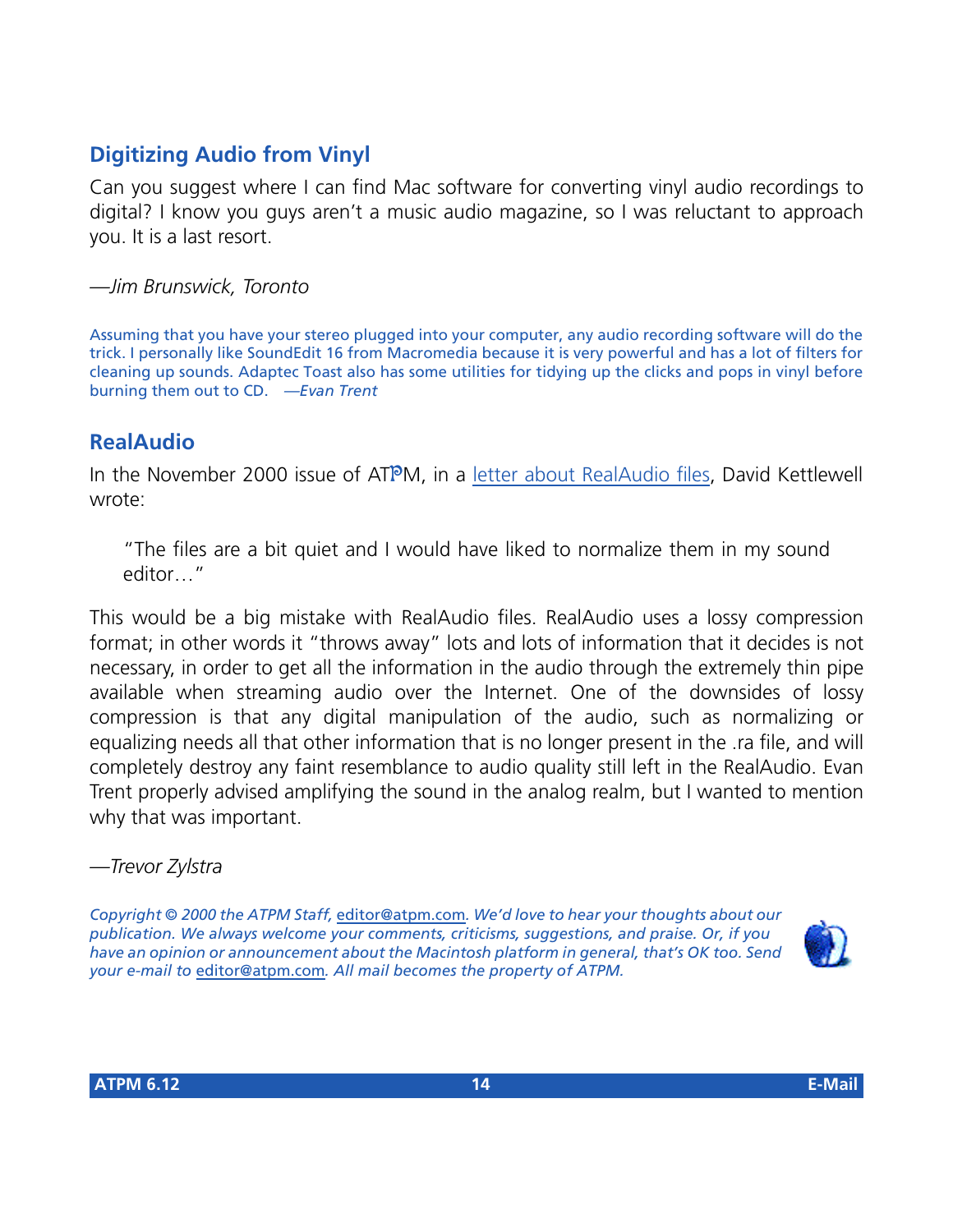**by Tom Iovino, [tiovino@atpm.com](mailto:tiovino@atpm.com)**

# **Tidings of Comfort and Joy?**

Now that we're in the holiday season, it's time for the networks to dust off the old classics and show 'em over and over again until we're ready to barf.

You know the ones I'm talking about. *It's a Wonderful Life*. *A Christmas Carol*. *Frosty the Snowman*. My favorite is *How the Grinch Stole Christmas*. No, not the current Jim Carrey movie, but the old, animated Dr. Seuss classic.

For those of you not familiar with the story, the Grinch hates the arrival of the holidays because all of the Whos in Whoville celebrate so much, it gives him a headache. To derail the Who Holiday celebration, the Grinch devises a plan to snatch the holiday spirit right out of Whoville.

After the Grinch swipes all the presents, decorations, and food for the next day's festivities, the Grinch is surprised to see—and hear—the Whos celebrating the holiday as if nothing had happened. At that, the Grinch realizes that it's not the trappings, but the friendship and love we share that makes the holidays.

Ironically, the live-action version of this tale is one of the most heavily commercially sponsored movies I can remember.

As we enter this year's holiday season, however, I have to wonder about that spirit of friendship and good will toward men, and just how many people actually possess it. Oh sure, during holiday seasons past, not everyone in the world was enjoying peace and harmony. Witness the Battle of the Bulge in 1944 for a classic example. But, now, with the Internet and the anonymity that comes with it, have we somehow lost that spirit?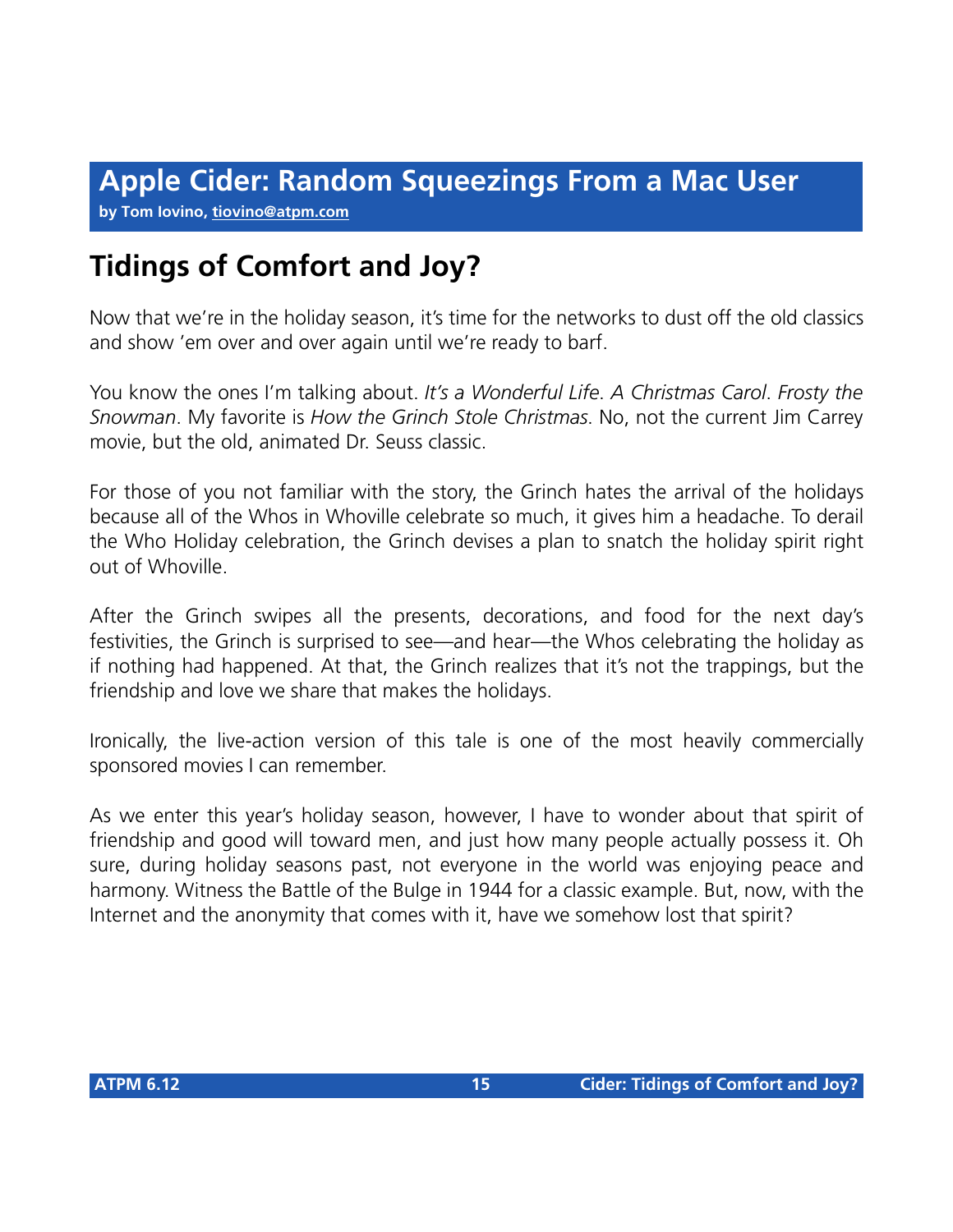We all get frustrated or angry from time to time. If the teller at the bank makes too much small talk with a customer ahead of you, or the doctor keeps you in the waiting room when you were on time for a scheduled appointment, it can make you angry. To a certain degree, it's okay to react to this impulse of anger by, say, breathing deeply to calm yourself down.

But there comes a point where behavior is unacceptable. Even those involved in the retail industry—where schmoozing customers is the number one goal—will not hesitate to ask belligerent customers to leave the store if they become abusive. While employees may typically be asked to exercise a great deal of patience, managers know there is a certain level of employee dignity that needs to be preserved, even at the cost of a sale. That's just the way things are, and people usually understand when they're getting close to the point where they're about to go overboard.

Why, then, does it seem that quite a few people on the Internet believe that these mores don't apply in the virtual community? Last month, with the U.S. presidential elections bearing down on us, I thought it would be funny if I strung together a few [notable quotes](http://www.atpm.com/6.11/cider.shtml) [from political figures](http://www.atpm.com/6.11/cider.shtml). As the issue went to bed and was posted on the Internet, I was thinking that my choice of quotes would provide some entertainment to our readers. And I'm sure that it did.

But not for everyone. In the days that followed, I received a few blistering e-mails from some of our readers who believed that my choice of quotes appeared to be skewed toward supporting Al Gore over George W. Bush. In one, the writer didn't mince his words:

I am stunned that you would take the risk of alienating avid fans by placing a Pro-Gore Anti-Bush Sentiment.…Well I for one will gladly say….Go F%#k Yourself!!! Stay the f%#k out of Politics and stick to the Mac.…Or maybe you should vote for Al Sharpton's pal…Nader!…and please…feel free to remove me from your e-mail subscription list.

For years, my mom and dad told me not to talk about politics or religion, because some people aren't able to differentiate the two, and defend their views on both with an equal amount of zeal. But wow. This e-mail took my breath away. First of all, this writer doesn't know my political views or how I stand on certain issues. To be honest, I'm a conservative leaning moderate, a registered Republican, and I voted for W. Of all of the quotes I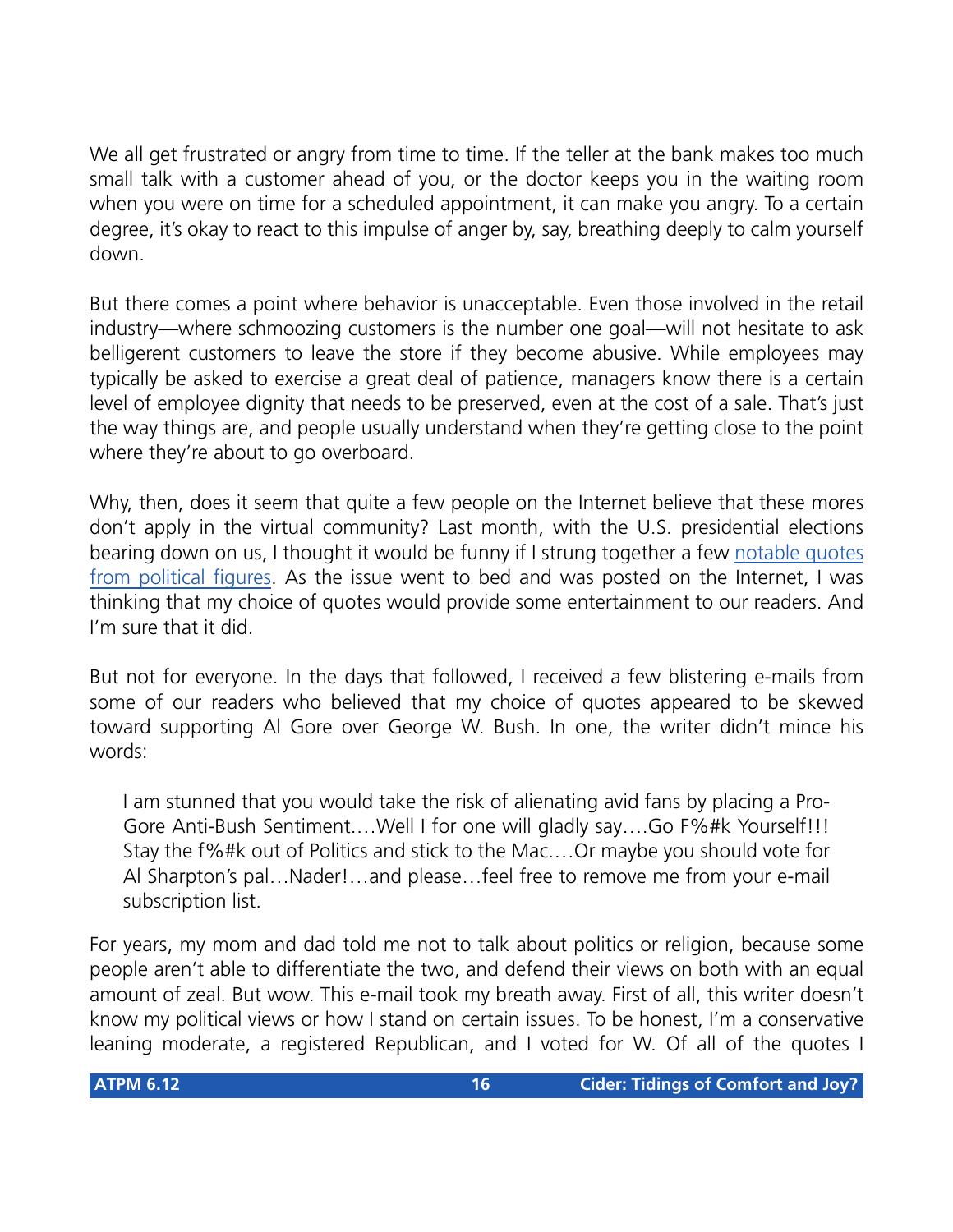selected for my column, only one was made by a presidential candidate, and that one was made by Al Gore, and only because it had to do with his claimed creation of the Internet. In fact, I purposely looked for quotes from conservatives and liberals alike. But because one of the most prolific gaffe-makers in history (Dan Quayle) happened to be a Republican, this reader somehow thought I was attacking the Republican candidate for president.

Politics aside, how is it possible that a person can feel so free to dash off a scathing, vulgar e-mail to a person he has never met in his life, who has never once done anything to personally offend him?

The answer is anonymity. Unless someone has absolutely no control over himself, he would never consider, say, walking into a grocery store and spewing profanity at a cashier. Once you have to look into the eyes of someone you want to berate, you realize that there's a person there—someone's son, daughter, mother, father, cousin, best friend, or co-worker. Someone with a life and real feelings (and someone who can call the police and have you escorted off the premises).

On the Internet, however, when you look at that Outlook Express e-mail form or at the reply box on a newsgroup, it's easy to pretend that the person on the other end has no feelings. In fact, some people may even forget that they are interacting with actual humans, as they would over the telephone or in person.

You just have to divorce yourself of that idea.

Don't get me wrong. There are *plenty* of things to disagree about, and the free exchange of ideas—even if the ideas are at opposite ends of the spectrum—is what makes the Internet unique. What you do have to remember is that those are real people out there and that it's wise to mind your manners.

A few days after I received the first e-mail, I received another about my [October column](http://www.atpm.com/6.10/cider.shtml) from a reader in England. While he disagreed with some of my stands on the issue, he never once resorted to profanity or insults. He agreed with some of my points, and helped me see that there was indeed another side to the argument. Through the process, not only did I enjoy the exchange of ideas, I learned something about our readers: namely, that for each person out there who resorts to profanity and insult, there's at least one who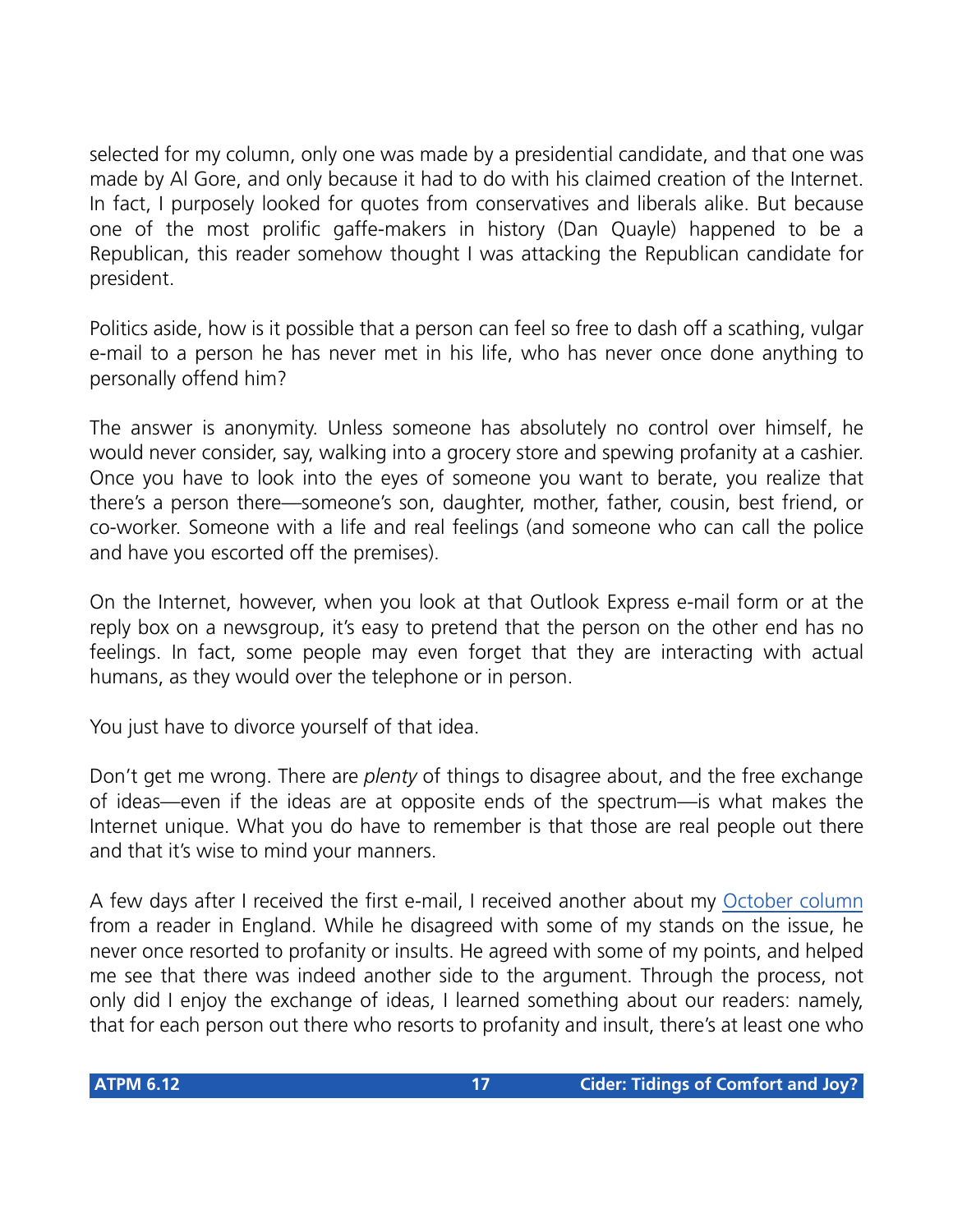wields respect, a keen mind, and a sharp wit. Remember this holiday season that the words you read on your computer screen were written by real people who have real feelings as well.

During the American Civil War, a Union General prepared a scathing letter regarding the performance of one of his subordinates. He showed the letter to Abraham Lincoln, and the President contemplated the words the commander had penned. Mr. Lincoln suggested that the General tear up his letter and write a new copy, knowing that the General's anger would have subsided after some time had passed. Before you hit that send button, you might recall the wisdom of Lincoln. That way, we might all have a Grinch-like revelation, and keep the holiday spirit alive year-round.

Happy holidays to each of you.

*Copyright © 2000 Tom Iovino,* [tiovino@atpm.com](mailto:tiovino@atpm.com)*.*

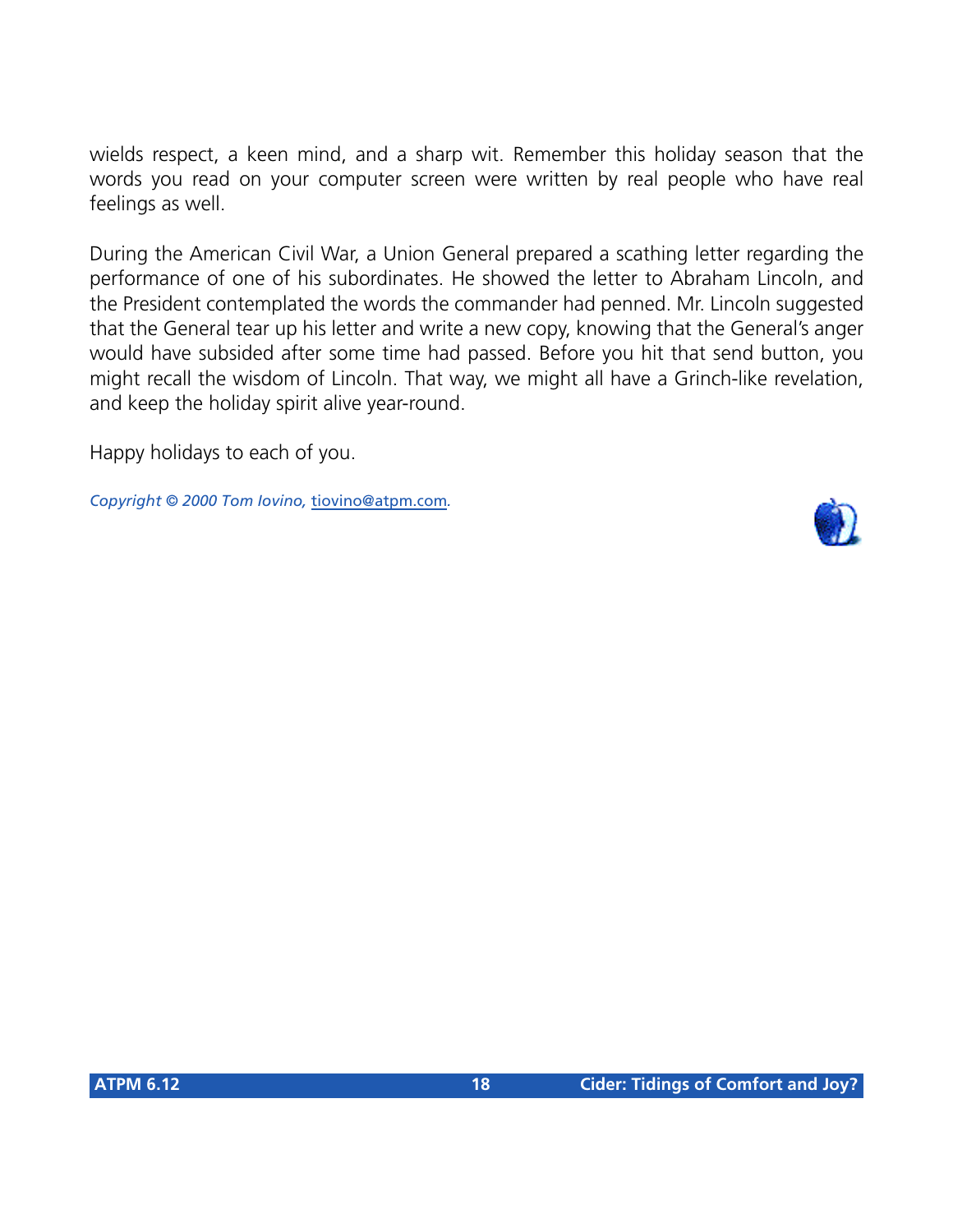## **The People vs. the Recording Industry—Part III**

Last month, three major news items surfaced regarding the ongoing MP3 copyright controversy. First, Napster partnered with former opponent Bertelsmann (parent company of RIAA member BMG). Second, MP3.com reached a deal with Universal Music Group, the last remaining RIAA member from the original suit. Third, and most importantly for Mac fans, Macster was re-released as the official Napster client for Macintosh. An artist's take on all three items follows.

#### **A Marriage Made in…?**

The Napster controversy took an interesting turn when Bertelsmann (the parent company of BMG, Barnes & Noble, and CD NOW) entered into a deal with the online MP3 swapping company, and thus broke from the copyright infringement lawsuit brought by the Recording Industry Association of America (RIAA, which also includes Universal, EMI, Warner, and Sony). Now the controversy is between Napster and its members, who fear an end to the free music sharing (and some would say theft) service. I have little pity for Napster members, for the sole reason that they got something for nothing for too long. The real question is, "Who benefits from this deal, the artists or the record company?" In an attempt to answer this question, I went straight to the sources—the press release and "Q and A" posted by Napster on their Web site. The information, placed here voluntarily, speaks volumes.

#### **What Napster and Bertelsmann Want You to Believe**

The press release announces the settlement and subsequent "alliance" between Napster and Bertelsmann. The motivation, according to Napster, is to "find a system that rewards artists for their work when members of our community share their music over the Internet." In the long term, this will mean transforming into a "membership-based service." The "Q and A" attempts to reassure existing Napster users that the character of the service won't change, and that a "free service" will remain after the fee-based membership is implemented. It also reaffirms Napster's independence.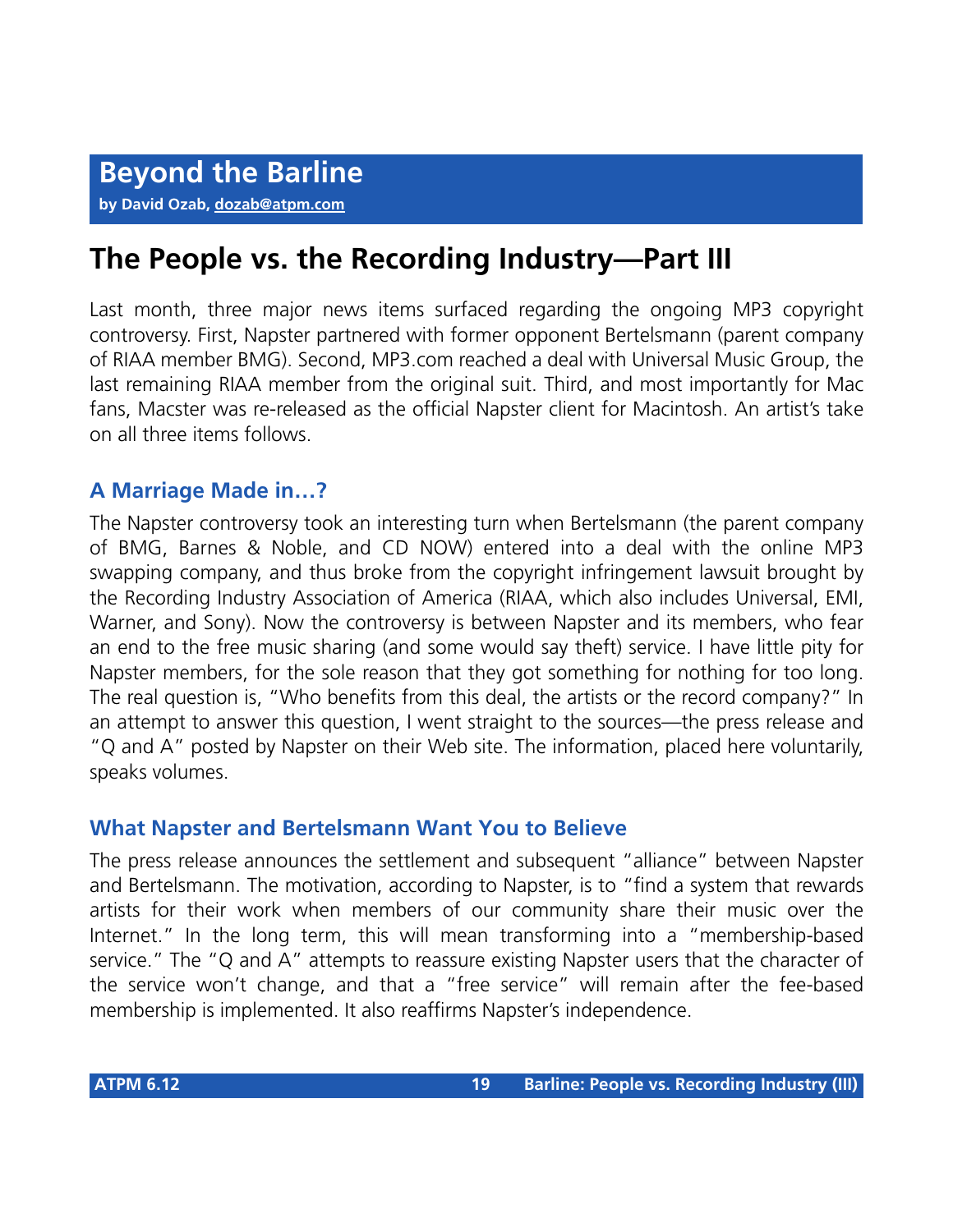#### **What They're** *Really* **Saying**

Though they claim to be striking this deal on behalf of artists, BMG is a record label, and their investment is about their financial return. It is Napster's agreement with BMI (Broadcast Music Inc.) and negotiations with ASCAP (American Society of Composers, Authors, and Publishers) that will ultimately protect artists, as most artists write their own work (as they have for decades) and make the bulk of their profits from royalties. In the few genres where independent songwriters still make a living (principally country and some Top 40 pop), all the profits come from royalties. In both documents, Napster glosses over the distinction between record labels (the RIAA) and performing rights organizations (ASCAP and BMI), and ignores their radically different goals.

As for the free service, I expect it to remain only as a demographic tool for BMG. Tracking the exchanges within the Napster community will provide BMG valuable information, not only about their own artists but competitors in the same genres. BMG could also turn around and sell this information to other interests. The RIAA's member labels already tried this with their own sponsored service Myplay.com, which never came close to the success of either Napster or MP3.com. (See my column in issue 6.06 for [my take on Myplay.com\)](http://www.atpm.com/6.06/barline.shtml).

#### **Who Loses?**

First, the members of the Napster community. Again, I feel no pity toward them. They associated with thieves and attempted to justify what amounts to petty theft. Now the thieves are in league with even bigger thieves, namely record execs. The old saying, "there is no honor among thieves," summarizes a tough lesson for the Napster community.

Second, the artists, who will gain almost nothing from this deal even though they are the ones who bring the record companies all their profits. As long as the RIAA can retain their monopoly on distribution, artists will see next to nothing.

Third, Napster. BMG is just one of the five members of the RIAA. Who knows what the price of a settlement will be for the other four, if they decide to settle at all? Napster could face the same situation as MP3.com did earlier this year when, after MP3.com settled with the other four members, Seagrams (parent company of Universal Music Group) took them to court anyway. In fact, I wouldn't be surprised if this exact same thing happened to Napster. Where will it end up then? Will Napster be able to meet its end of the bargain with BMG and any future partners while paying out a judgment, or will the terms of repayment be Napster itself?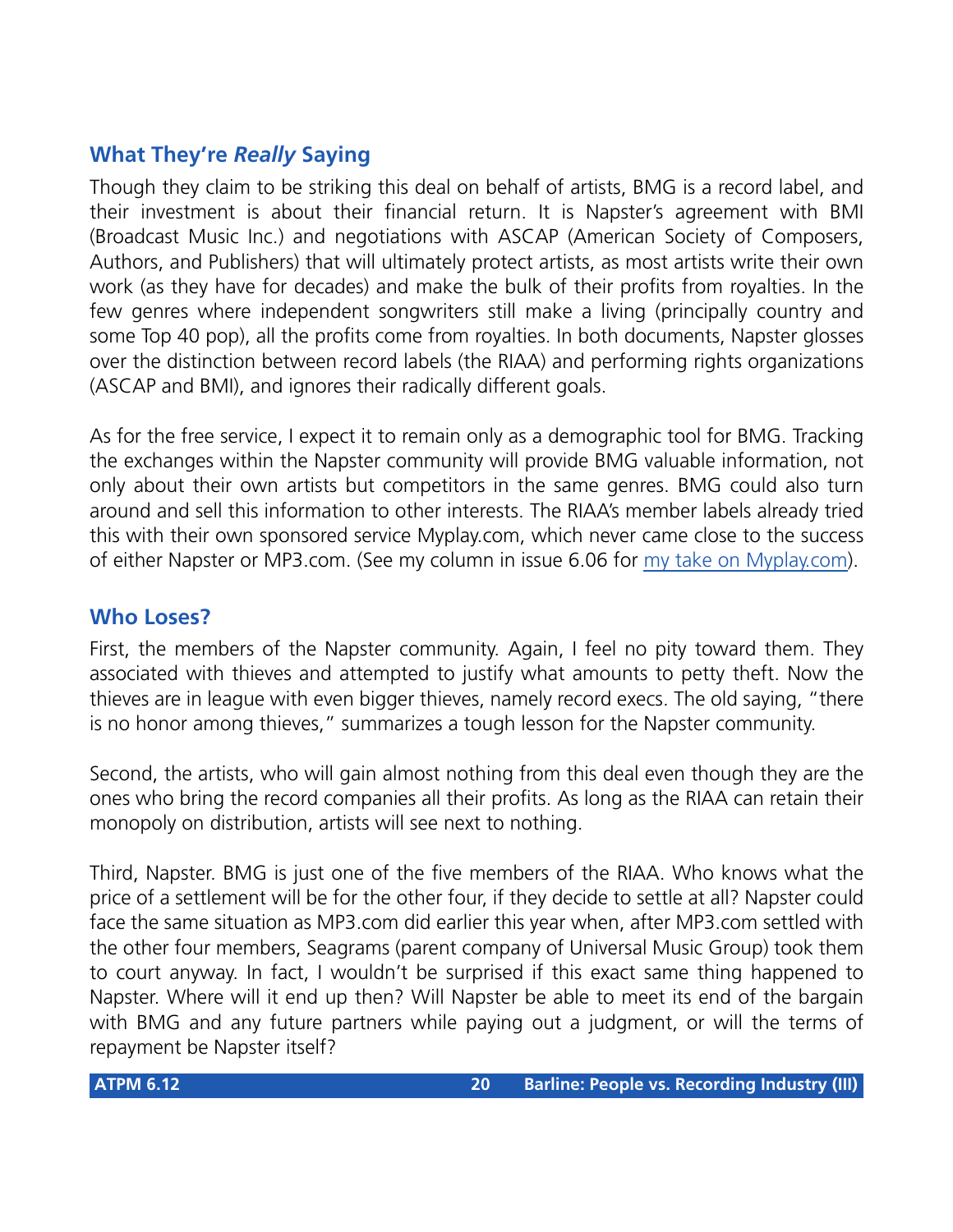Fourth, ultimately, the RIAA itself. No monopoly lasts forever. As more artists realize that the Internet provides a far more lucrative method of distribution than record labels, they will break off on their own and the record industry will have to pay more money to keep as many artists as they can. Finally, we'll have some competition between labels and "freelance" artists and everyone will benefit.

#### **Meanwhile, in Another Courtroom**

Universal Music Group received an award of \$53.4 million in their copyright infringement suit. Concurrently, they announced a non-exclusive North American license for the use of their recordings on MP3.com's MyMP3 and BeamIt services. According to Universal, "It was never our intent to put MP3.com out of business," but merely to assure that "copyright owners and artists need to be properly compensated for use of their work."

But Universal is not a performing rights organization either. Neither the judgment nor their subsequent deal with MP3.com will increase artists' royalties. Both, however, will increase record company profits at the expense of both artists and consumers.

None of the press releases issued over the last several months have disclosed details of the individual settlements. Having frequented MP3.com both before and after the court case, though, I can hazard an educated guess. Since July, when EMI became the first label to settle, the MP3.com site has undergone a noticeable change. Now, when you want to play or download a track from an independent artist (we are still the backbone of MP3.com) you must enter your e-mail address, country, and postal code. Upon entering this information, a cookie is stored on your hard disk to identify you during subsequent visits. Who gets this valuable demographic information? The RIAA.

#### **Finally, Macster Becomes Napster**

For those of you who frequent Napster (and are still reading after I called you thieves) there is some good news. Macster, the most stable and feature-rich Napster clone, has been adopted as the official Napster client for Macintosh. I tried it out (purely for journalistic reasons, I swear) and found a few improvements that bring it up to par with the established Windows application. So if you're going to frequent Napster, now seems to be the best time with free access and a fully-functional Mac client.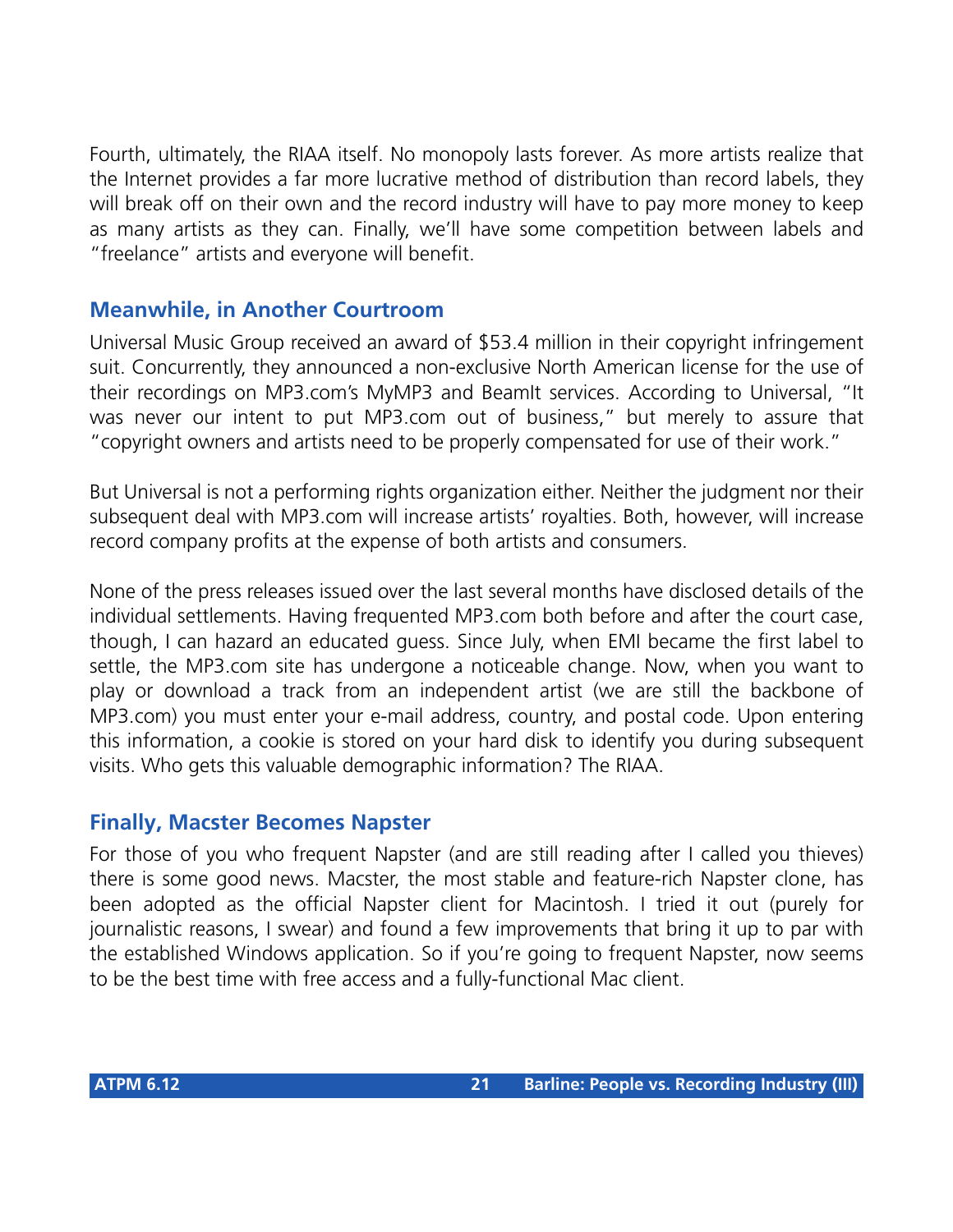I ask one more thing, though, as an artist. Sample songs, not whole CDs, and buy the ones you like. At most, my "Downloads" folder was about 200 MB in size (equivalent to three CDs in length) and I sampled the tracks as part of the process of planning CD purchases. I never offered any for upload, and I dumped them after I evaluated them. Maybe I'm the one making excuses now, but I know that I haven't cost any musicians a dime in royalties. The RIAA could never honestly claim that.

*Copyright © 2000 David Ozab,* [dozab@atpm.com](mailto:dozab@atpm.com)*.* [David Ozab](http://darkwing.uoregon.edu/%7Edlo) *is a Ph.D student at the University of Oregon, where he teaches electronic music courses and assists in the day-to-day operation of The Future Music Oregon Studios.*

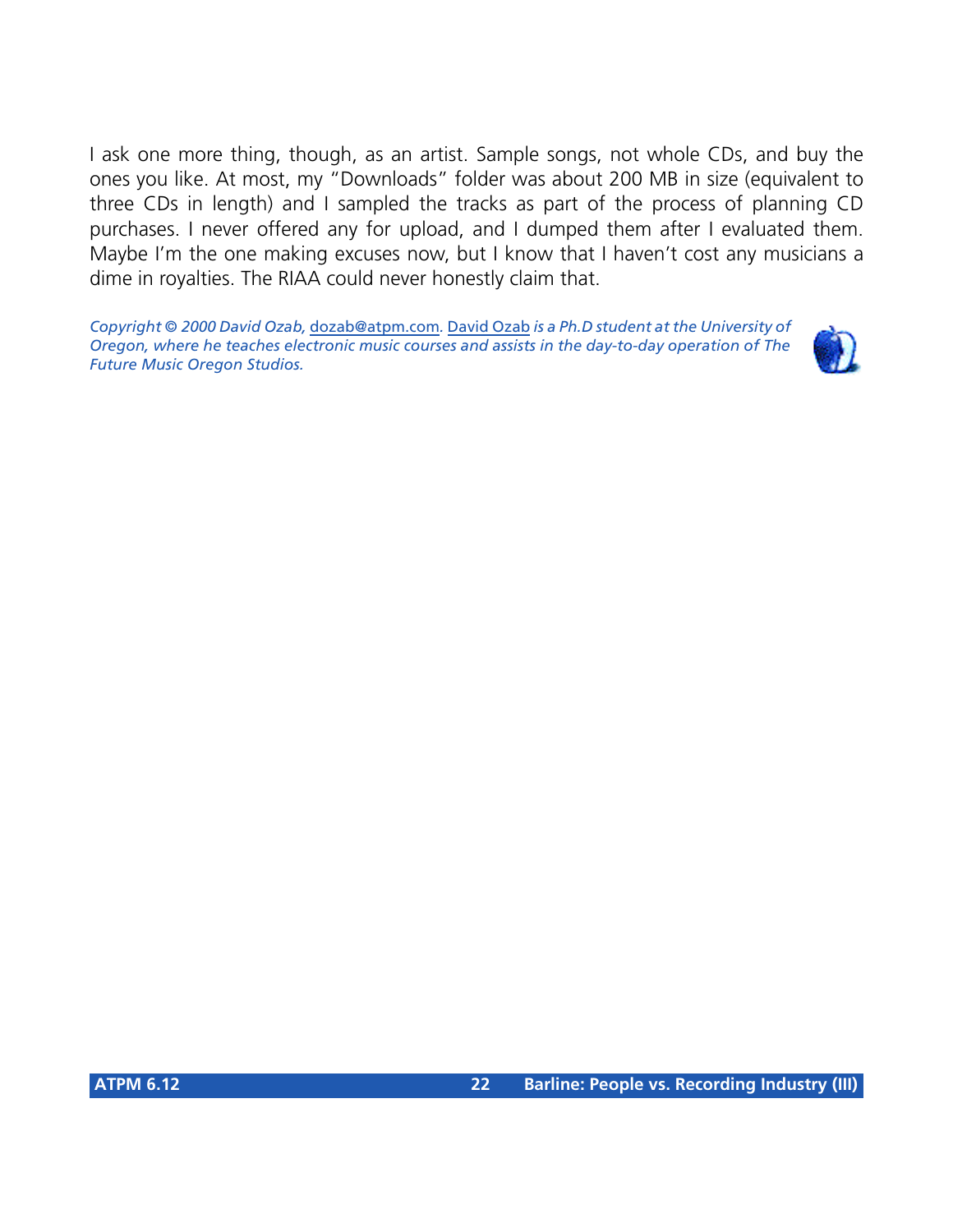**by Paul Fatula, [pfatula@atpm.com](mailto:pfatula@atpm.com)**

#### **LangMaker**

**Web:** <http://www.langmaker.com> *Create Your Own Language*

Aren't you sick of all the rules and exceptions to rules and irregular verbs and strange tenses that plague English? Well, stop complaining and do something about it: Create your own language! This site contains a "How To" newsletter for people wanting to create their own model language, a basic English word list to get you started on vocabulary, and a link to a free program designed to let you "Invent your own language in minutes." (Sadly it's Windows-only, but the source code is available, so feel free to port it to your Mac.) The site also contains information about a staggeringly long list of invented languages, from Furbish to Pitakosilano. Sometimes silly, sometimes serious, and always obscure, this is your one-stop source for made-up languages.

#### **ResellerRatings**

**Web:** <http://www.resellerratings.com> *Comments & Ratings of Hardware Resellers*

One of many sites of its kind, ResellerRatings lets you view and post opinions of the many computer hardware vendors online. I'm a bit partial to this site over others such as [http://](http://www.bizrate.com) [www.bizrate.com](http://www.bizrate.com) because it saved me from buying a digital camera from a company whose customer comments are enough to give nightmares to any Internet shopper. The customer comments give you a much better idea of what a company is like than a mere numerical rating, even if it makes for lengthy reading (depending on which reseller you're checking up on). Before placing an order from a company you've never done business with, check out this site.

#### **McSweeney's Internet Concern**

**Web:** <http://www.mcsweeneys.net> *McSweeney's Quarterly Concern, on the Web*

The Internet version of the very small print journal, *McSweeney's Quarterly Concern* ("a quarterly journal published three times a year and distributed as best we can") ranges from humorous to experimental to inane, with a new article posted every day on topics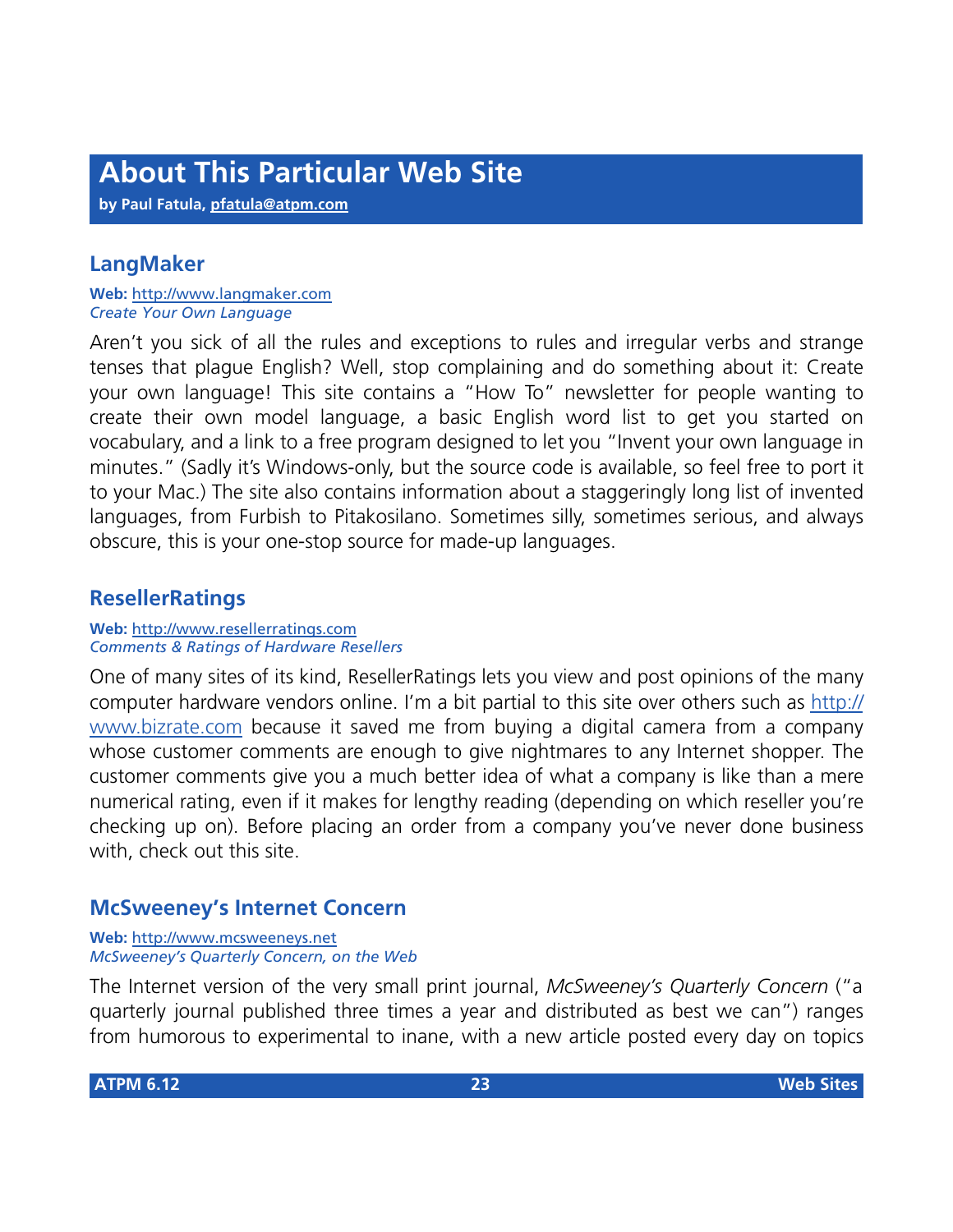such as "Shampoo" and "What 100 People, Real and Fake, Believe About Dolores." The zine is edited by Dave Eggers, whose *Heartbreaking Work of Staggering Genius*, published earlier this year, pretty much lives up to its name. This is also the place to find out about the public appearances of Neal Pollack, who is unquestionably the best writer who ever lived. McSweeney's is well worth checking out if you're amused by that kind of thing, otherwise just throw it across the room.

#### **Typing Injury FAQ**

**Web:** <http://www.tifaq.com> *All About Repetitive Strain Injuries*

While this site provides lots of information for people who suffer from Carpal Tunnel Syndrome and other injuries caused by excessive computer use, my favorite section of the site is its listing of alternative input devices. There are many different keyboards designed to prevent (or at least minimize) RSIs, but finding one can be difficult, especially if Mac compatibility is an issue. This the place to start looking. Similar information is offered for furniture and mice, so go ahead and design your ideally ergonomic workstation, even if you could never afford it.

#### **How Stuff Works**

**Web:** <http://www.howstuffworks.com> *The Name Says It All*

Go here satisfy your curiosity about common household appliances, electronics, foods, computers, car parts, and even Big Brother's best buddy, Carnivore. The site is generally not too technical; it won't give you all the information you need to make your own widget, but it will give you a good layman's understanding of things. In addition to an item works, you'll find out about its history. And the site's search engine makes it easy to find whatever you're looking for; you can even browse by category. There's also an article on how How Stuff Works works for the self-referentially inclined.

*Copyright © 2000 Paul Fatula,* [pfatula@atpm.com](mailto:pfatula@atpm.com)*.*

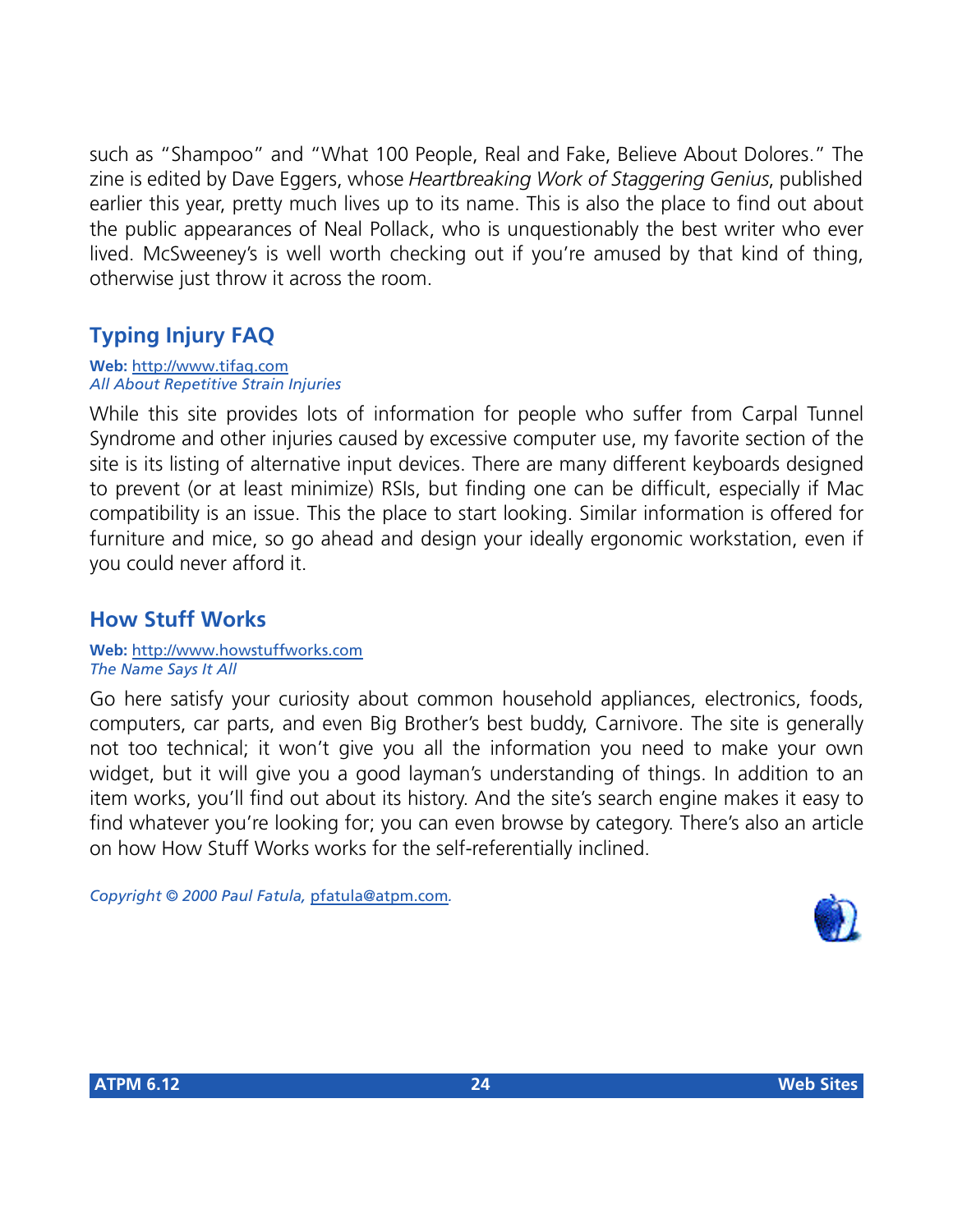## **Part IX: PNG**

The PNG format (Portable Network Graphic, pronounced PING) has often been touted as a replacement for GIFs, but so far it doesn't seem to have taken off. This month we're going to find out a bit more about it.

Currently, you'll find two main graphics formats on Web pages: [GIF](http://www.atpm.com/6.08/graphicsandtheinternet.shtml) and [JPEG](http://www.atpm.com/6.06/graphicsandtheinternet.shtml). GIFs and JPEGs are pretty wonderful but they can also be a little bit irritating at times, too.

GIFs are lossless so you won't lose any image quality, but they only support up to 256 colors. JPEGs support millions of colors, but they are lossy and aren't particularly good at rendering text. File sizes are significantly reduced by JPEG compression, but the resulting quality can be poor.

As you can see, both image formats have their limitations. PNG gives us an alternative.

One problem with GIF is that it is not an open format, meaning that if you plan to write some GIF creation software you'll be required to obtain a licence from Unysis. That may be okay for big companies like Adobe, but not so fun for freeware and shareware programmers.

In 1994 Unysis started actively chasing up these licenses. As you can imagine, the Internet community was annoyed, so a group of enthusiasts led by Thomas Boutell put together plans for a better, free, lossless graphic format to replace the GIF: PNG.

I feel that the following are the major features of the PNG file format.

#### **Colors**

While GIF only supports 256 colors, PNG supports 'truecolor' images.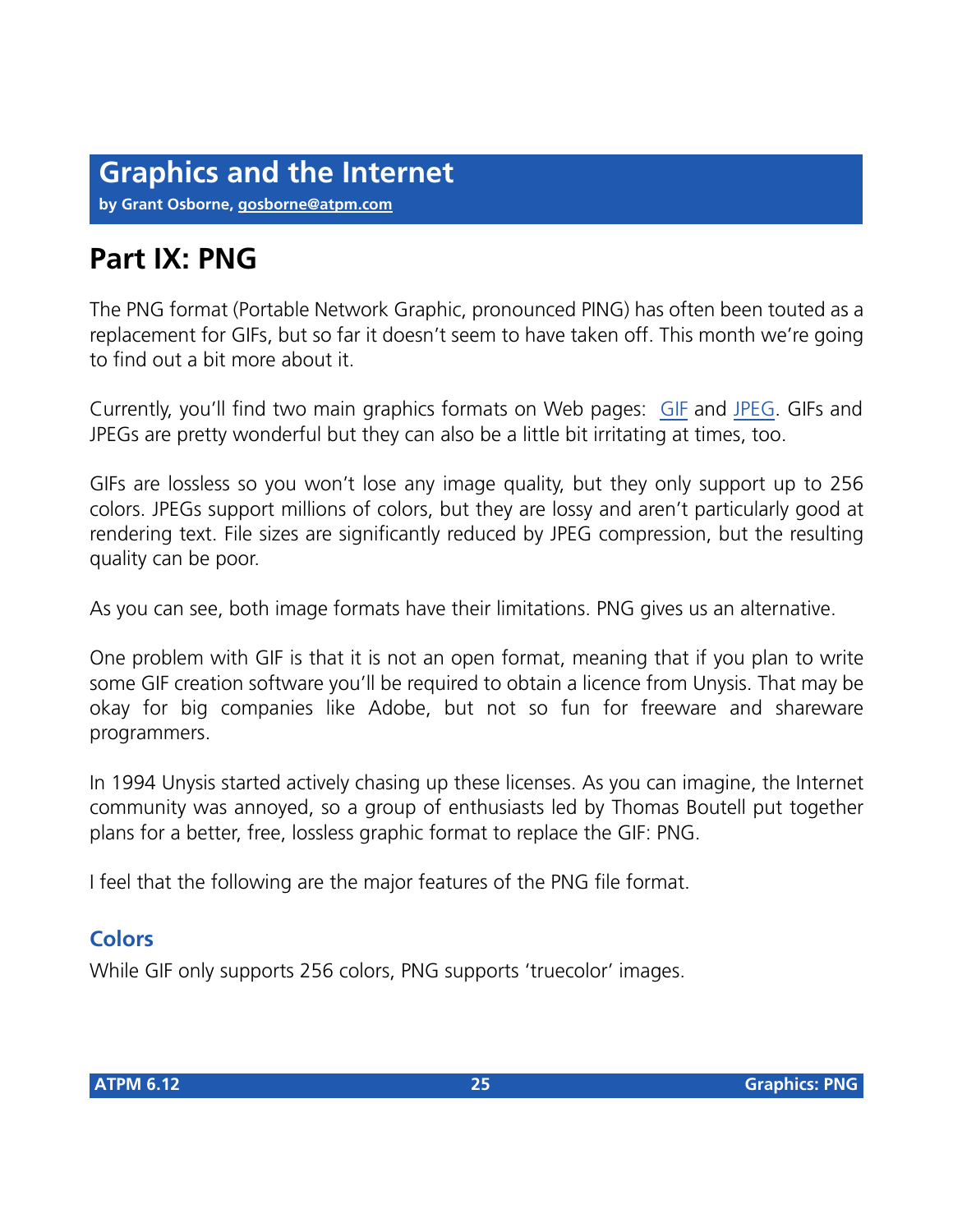#### **Transparency**

GIF lets you choose to make a certain color transparent so everything underneath shows through. However, if you have a shadow edge (for example) on an image, unless you know the background color, the resulting image will look odd. PNG supports alphachannel transparency so that regardless of the background the image is placed over, it looks fine. This is better explained in the example below.



As you can see, the shadow area on the GIF image doesn't look as good as the PNG.

#### **File Size**

PNG boasts file sizes up to 25% smaller than GIF.

#### **Gamma Correction**

That sounds a bit scary, doesn't it? Well, it's not as bad as it sounds. Images created on a Mac generally look darker on a PC, and PC-created images look paler on a Mac. This is because different computer systems and monitors interpret color values differently. Gamma correction makes allowances for these differences. PNG supports gamma correction, so a PNG image should look almost identical on all major platforms.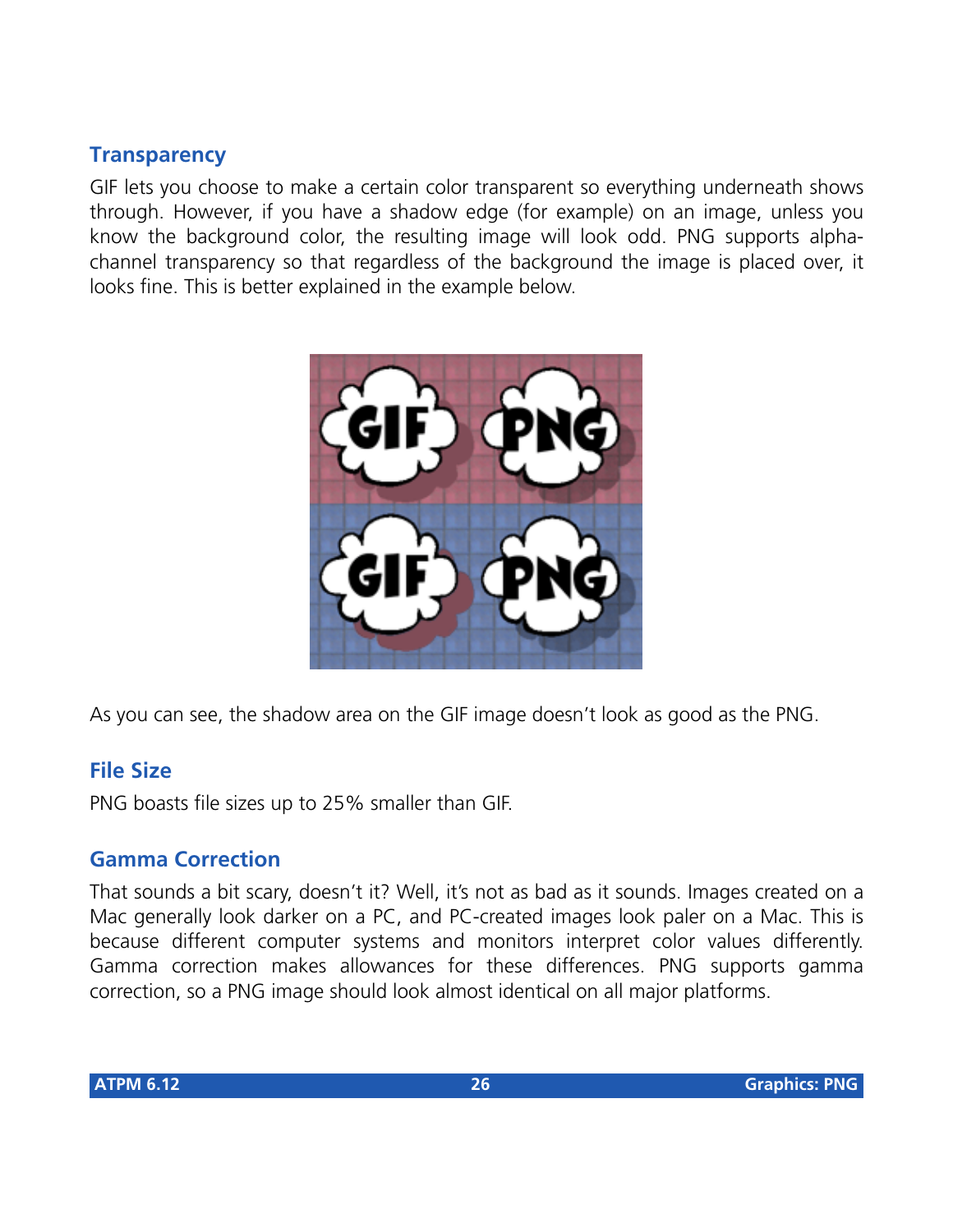#### **Animation**

Unlike GIFs, the PNG format doesn't support animation—which, believe me, is a *good* thing!

#### **So Why Hasn't PNG Taken Off?**

While PNG has been accepted by the World Wide Web Consortium (W3C), and most image editors (such as Photoshop, CorelPaint, and GraphicConverter) can write PNGs, browsers have been slow to accept the format and to implement support for all of PNG's features. This is happening gradually; if you want to use PNG images, try them out on a few non-essential images on the site and see what visitor feedback you get.

Netscape (Mac & PC) from version 4 and Internet Explorer from version 4 (PC) and version 5 (Mac) all support the PNG format, although they don't yet fully support all of its features. iCab supports PNG very well, but doesn't support some features like gamma correction. To see if your browser supports PNG visit [this page](http://www.libpng.org/pub/png/png-OwlAlpha.html). The image is quite large, which gives you the opportunity to see PNG's interlacing as it downloads.

One of the other reasons PNG hasn't taken off is ignorance. Whenever you read an Internet graphics tutorial, all you read about is GIF this and JPEG that. PNG rarely gets a mention. It would be good if PNG took, but history has shown that the stronger product doesn't necessarily win the market.

**• • •**

Although this column has covered just the basics of PNG, you can learn more at the [PNG](http://www.libpng.org/pub/png) [Web site.](http://www.libpng.org/pub/png) If there is enough interest, I may return to PNG in a future column.

Happy holidays, everyone!

*Copyright © 2000 Grant Osborne,* [gosborne@atpm.com](mailto:gosborne@atpm.com)*.*

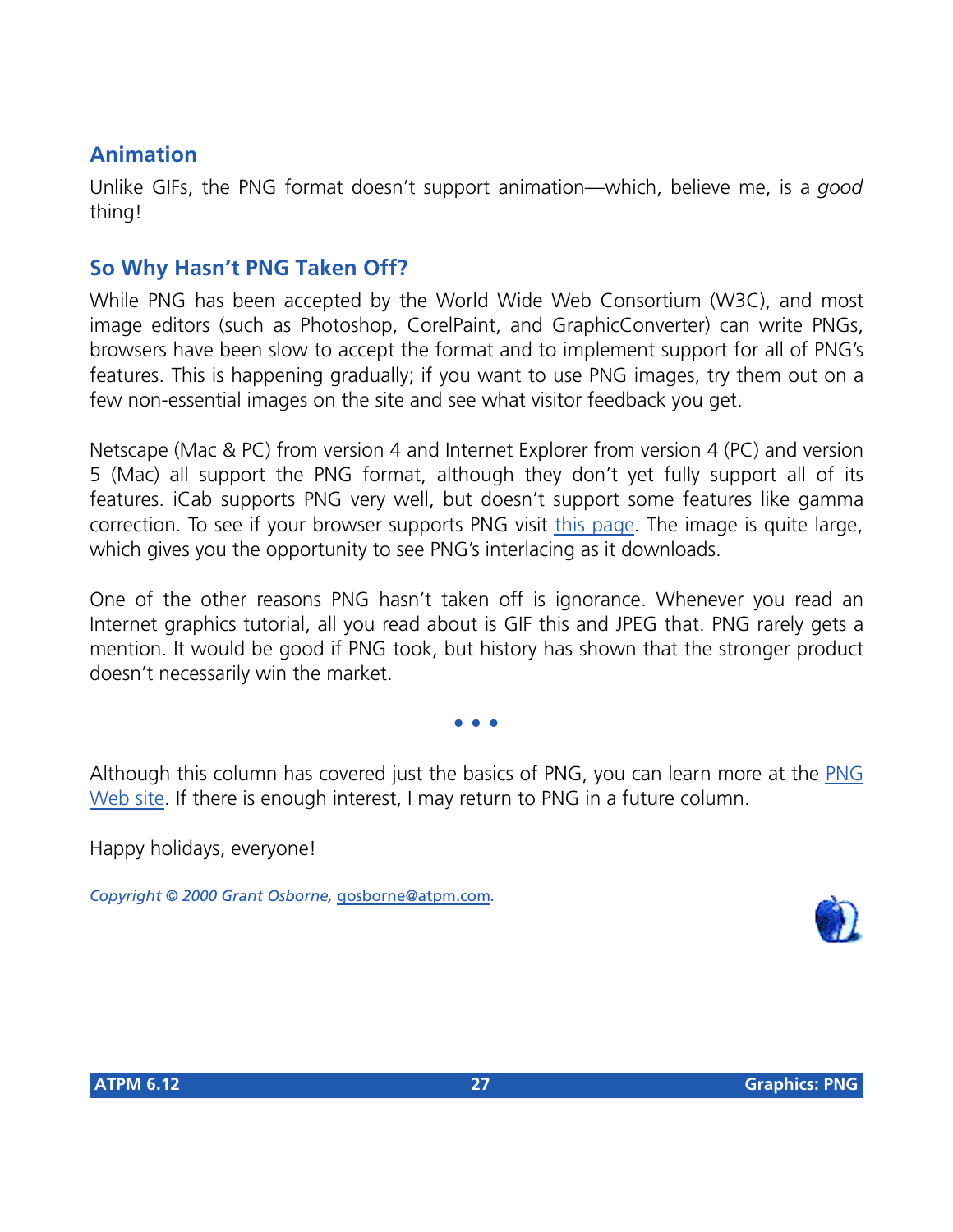## **Extras: Cartoon**

**by Michael Morgan, [mrspiffy@earthlink.net](mailto:mrspiffy@earthlink.net)**



*Copyright © 2000 Michael Morgan,* [mrspiffy@earthlink.net](mailto:mrspiffy@earthlink.net)*.*

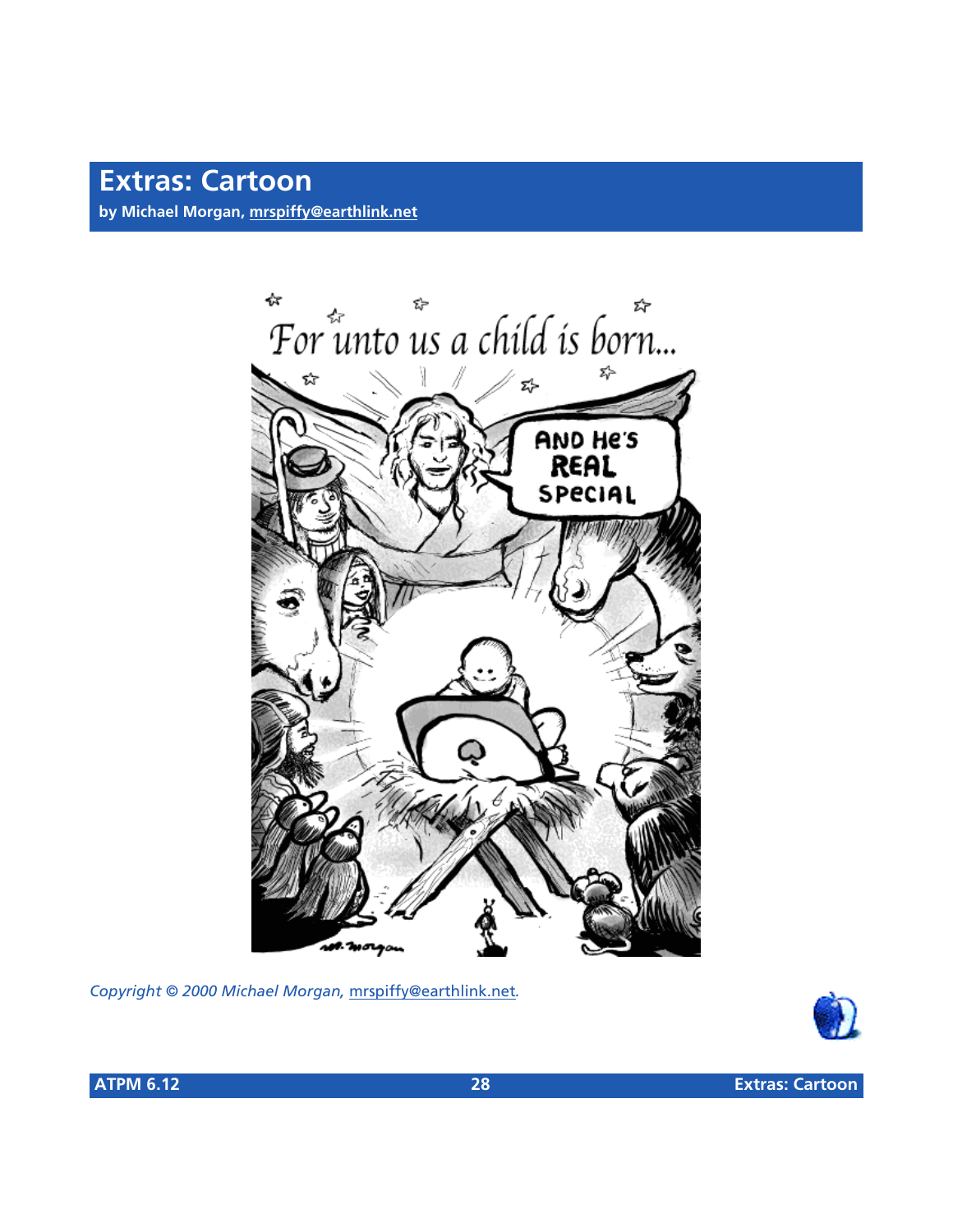This month we feature [desktop pictures](http://www.atpm.com/6.12/from-atpm-readers/) from ATPM readers. About the particular motifs:

#### **Ranch (9 images)**

These pictures were taken by Anne and Tony Harris on their 25-acre ranch in Marin County, CA (where they plan to build a two-story home that they picked out from an [Internet site\)](http://logcabins.com/homes/catalog/montery.htm). Tony teaches multimedia classes at San Marin High School in Novato and [Anne](mailto:fuzzyacres@aol.com) is an Assistant Principal at San Jose Middle School in Novato. They are both avid Mac users, although Tony uses both platforms in his classes. The pictures were taken with a Kodak throw-away camera, and [Janet Mobley](mailto:janmobley@home.com) scanned them in using her Epson Stylus 870 scanner.

#### **Leaves (6 images)**

The pictures were taken by [Jens Grabenstein](mailto:jens@grabenstein.de) on Long Island and in New York's Central Park. He shot them with a Canon EOS 300 using a 28–80mm zoom lens and 200 ASA 35mm Kodak Gold film. The images were scanned using a UMAX flatbed scanner and resampled and retouched with Adobe Photoshop 5.5.

#### **Durras Pub (1 image)**

This is a picture that [Pat Maguire](mailto:pmaguire@nthhumb.karoo.co.uk) took in Durras, West Cork, Ireland (the birthplace of his great grandfather). It is the end of one of the Pub walls (Public House a.k.a Inn)—one of six in a village of 150 people—all of them thriving.  $:$  )

#### **Southern France and Oklahoma City Bombing Memorial (8 images)**

These pictures were taken by [Barry](mailto:bwr248@home.net) in [Southern France](http://www.members.home.net/bwr248/France) and along the Canal du Midi as well as from the [Oklahoma City Bombing Memorial](http://www.members.home.net/bwr248/OKCmemorial). You can find *many* more interesting pictures from these two areas at the two links above. Barry's trip through the French canal must have been quite an adventure!

#### **Puget Sound (1 image)**

[Bob Whitney](mailto:rbw98465@yahoo.com) shares his favorite view with us: the Olympic mountains and Puget Sound as seen from his home.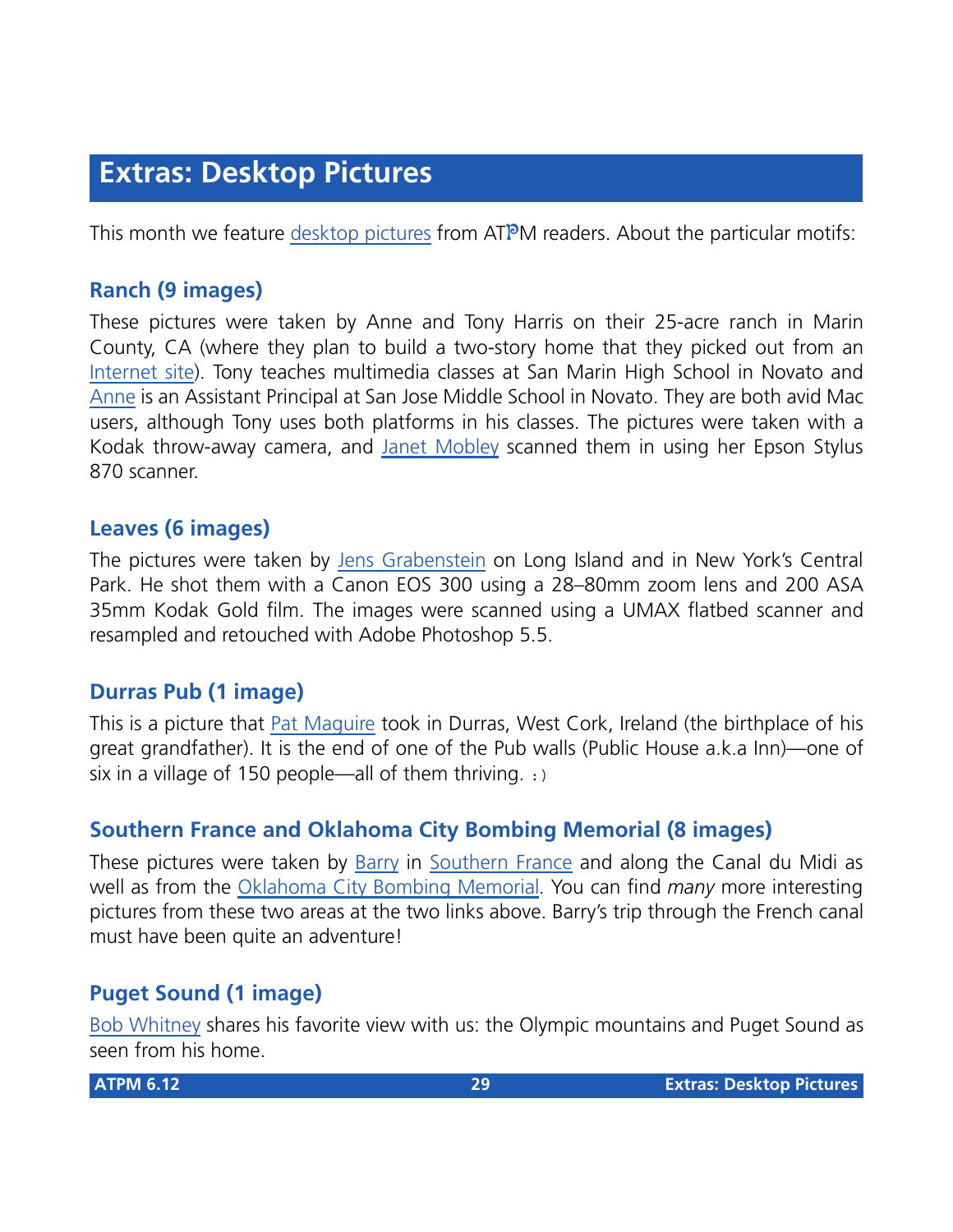#### **Previous Months' Desktop Pictures**

If you haven't seen the rest of the series, it includes: [Yellowstone National Park,](http://www.atpm.com/5.03/yellowstone.shtml) [Drops,](http://www.atpm.com/5.05/drops/) [Toronto](http://www.atpm.com/5.07/toronto/), [Niagara Falls](http://www.atpm.com/5.08/niagara/), [Monaco](http://www.atpm.com/5.09/monaco/), [Montréal](http://www.atpm.com/5.10/montreal/), [Bahamas](http://www.atpm.com/5.11/bahamas/), [Clouds](http://www.atpm.com/5.12/clouds/), [Aerial](http://www.atpm.com/6.01/aerial/), [Made with Macs,](http://www.atpm.com/6.02/madewithmacs/) [Landscapes](http://www.atpm.com/6.03/landscapes), [Northwest,](http://www.atpm.com/6.04/northwest/) [Animals](http://www.atpm.com/6.05/animals/), [Spring Flora,](http://www.atpm.com/6.06/spring-flora/) [National Parks](http://www.atpm.com/6.07/national-parks/), [Insects](http://www.atpm.com/6.08/insects/), [Konstanz](http://www.atpm.com/6.08/konstanz/), [Mark](http://www.atpm.com/6.09/montgomery/) [Montgomery's Desktop Pictures,](http://www.atpm.com/6.09/montgomery/) [Konstanz Part II](http://www.atpm.com/6.09/konstanz), [British Columbia,](http://www.atpm.com/6.10/british-columbia/) [New York,](http://www.atpm.com/6.10/new-york/) [France,](http://www.atpm.com/6.11/france/) [Northeast,](http://www.atpm.com/6.11/northeast/) and [From ATPM Readers](http://www.atpm.com/6.12/from-atpm-readers/).

#### **Downloading all the Pictures at Once**

iCab and Interarchy (formerly Anarchie) can download an entire set of desktop pictures at once. In iCab, use the Download command to download "Get all files in same path." In Interarchy, use HTTP Mirror feature.

#### **Contributing Your Own Desktop Pictures**

If you have a picture, whether a small series or just one fabulous or funny shot, feel free to send it to [editor@atpm.com](mailto:editor@atpm.com) and we'll publish it in next month's issue. Have a regular print but no scanner? Don't worry. E-mail us, and we tell you where to send it so we can scan it for you. Note that we cannot return the original print, so send us a copy.

#### **Placing Desktop Pictures**

#### *Mac OS 8.5 and Newer*

Go to the Appearance control panel. Click on the "Desktop" tab at the top of the window. Press the "Place Picture..." button in the bottom right corner, then select the desired image. By default, it will show you the images in the "Desktop Pictures" subfolder of your "Appearance" folder in the System Folder, however you can select images from anywhere on your hard disk.

After you select the desired image file and press "Choose," a preview will appear in the Appearance window. The "Position Automatically" selection is usually fine. You can play with the settings to see if you like the others better. You will see the result in the little preview screen.

Once you are satisfied with the selection, click on "Set Desktop" in the lower right corner of the window. That's it! Should you ever want to get rid of it, just go to the desktop settings again and press "Remove Picture."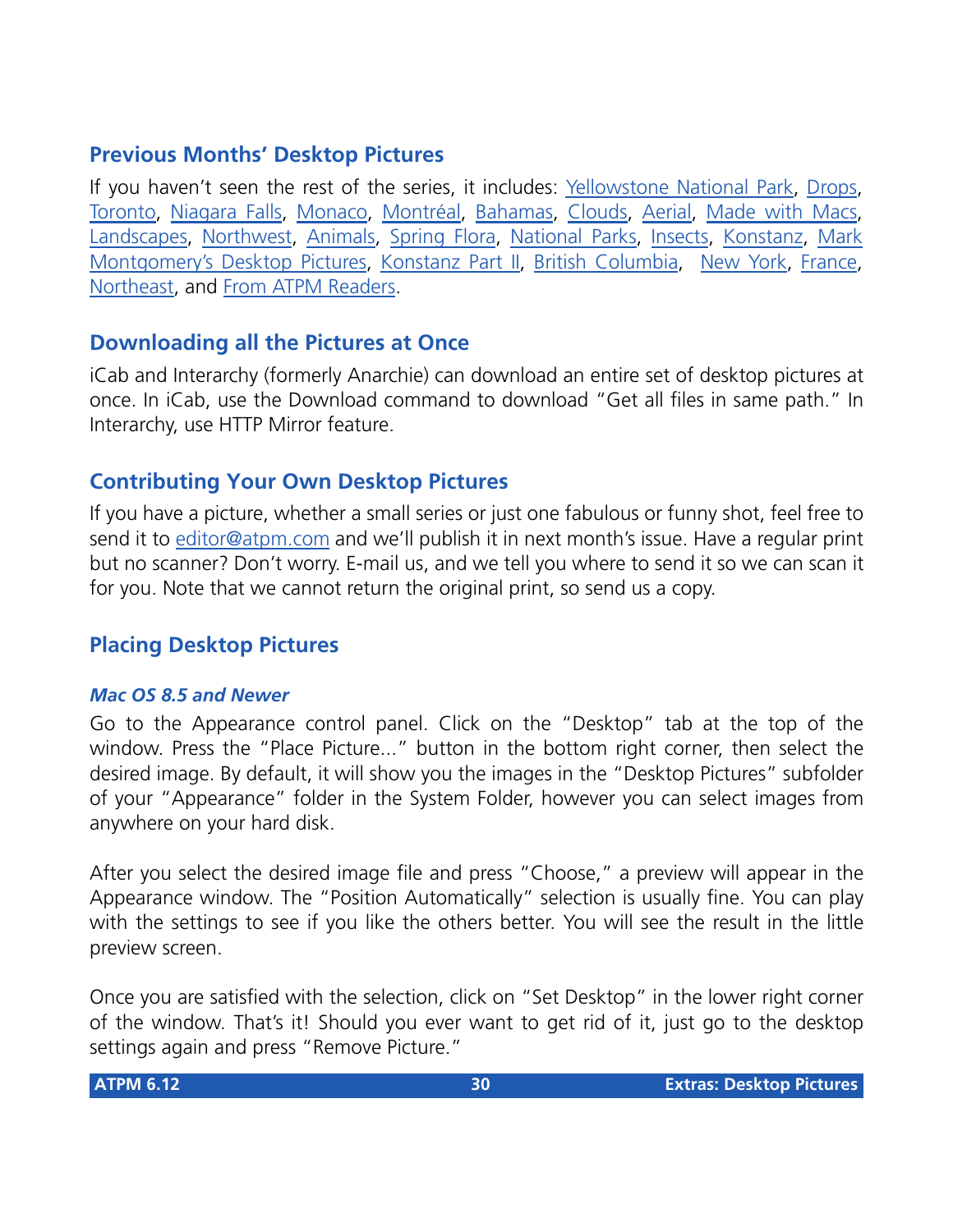#### *Mac OS 8.0 and 8.1*

Go to the "Desktop Patterns" control panel. Click on "Desktop Pictures" in the list on the left of the window, and follow steps similar to the ones above.

#### *Random Desktop Pictures*

If you drag a folder of pictures onto the miniature desktop in the Appearance or Desktop Pictures control panel, your Mac will choose one from the folder at random when it starts up.

#### *DeskPicture*

[An alternative to Mac OS's Appearance control panel is Pierce Software's DeskPicture,](http://www.atpm.com/5.10/roundup.shtml) [reviewed](http://www.atpm.com/5.10/roundup.shtml) [in issue 5.10 and available for download](http://www.peircesw.com/DeskPicture.html).

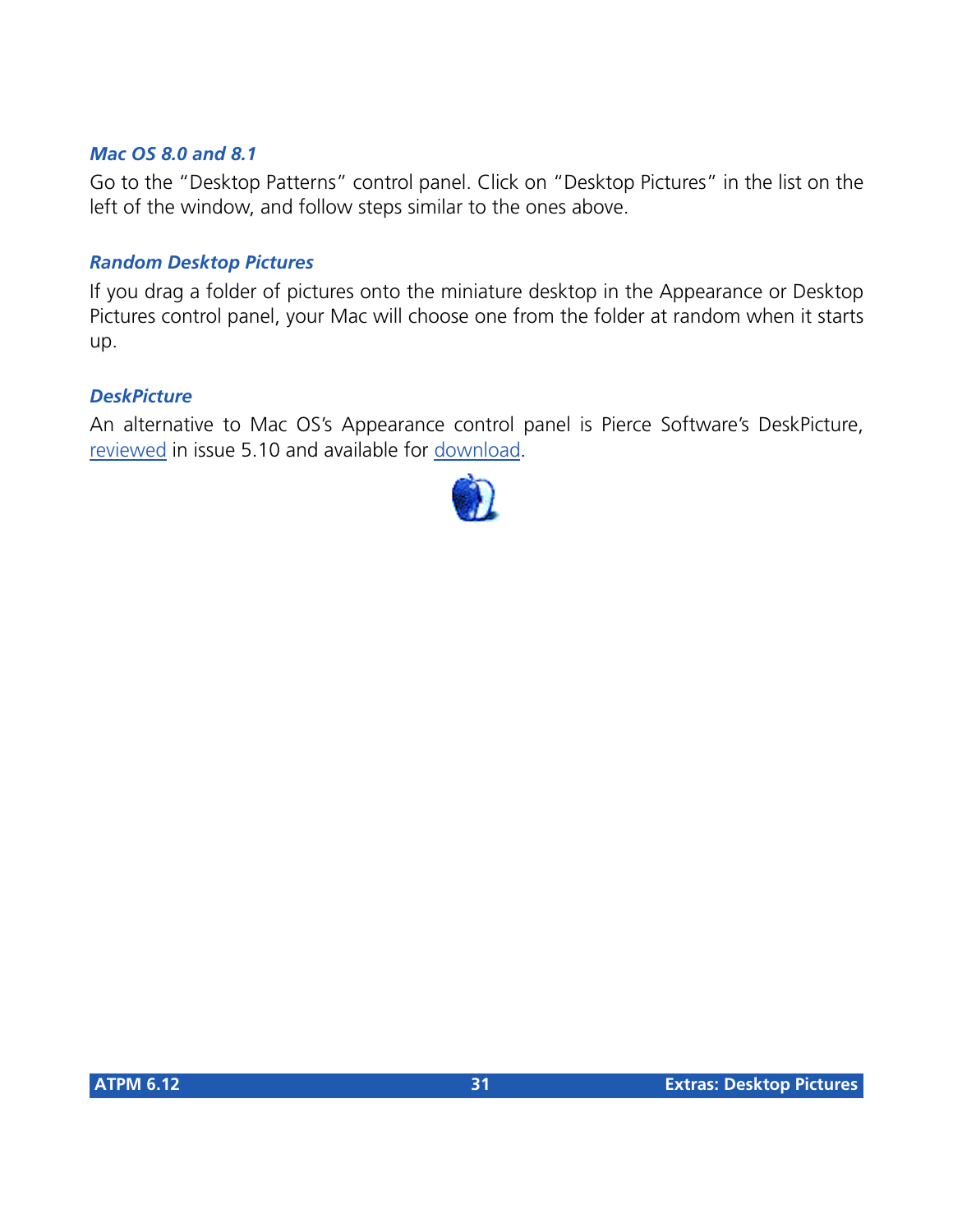# **Buying a CD Burner**

#### **Question**

I'm ready to purchase a CD drive for burning music CDs. I already have fifty CD-R disks that apparently are not as good as CD-RW, but I don't foresee needing to overwrite these. So, what things do I look for? I have a Blue & White G3, so I think I have a FireWire port but I don't know for sure.

I don't understand what those 4x4x12 numbers really mean in the real world. I just want to be able to combine some of my favorite songs from separate CDs onto a few good ones, for traveling music or whatever. Advice welcome. Thanks.

#### **Answer**

For burning music CDs you *need* CD-R disks. (They don't have to be special audio CD-R disks—any good quality CD-R disks will work.) CD-RW disks mostly are used for computer data. Audio CD players can't read CD-RW disks even when they contain only CD audio tracks. I use CD-RW disks for backups. To get the equipment that best meets your needs, you should consider all the following items:

First, you should decide whether you want both CD-R and CD-RW capabilities. If all you want to do is create music CDs, only CD-R is necessary. However, if you don't already have a good, high-capacity backup system (like a DAT tape drive), then I recommend you get a CD-R/CD-RW drive.

Second, you should decide whether you want an internal or external drive. The external drives cost a bit more and take up more space, but they have two advantages: you can use them with a different computer (like an iMac), and you don't have to bring in or disassemble your tower if they need service. Also, there aren't many Mac-compatible internal CD-R/CD-RW drives.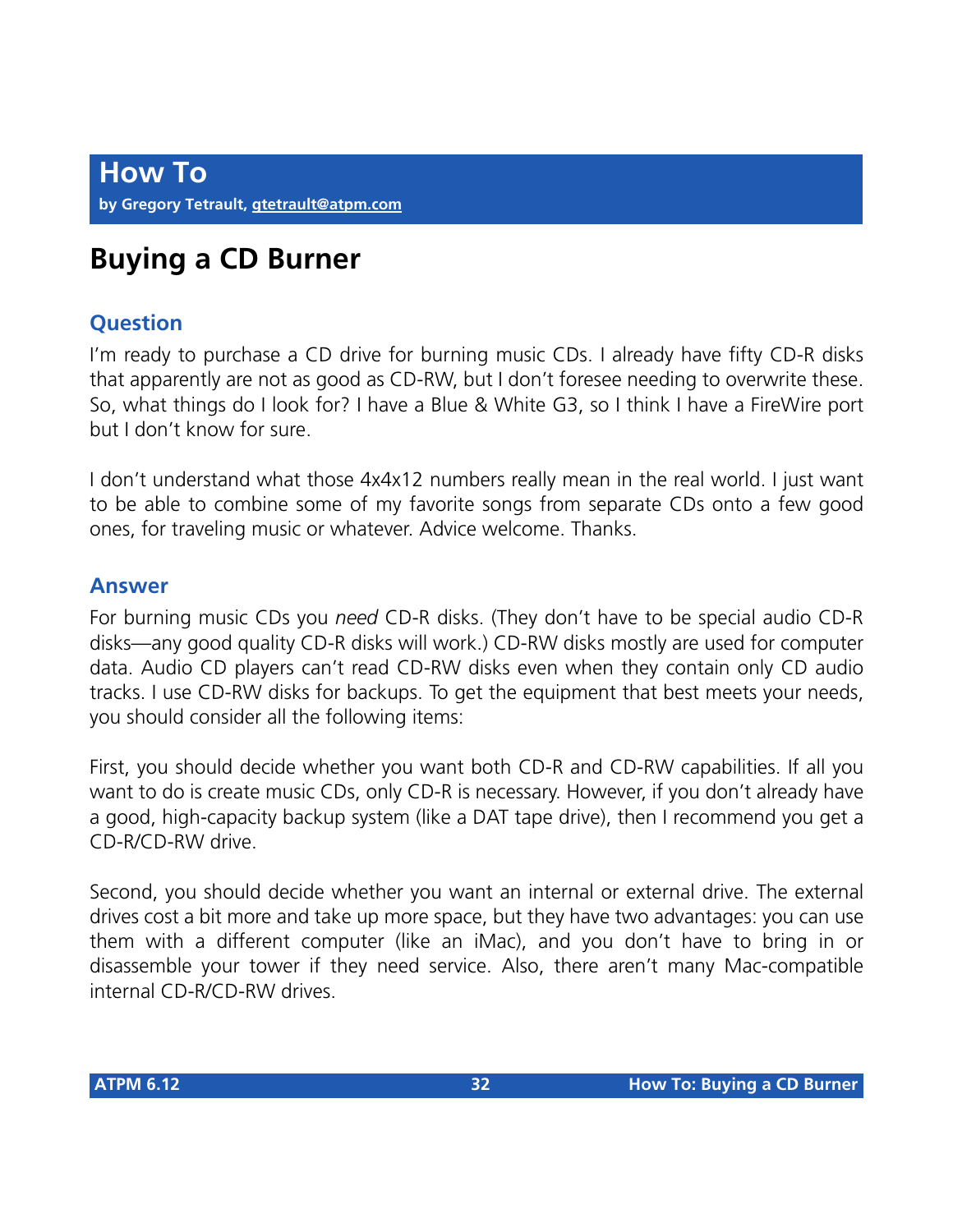Third, you need to decide which is more important to you: higher speed or lower cost. You'll pay a premium for getting faster drives. The three speed numbers represent how fast a drive (1) records CD-R disks, (2) records CD-RW disks, and (3) plays CD-ROM disks. Today, a low-end drive would have speed ratings of 4x4x12. What does that mean? Well, a full CD of music lasts 74 minutes. A 4x CD-R drive could record all that music in less than 19 minutes. (A 4x CD-RW could write the equivalent amount of data in the same time.) So what about getting a really fast drive like a 16x12x32? Well, for music recording it turns out that you can't reliably use speeds greater than 4x. (The technical reason for this is that at high rotation speeds there's not enough time for the CD burner's laser burst to create good microscopic bubbles on the disk.) I generally burn my music CDs at 2x. At 4x I end up with CD-sized coasters about one time in five.

Fourth, if you decide to buy an internal CD-R/CD-RW drive, you won't need to worry about FireWire versus USB. The connection will be SCSI or IDE. (Note from Evan Trent: The newer G4 towers contain internal FireWire connections, so you can install an internal FireWire CD burner.) If you go with an external drive, you actually have three choices: SCSI, FireWire, or USB. I would avoid USB drives because the USB connection is slow. Since the Blue & White G3 towers don't have a SCSI port (unless they contain a PCI SCSI card), you should opt for a FireWire drive.

Fifth, you should try to get a drive that includes good software for recording. I use Adaptec Toast Deluxe. Many drives come with Adaptec Toast. I recommend paying to upgrade to the Deluxe version. It includes CD Spin Doctor, a good program for recording and cleaning up music from phonographs or tapes. The main Toast program has a feature you will like: Toast's Greatest Hits. Suppose you want to put selected tracks from four CDs onto a single audio CD. You load each CD into your Macintosh and drag the desired tracks onto Toast's window. You can arrange the tracks in any order. When you start recording, Toast will tell you when to insert each CD and will record the tracks in the order you picked. Neat, huh? If you'll be using your drive to make backups, you'll need good software that works with CD-R and CD-RW media. Toast can do backups, but dedicated programs make backups easier. I recommend Retrospect Express (see my ATPM [review](http://www.atpm.com/6.06/retrospectexpress.shtml)).

For my beige G3 tower I selected an external 4x4x16 ClubMac (with a Yamaha-built drive). The Yamaha- and Plextor-built drives perform well and generally receive good reviews. I'm not as familiar with the Sony or LaCie CD-RW drives.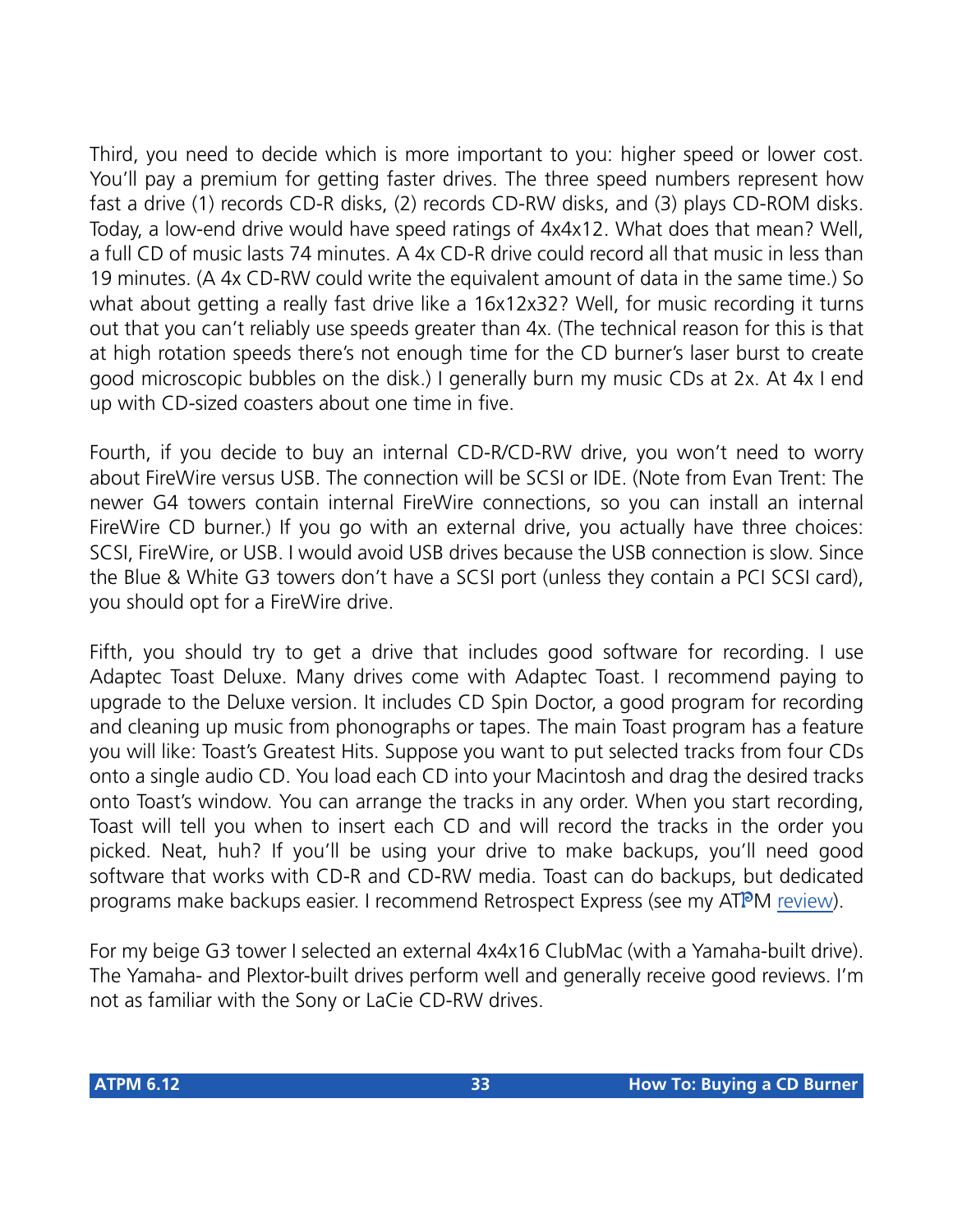You can download a [specification sheet](http://www.yamaha.com/cgi-win/Webcgi.exe/DsplyModel/?gHDR00007CRW8824FXZ) for a FireWire Yamaha drive. [FireWiremax](http://www.FireWiremax.com/) and [allFireWire](http://www.allFireWire.com/) sell FireWire drives, including CD-R/CD-RW. You can also try the usual mailorder and Web stores. MacReviewZone features [CD burner reviews and links.](http://macreviewzone.com/buyersguides/FireWireCD-RW.html)

I'll end by listing a few CD recording tips:

I strongly recommend creating at least one 700–800 MB hard drive partition that you can use for files you will transfer to CD-ROM or for creating a CD image file. For example, when I convert phonograph records to audio CDs, I first record the phonograph music onto my special partition using CD Spin Doctor. Once the CD is burned, I erase the partition to get it ready for the next time. Erasing the partition prevents disk and file fragmentation that can slow down data transfer.

I also recommend giving your CD recording application plenty of RAM. Finally, make sure that you don't have background tasks running when burning a CD. Turn off your screen savers, e-mail programs (that might check for mail on a schedule), and reminders. I wrecked one CD because Toast didn't like my screen saver, and another when my Now Up-to-Date program decided to remind me about a relative's birthday in the middle of a CD burning session.

—Gregory Tetrault, Contributing Editor/Reviews

#### **Response**

Thanks for all the suggestions and advice. I ordered a 4x4x32 EZQuest from your sponsor [Small Dog.](http://www.smalldog.com) Now I just gotta figure out which port is the FireWire. Probably the one with nothing plugged into it.  $: -$ )

*Copyright © 2000 Gregory Tetrault,* [gtetrault@atpm.com](mailto:gtetrault@atpm.com)*.*

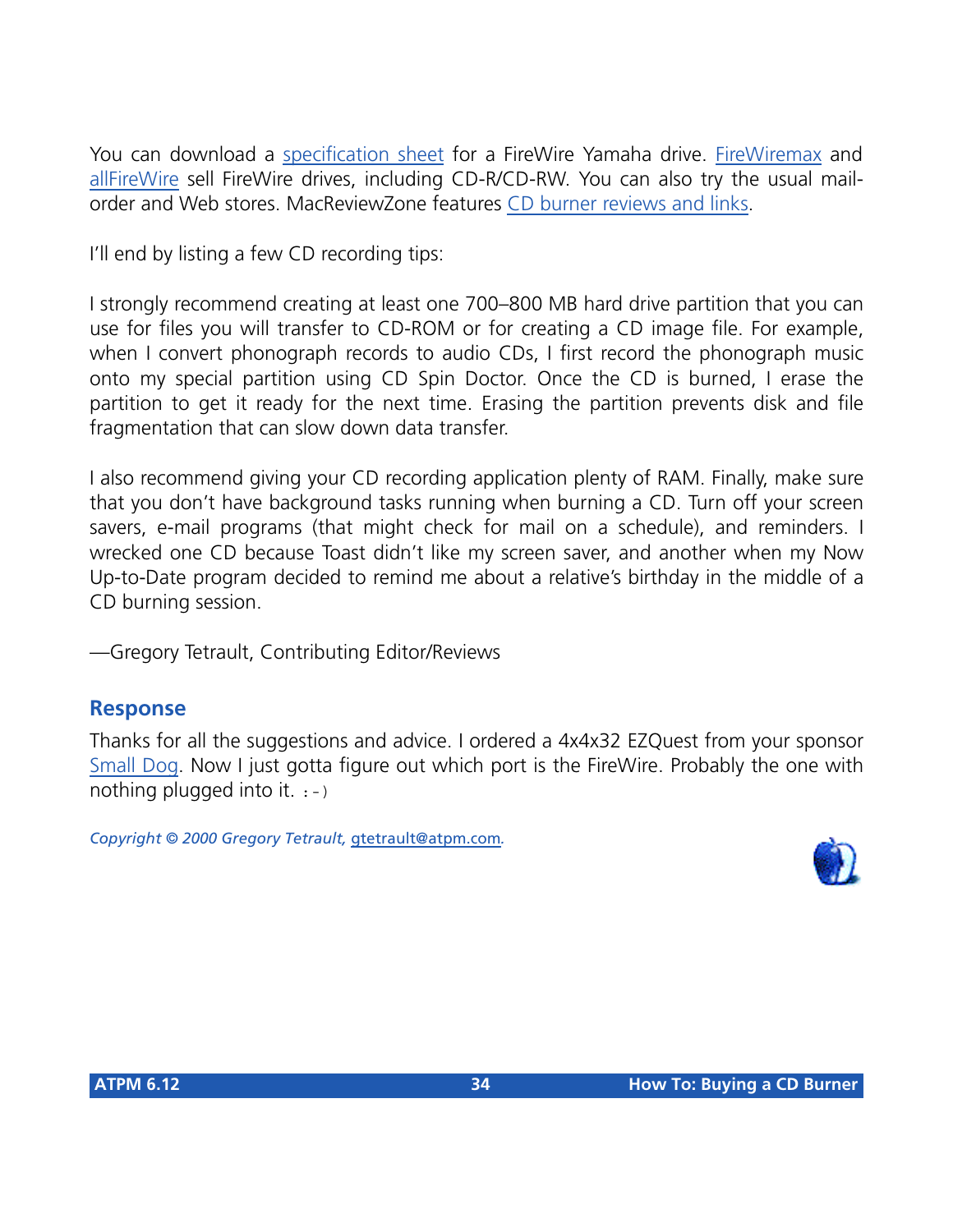**by Gregory Tetrault, [gtetrault@atpm.com](mailto:gtetrault@atpm.com)**

**Developer:** Digital Fusion, Inc. **Web:** [http://www.wizworks.com/macsoft/BH\\_2000Mac/BH\\_2000Mac.html](http://www.wizworks.com/macsoft/BH_2000Mac/BH_2000Mac.html) **Price:** \$20 **Requirements:** 225 MHz 603 processor, Mac OS 8.1 **Recommended:** G3 processor, 64 MB of RAM **Trial:** None



#### **Overview**

Beach Head 2000 brings panoramic 3D graphical effects to a shoot-'em-up arcade-style game. You protect a beach head by fighting from a bunker armed with a dual-barrel antiaircraft gun, an anti-tank gun, and missiles. Your enemies include landing barges filled with troops, tanks, or armored personnel carriers; attack helicopters, jet fighters, and bombers; and troop choppers. Your only ally is a supply plane that drops extra anti-aircraft gun ammunition and shielding for your bunker. The enemy lands troops, tanks, and APCs that move toward your bunker and attack. Fighters, bombers, and attack choppers strafe, bomb, or launch rockets at you.

Destroying all enemy elements (except bombers, which don't have to be destroyed) completes the level. Everything you destroy earns points that vary with the potential destructiveness of the item. The sixty levels get progressively harder. You can replay levels without experiencing the exact same attack, but the enemy constituents and general assault pattern are fixed for each level.

#### **Installation**

A CD contains the Beach Head 2000 installer. Installation places the 38 MB "Beach Head 2000" folder on the drive you designate. QuickTime 4 will be installed if necessary. The application itself is small, at only 172KB in size. Three other folders contain Photoshop files, A/V and program code files, and preferences. The CD is not needed after installation.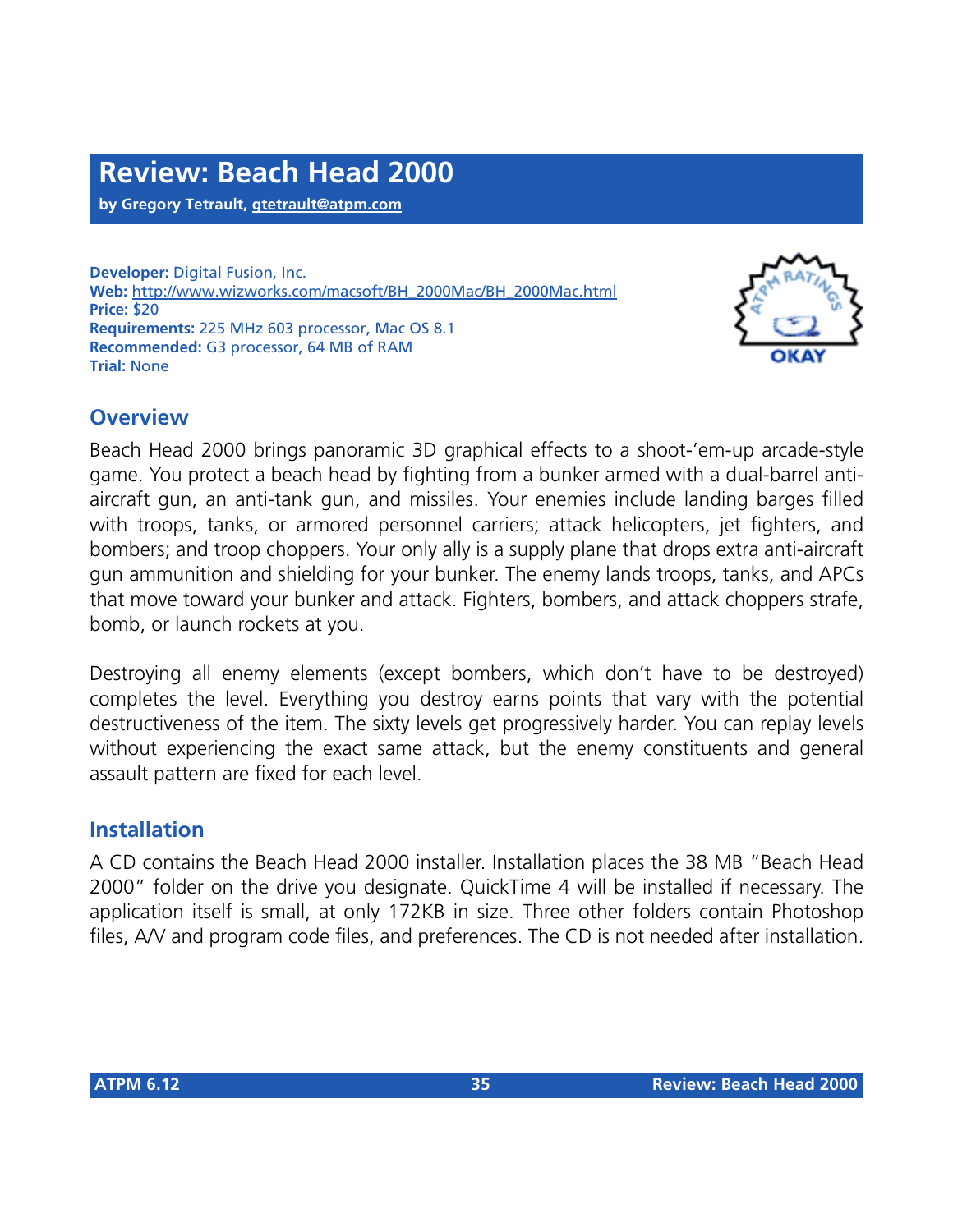#### **Look, Feel, and Sound**

BH 2000 opens with a scene that looks like the inside of a high-tech bunker looking out on a beach. The areas above and below the beach view contain buttons. This view does not carry over into the game. In the game itself, you see the ends of your weapons and then the beach, sea, and sky (Figure 1). The imagery looks fairly realistic when using the high resolution option.



Figure 1

You pan up and down and circularly by moving the mouse. Your upper and lower fields of view are limited, just as if you were looking out a firing slit from a rotating turret. Rapid rotation of your weapon causes pixellation and blurring. Pixellation also occurs when you look all the way down (Figure 2). I mastered mouse control of my weapon after about 15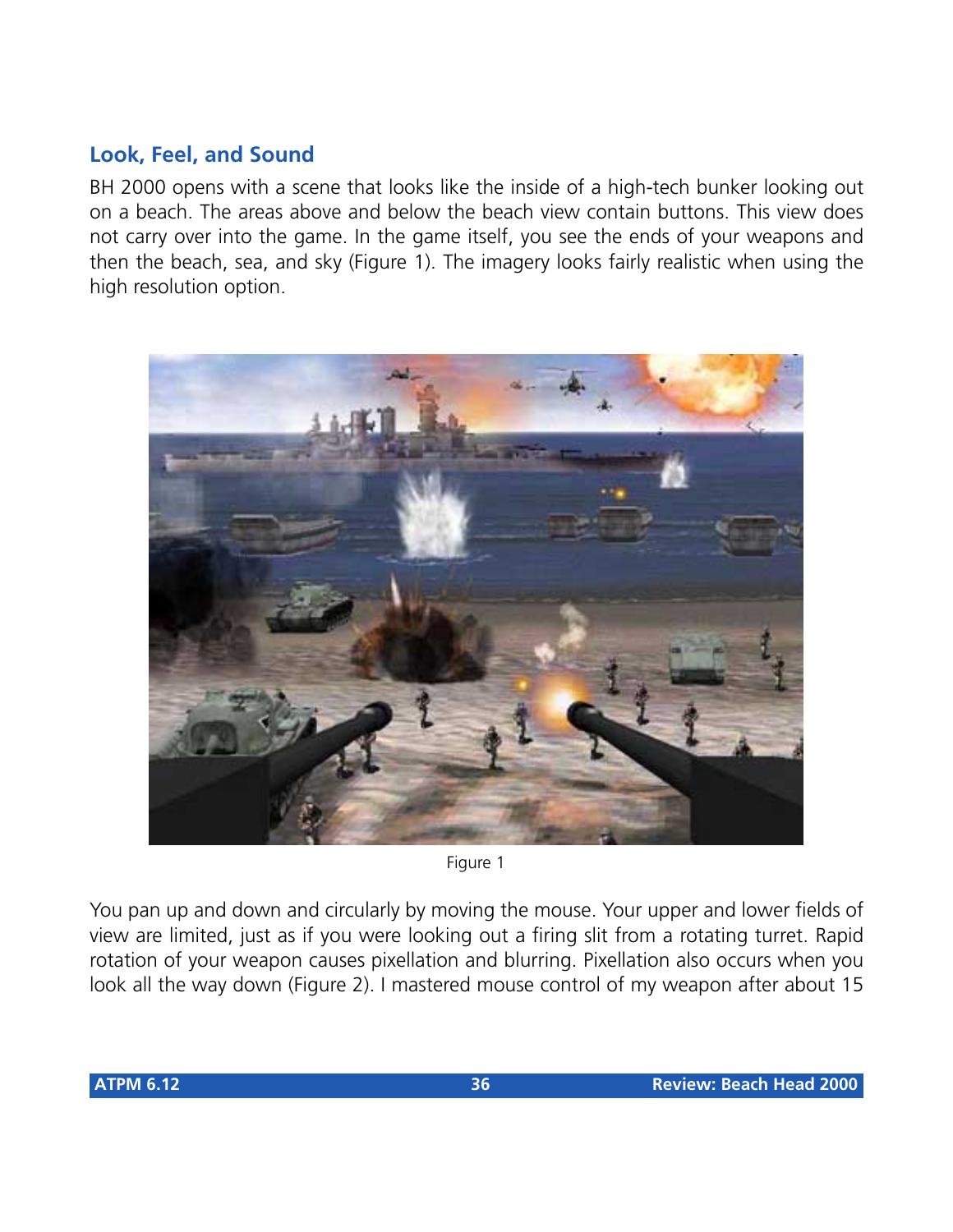minutes of game play. My attempt to use a joystick controller, however, failed spectacularly; I could not find a combination of joystick and game sensitivities that would allow rapid panning and fine control.



Figure 2: Pixellation

The sound effects—bombs, guns, rockets, missiles, tanks, jets, etc.—are high-quality and realistic, except for the dying soldiers' grunts and yells. The game does not make use of stereo panning or Doppler effects (see "Bugs and Omissions" below).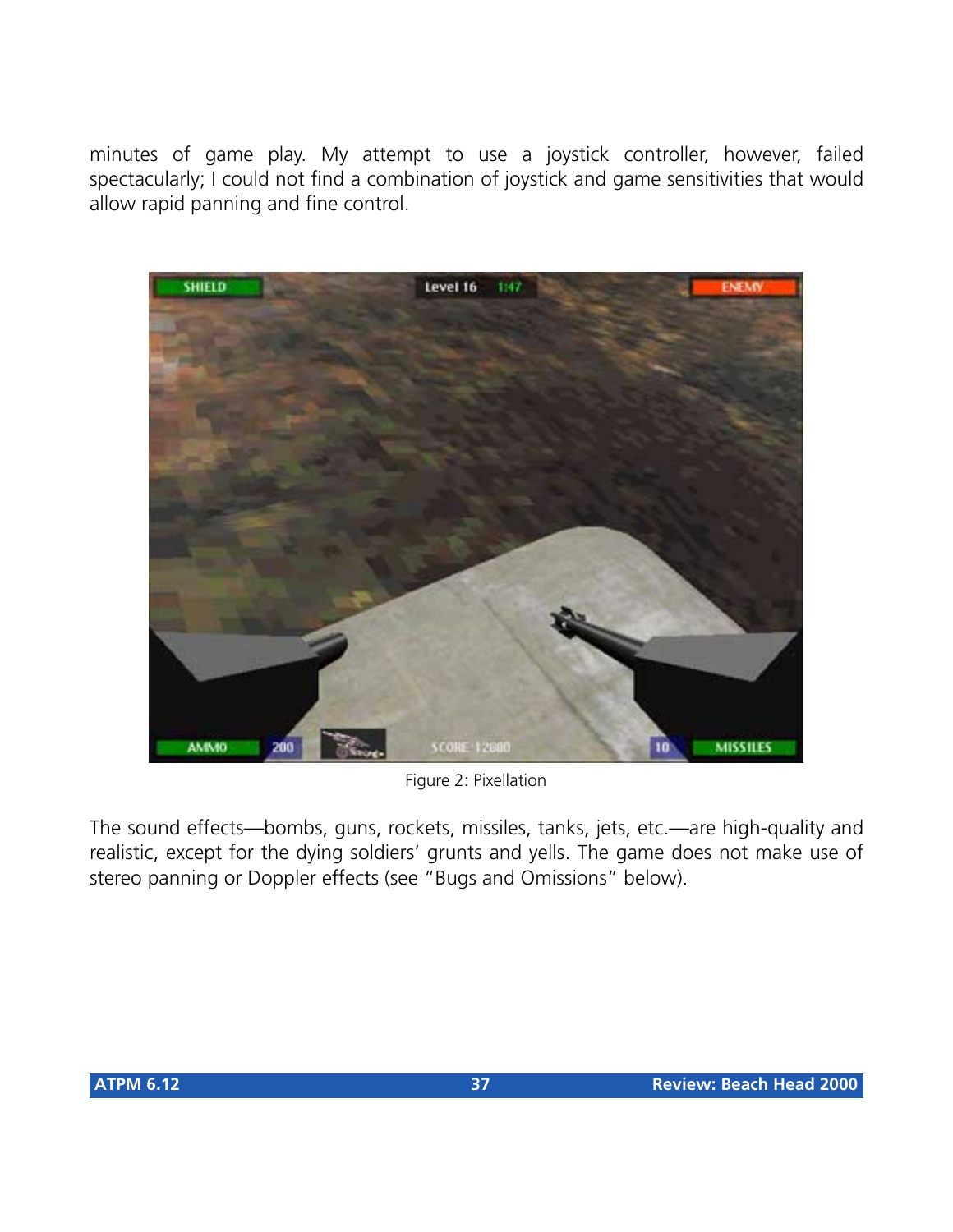# **Game Play**

When you launch the BH 2000 application you get a screen with two top menus, File and Quit, and five on the bottom: Credits, Options, Play, Help, and Scores. Your options include three screen resolutions (trading off better resolution for speed) and an "Invert Mouse" option that reverses mouse control of up and down aiming. Clicking Play starts the game at Level 1. To launch a saved game, select Load Game from the File menu.

The initial levels send only a few barges and aircraft against you. This gives you an opportunity to master the controls, learn your aiming points, and memorize the sound cues (each aircraft and land vehicle has a distinct sound). Be sure to learn what your resupply aircraft sounds like. It drops extra ammunition for your anti-aircraft gun (a crate with a yellow "X") or extra shielding for your bunker (Figure 3). Shoot the crates before they touch the ground to be awarded their contents.



Figure 3

I found BH 2000 tips on numerous Web sites. Many of those game playing tips would steer you the wrong way. I completed 53 levels in less than ten hours of play, so I feel qualified to give the following tips:

• It is best to shoot the barges with the anti-tank (AT) gun before they reach the beach. The larger barges carry either tanks or armored personnel carriers (APCs).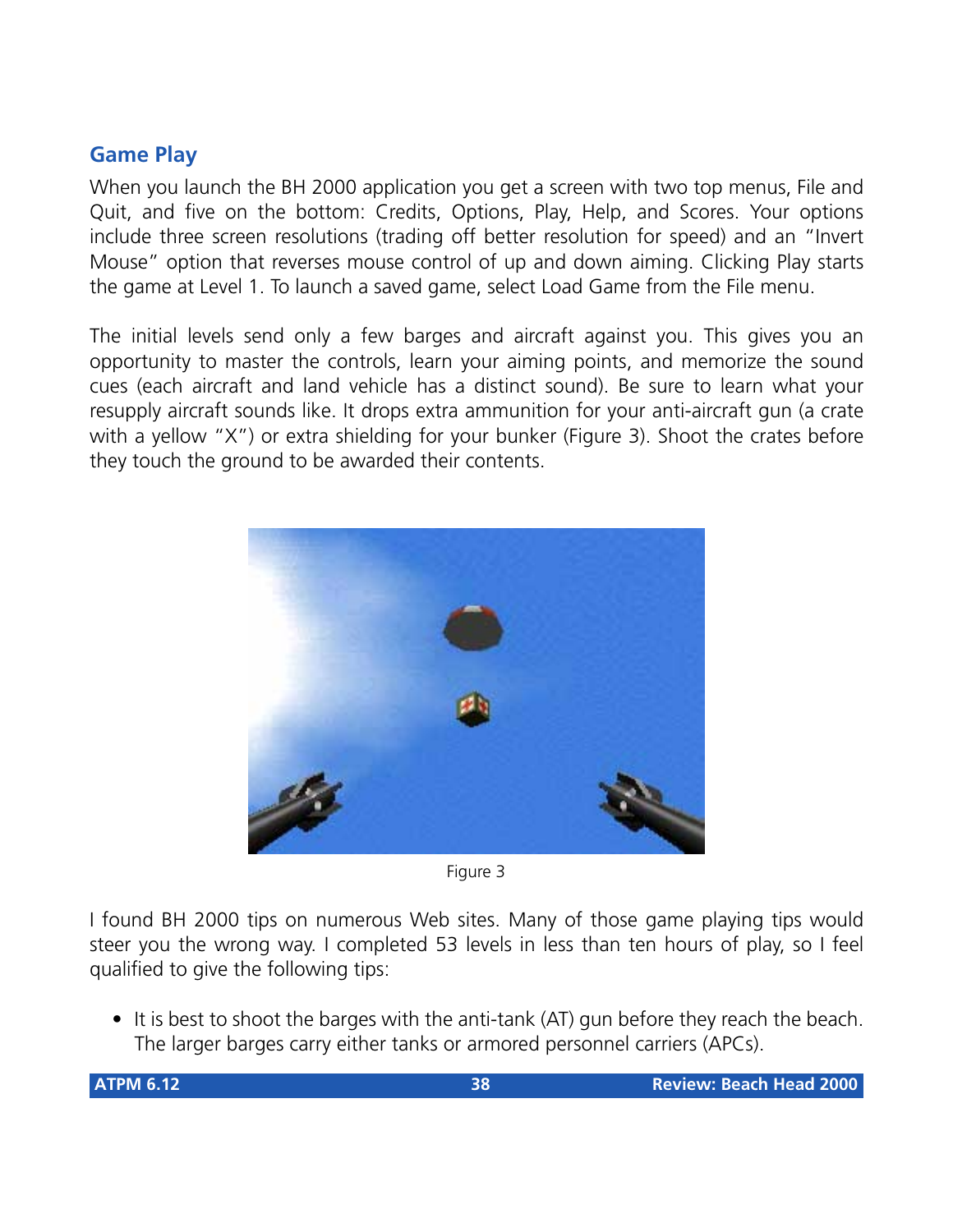- Use your anti-aircraft (AA) gun on troops as they are leaving barges or APCs. The troops are tightly clustered and easy to kill with relatively few rounds.
- Unless you are under direct attack by tanks or attack choppers, don't waste a missile on a jet making a strafing run. Use your AA gun to take it out.
- Don't waste missiles on troop choppers. Instead, let them fly behind you and shoot them with your AT gun just as they land.
- In the lower levels, don't worry about the bombers. They aren't very accurate and don't do much damage. You can complete a level without destroying them.
- At higher levels the bombers are devastating. Try to take them out with missiles before their first bombing run. This will be difficult, because they typically attack along with jets and choppers which may divert your heat-seeking missiles. It's best to send a missile when the bomber is at a 30–45 degree angle above the horizon (Figure 4).



Figure 4

- Keep listening for the resupply plane. It alternately drops shielding and AA ammunition. Watch for the parachute and then shoot the crate. However, if you don't need the crate, ignore it and shoot enemies.
- Attack chopper rockets can heavily damage your bunker, so deal with them quickly. Use missiles from a distance if you have enough of them. The AA gun can destroy the attack choppers, but they are hard to hit from a distance.
- Don't bother shooting at the distant ships. The game doesn't recognize attacks on them.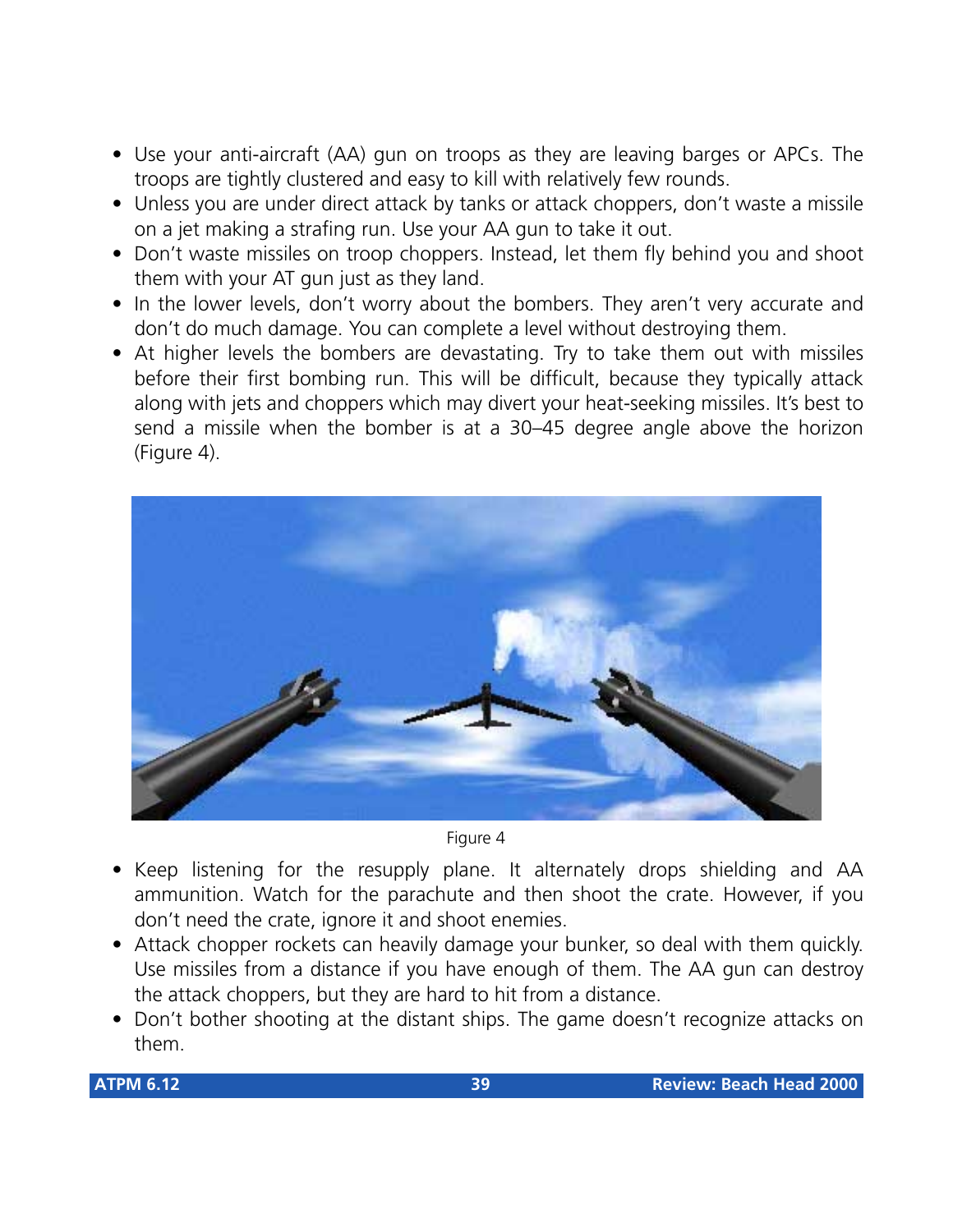- The empty bunkers on either side of you are not solid. You can shoot through them to hit APCs or soldiers.
- Don't let your AA ammo drop below 20 rounds. You will need those rounds to hit resupply crates. Your pistol can also shoot the crates, but it has little accuracy.
- If you are low on AA ammo, use the pistol to shoot soldiers close to your bunker; soldiers close enough to throw grenades can do significant damage.



Figure 5

- When you face many simultaneous attacks at higher levels, don't focus on just one group of attackers. Go for the highest threat, then look at other attackers.
- Your AT gun must pause between rounds. Use the lag time to fire a missile at an enemy aircraft, then go for the next ground target.
- Your AT gun can take out a nearby hovering attack chopper with one round.

Levels 52 and above are incredibly difficult: you have few missiles and AT rounds but many enemies that fire accurately. I was unable to get beyond level 53 without cheating. (I'd like to [hear](mailto:gtetrault@atpm.com) from anyone who gets above level 54 without cheating.) How do you cheat in BH 2000? You can edit the level files located in the Beachhead 2000 folder. These files are named "Level\_##" and can be opened in any text editor or word processor. There are four ways to cheat: give yourself more ammo, lower the "aggression" of the enemy units, add an artillery strike, or change the frequency of supply drops.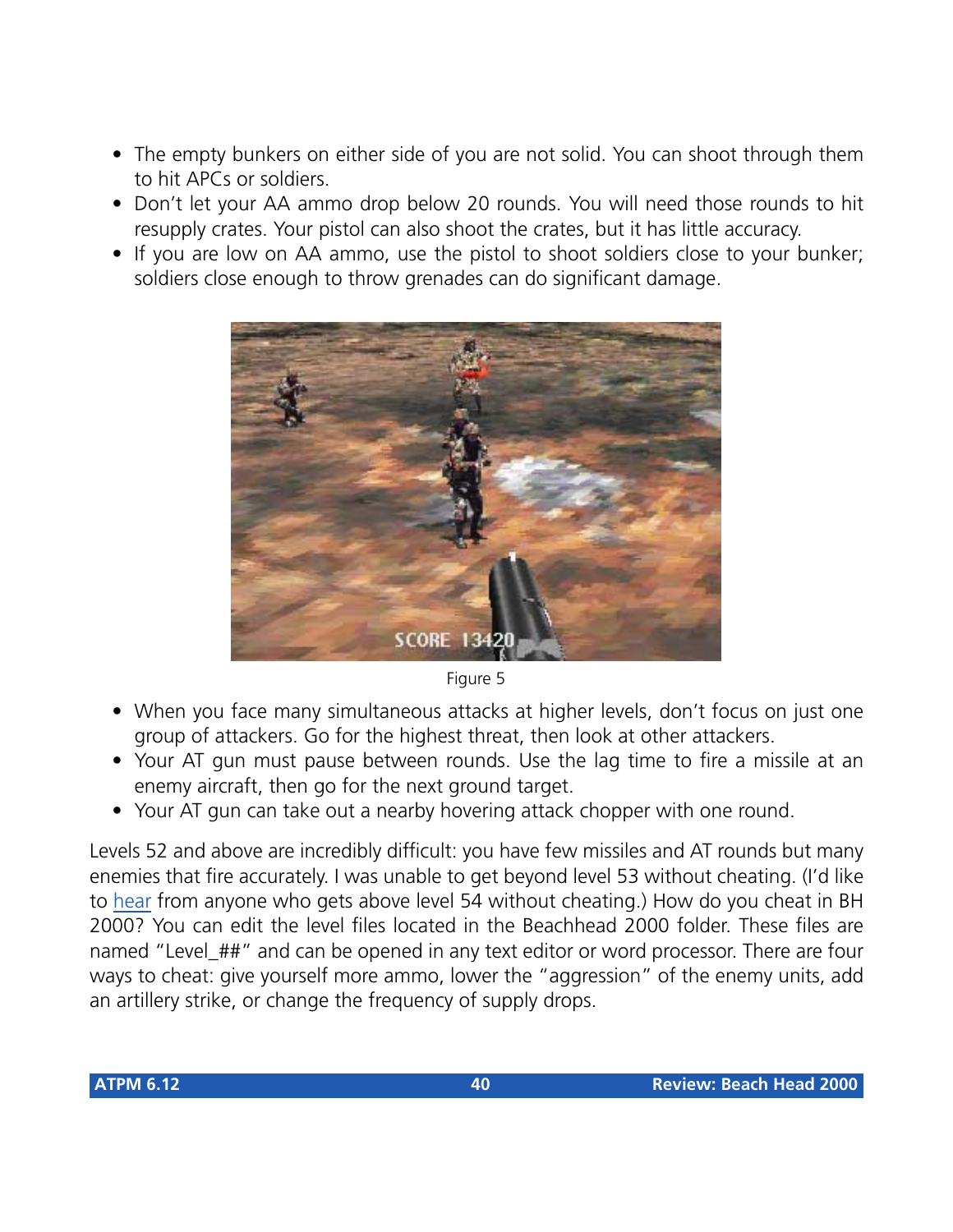The second line of each level file looks like this: "Ammo 200 10 8." The numbers are for AA rounds, AT rounds, and missiles. You can change this to something like "Ammo 999 99 99". The enemy aggression numbers are on the fifth line (e.g., "Aggression 9 9 9 9"). You can decrease any or all of the four numbers to lower the aggressiveness (and accuracy) of tanks, jets, and attack choppers. The sixth line indicates whether the level allows you to call for artillery support. You can change the number from 0 to 1 to add artillery. Finally, the end of the level's text file has specifications related to your resupply plane. You can shorten the delay number under the "/\*\*\* C130 \*\*\*/" heading to decrease the wait time between supply drops.

# **Instructions and Help**

BH 2000 comes with a small instruction booklet that provides an adequate amount of information on system requirements, installation, game controls, game play, scoring, enemy unit characteristics, and how to get technical support. The Tips section provides only minimal tactical guidance.

Clicking the BH 2000 Help button reveals a three-item menu: Game Controls, Game Interface, and Game Overview. The first choice shows you the keyboard controls. The second describes the game screen elements such as shield strength and enemy force bar graphs. The third shows a brief overview of your weapons and how to get resupplied. All this information is found in the instruction booklet.

Technical support consists of 24-hour voice response, "Faxback" systems, and Monday through Friday live support from 7:30 AM to 7:30 PM Pacific Standard Time. Support requests can also be submitted by fax or snail mail. Like many other software companies, MacSoft provides no e-mail or Web form support, even for reporting bugs.

## **Bugs and Omissions**

One major bug occurs when BH 2000 changes your monitor's resolution on launch. A Finder error message appears shortly after launching. When you quit the game your desktop becomes a disaster. Desktop icons on the left are shifted towards the center of the screen. Tabbed folders at the bottom of your desktop become opened folders stacked on top of each other in the middle of the screen. The only way to avoid this bug is to set your monitor's resolution to 640 x 480 before launching BH 2000.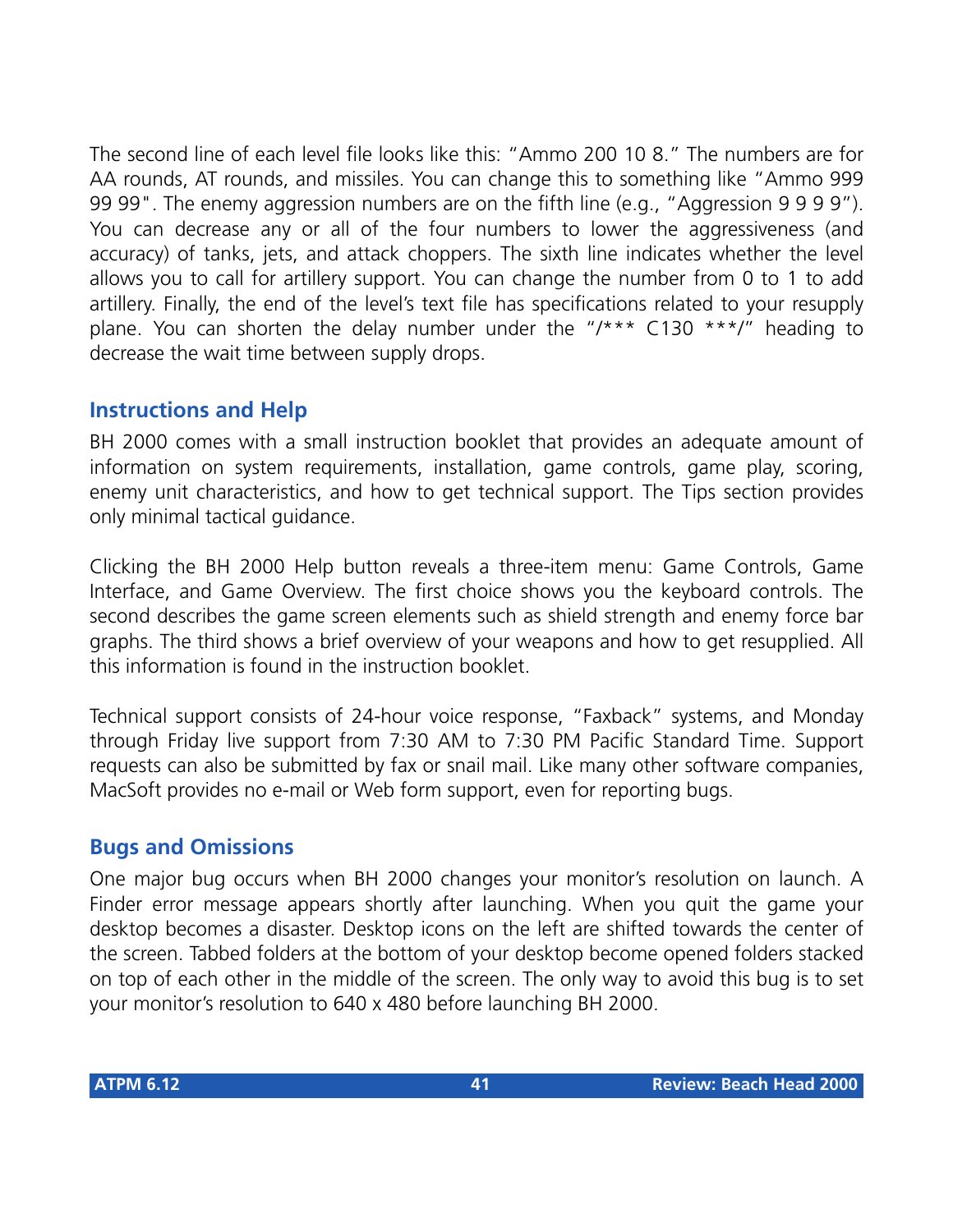A second bug is the inability to get through level 56. Even after destroying all enemies, the game believes that at least one enemy remains. Levels 57–60 cannot be accessed without completing level 56.

Minor bugs include the appearance that your gun has cut through your bunker when you pan all the way down (Figure 2) and the lack of solidity of adjacent bunkers (you can shoot through them).

The biggest omission is the lack of aiming reticles for the AA and AT guns. Even WWII era weapons had gun sights. Some users resort to placing transparent tape on their monitor and drawing-in crosshairs! Also, the pistol simply replaces the right barrel of the AA gun. It should be centered at eye level for easier aiming.

BH 2000 does not support InputSprockets or GameSprockets. This may account for the poor joystick control I experienced. You cannot change the keyboard controls. There is no support for using just the keyboard to play. PowerBook users without a mouse cannot play.

Finally, BH 2000 does not use directional sound cues or Doppler effects. This makes it hard to tell from where a plane or vehicle is coming or in what direction it is moving.

# **Conclusion**

BH 2000 joins the long list of games that miss out on greatness because they were ported from Windows. In spite of BH 2000's problems, I enjoyed playing the game. BH 2000 becomes addicting because it's fun to blast lots of enemies and to see if you can reach the next level. The ability to save levels decreases the frustration factor: you can reload a level and try different tactics. This game would receive a Very Nice rating if all the bugs and omissions described above were fixed.

*Copyright © 2000 Gregory Tetrault,* [gtetrault@atpm.com](mailto:gtetrault@atpm.com)*. Reviewing in ATPM is open to anyone. If you're interested, write to us at* [reviews@atpm.com](mailto:reviews@atpm.com)*.*

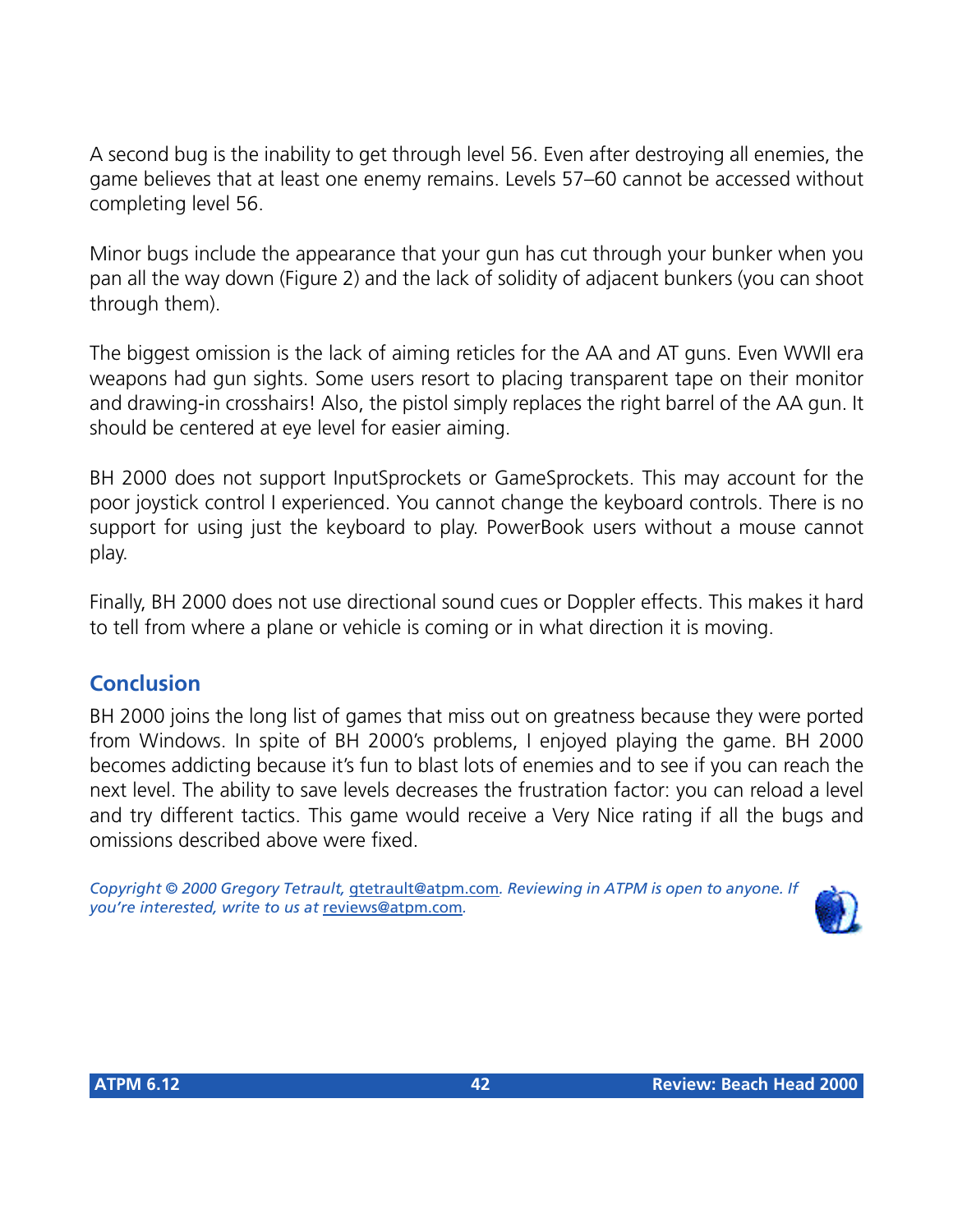**by Eric Blair, [eblair@atpm.com](mailto:eblair@atpm.com)**

**Developer:** Terry Morse Software **Web:** <http://www.terrymorse.com/products/goclick/gcinfo.html> **Price:** \$159 (retail); \$79 (academic); \$49 (upgrade from [Myrmidon\)](http://www.atpm.com/4.02/page14.shtml). **Requirements:** 68020 processor, System 7.5, QuickTime. **Trial:** Fully-featured (30 days).



Since the early days of the Web, there has been a nearly constant argument about the best way to create Web pages. There are those who prefer to write their HTML code by hand; others prefer to design Web sites with a graphical editor, just as if they were creating a brochure or pamphlet. Coders argue that graphical editors create bad code—extremely dense and often in violation of the HTML specification. Designers argue that it's difficult to create intricately designed pages using only code. Generally, both sides are correct; many people have difficulty visualizing how code will translate to a Web page. On the other hand, often just opening a technically perfect Web page with a graphical editor is enough to introduce errors.

Recently, both sides have been making improvements in remedying their deficiencies. Cascading Style Sheets (CSS) have made it easier to uniformly specify design attributes across multiple Web pages. Graphical editors have gotten better at generating HTML code. At the same time, though, graphical editors have introduced tags that only the specific editor can render. For example, Adobe GoLive generates non-standard attributes in the <TABLE> tag for its grid system. Web browsers will ignore these attributes, but they show up as errors when you validate your code against the standard.

I could spend a good deal of time describing the differences between coding sites and designing sites, but Michael Tsai did a fine job of it in his article [WYSIWYG: Is it What You](http://www.atpm.com/4.12/page7.shtml) [Want?.](http://www.atpm.com/4.12/page7.shtml)

Generally, there are two types of graphical editors: dedicated Web site designer apps, like GoLive, and applications with Web site export capabilities, like QuarkXPress, Microsoft Word, Adobe PageMaker, and a whole slew of others. These exporters tend to generate the worst code. They typically generate extremely long code in order to exactly preserve the formatting, lose aspects of the formatting, or some combination of these two. [Adobe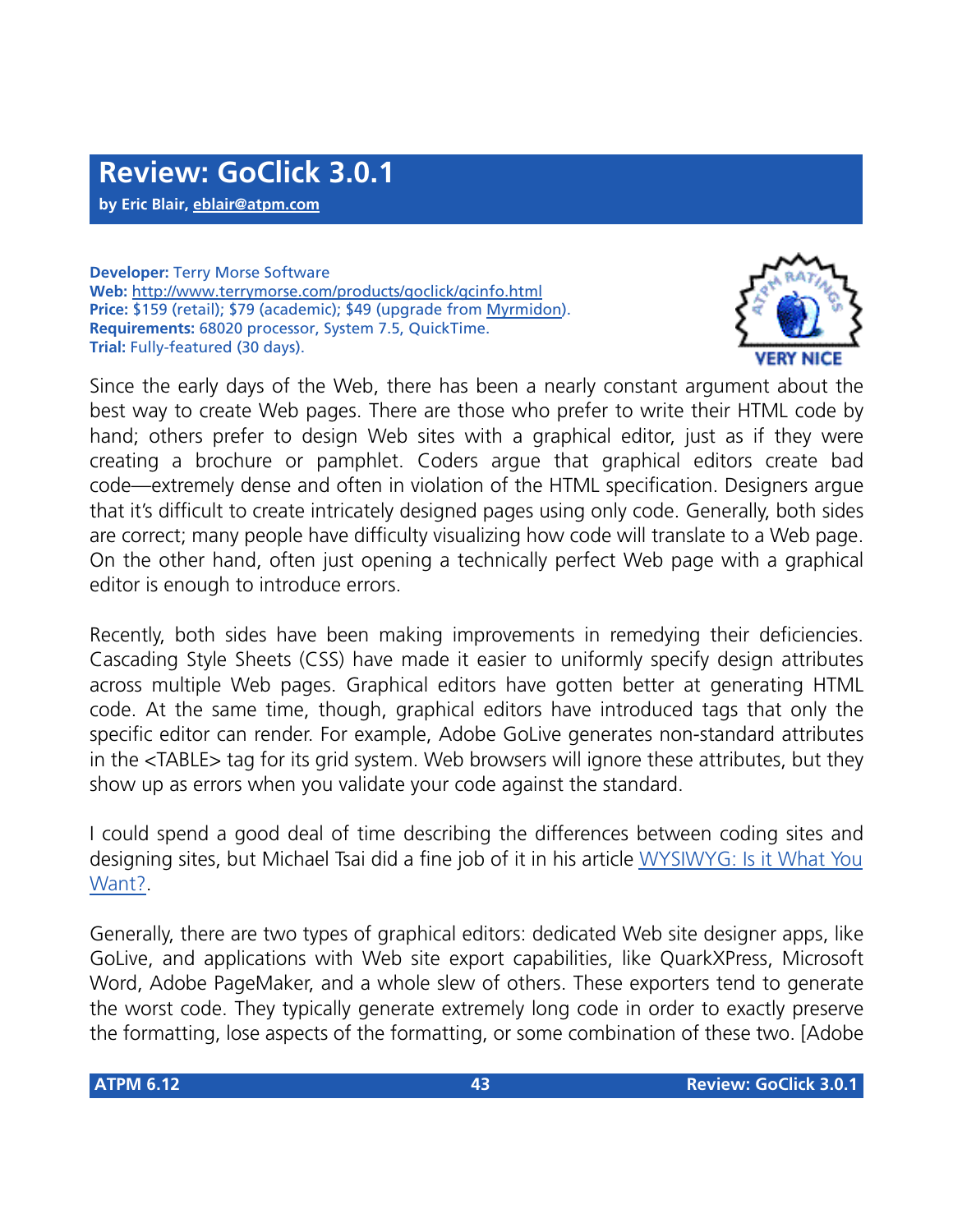FrameMaker+SGML, which we use to produce ATPM, is a notable exception. —Ed.] For instance, a 3x3 table created in Excel required 186 lines of code when output to HTML. Most of this was a style sheet to accurately preserve the text formatting. However, even with all this formatting, the table borders were not retained.

There really is no consistency in the methods used to export HTML. If you plan on exporting HTML files from a variety of programs, you could be in for a shock. Documents that look good together when viewed with their respective programs can look vastly different when exported to HTML. Terry Morse Software's GoClick steps into this void. GoClick is a Chooser extension that works like a printer driver. After selecting GoClick in the Chooser, you select the GoClick options from Page Setup, and you output to HTML with the Print command.

# **Design Options**

Most coders I know have a preferred way to code their Web sites. Some prefer strict HTML code, some prefer to add browser-specific HTML tags, and some like to augment their HTML with style sheets. This is an advantage of coding over many graphical designing pages. Although some Web site design apps will allow you to specify things like style sheets, most Web site exporters use set rules when outputting to HTML. GoClick gives designers a semblance of the formatting control that was previously the near-exclusive domain of coders.

For starters, GoClick lets you choose among four methods of formatting pages. These are standard HTML tables, Cascading Style Sheets, no formatting, and GoLive "GRID" tables. Standard HTML tables were essentially the only way to do any serious formatting before the version 4.0 browsers were released. The 4.0 browsers introduced (partial) support for Cascading Style Sheets. CSS provides another method for specifying Web site formatting. CSS's main advantage over HTML tables is that CSS is typically easier to read. On the downside, only newer browsers support CSS. No formatting simply outputs plain text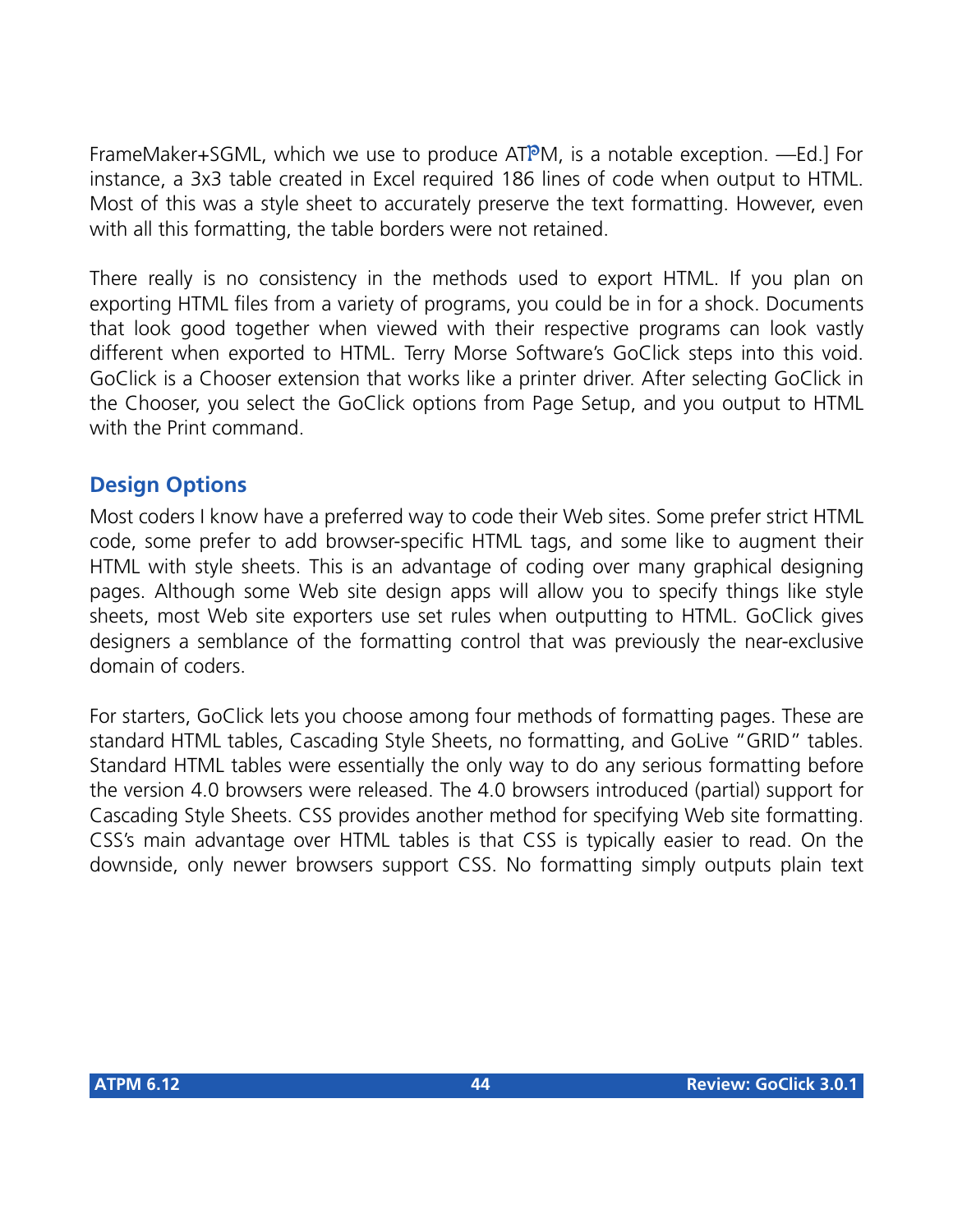without additional formatting. This is useful if you want to generate HTML that can be added to an existing Web page. Finally, the GoLive "GRID" tables adds the aforementioned grid attributes to make editing pages in GoLive simpler.

| <b>Web Conversion Options</b>                                                                                                                        |  |
|------------------------------------------------------------------------------------------------------------------------------------------------------|--|
| Page Layout<br>÷                                                                                                                                     |  |
| <b>Cascading Style Sheets</b><br>Layout<br>points<br>$\Box$ Combine text boxes when closer than<br>$\triangleleft$ Increase text box widths slightly |  |
| $\triangleleft$ Separate pages visually with:                                                                                                        |  |
| $\triangleleft$ include grey background                                                                                                              |  |
| Cancel<br><b>Factory Settings</b><br>0K                                                                                                              |  |

Some of GoClick's page layout options.

Along with specifying the layout type, you also get to specify how you want the page to translate to HTML. GoClick generates HTML based on how the document looks—it does not read the formatting marks like the newline character. Instead, you specify things like how much space between text blocks indicates a new paragraph, what a heading looks like, and which text markers specify a list.

You can also choose how much document formatting you want to preserve. Unless you specify things like exact font size or font face, Web browsers default to a certain font and base size. Also, text usually flows to fill its container, usually the window or a table cell, unless there is a line break. GoClick allows you to specify how much of the document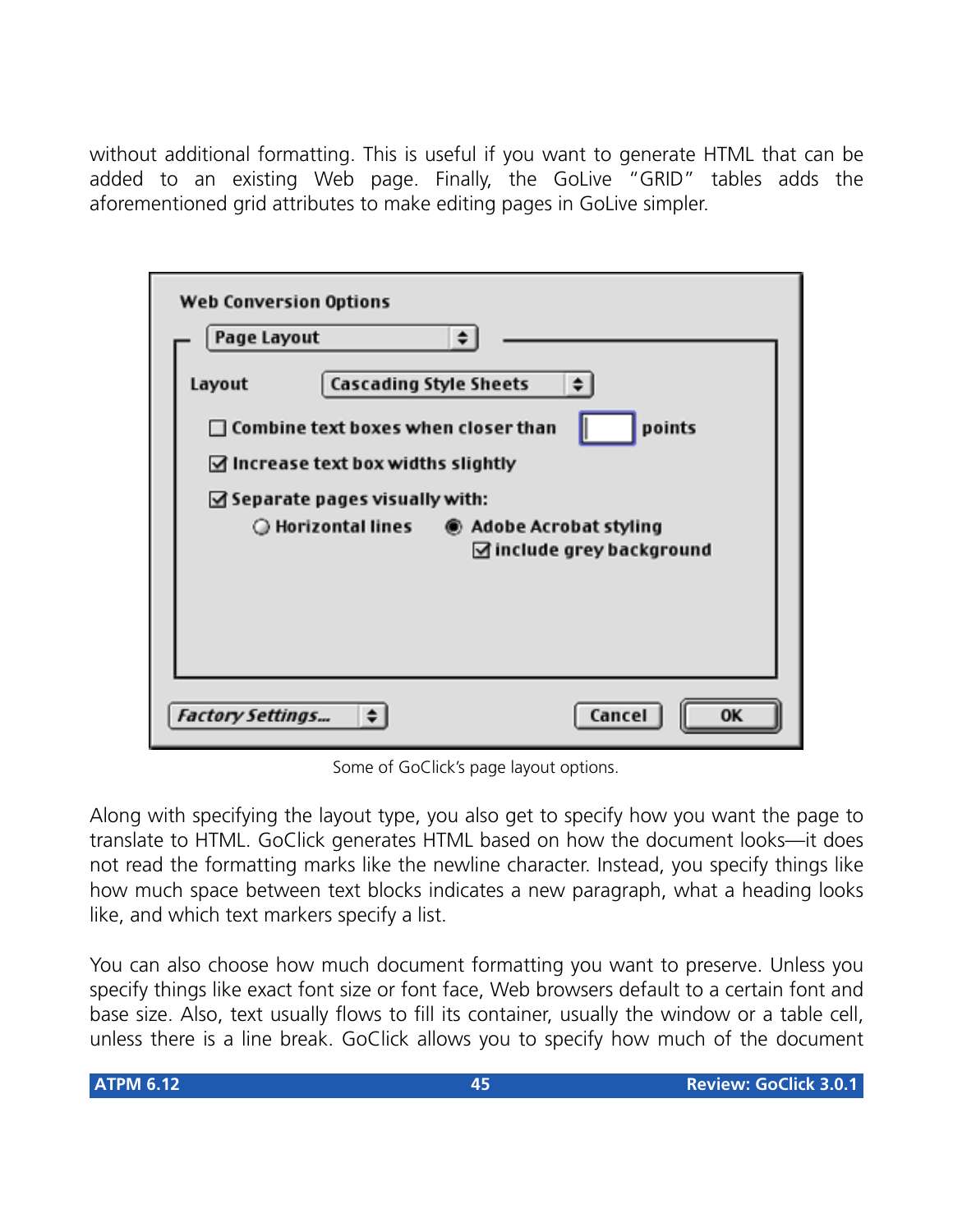formatting you want to preserve. For instance, if you want the lines of text to exactly match what is on the screen, you can elect to place a line break at the end of every line. GoClick also lets you retain the font size, font face, text color, and other attributes like bold and italic. For most attributes, you can choose between the HTML implementation or the CSS implementation. Also, some attributes allow you to include the code for both implementations, so your Web page can take advantage of the newer browsers while maintaining some compatibility with older browsers.

GoClick also provides some rudimentary Web site creation options. You can choose to have GoClick add navigation buttons like Home, First Page, Next Page, and Previous Page to the top and bottom of your pages. You can also include a list of page numbers that link to the different document pages. As for page creation, you can specify how many printed pages appear on a Web page.

| <b>Web Conversion Options</b>                                                     |  |  |  |  |
|-----------------------------------------------------------------------------------|--|--|--|--|
| ٠<br><b>Multi-page Documents</b>                                                  |  |  |  |  |
| ☑ Start a new Web page every<br>3<br>pages printed                                |  |  |  |  |
| $\triangle$ Put links at top of page:<br>$\boxtimes$ Put links at bottom of page: |  |  |  |  |
| 123<br>123                                                                        |  |  |  |  |
| Web address for $\left  \bullet \right $ button:                                  |  |  |  |  |
| http://www.atpm.com/                                                              |  |  |  |  |
| Display $\boxed{1, 2, 3}$ links using:                                            |  |  |  |  |
| $\Box$ Font<br>Times<br>$\div$                                                    |  |  |  |  |
| $\square$ Size<br>$\Box$ Bold<br>$\Box$ Italic<br>3<br>$\Rightarrow$              |  |  |  |  |
| Cancel<br><b>OK</b><br><b>Factory Settings</b>                                    |  |  |  |  |

Specifying navigation options.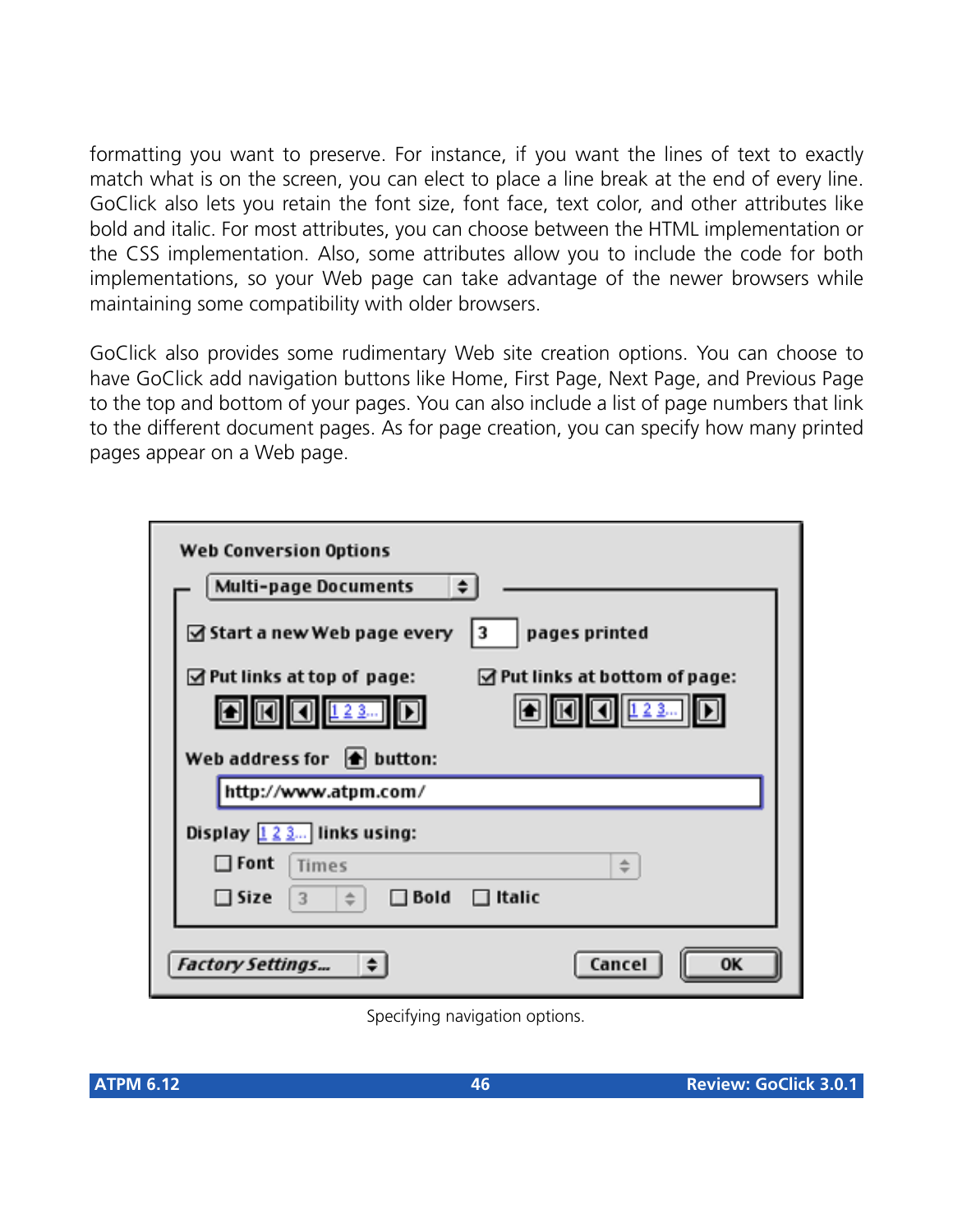When you have several printed pages on a Web page, you can choose to acknowledge the page breaks if you wish. Normally, this is done with a horizontal line between pages. However, if you are using the CSS layout option, you can emulate the layout of a PDF document, complete with the gray background around and between the pages.

Finally, GoClick gives you the option of including a GoClick badge on the bottom of every page. These types of badges are common on the Web. They are usually only on a single page of a Web site, though. Most of the time, it's either the About This Site page or the home page, if there is no About page. It would be nice if GoClick provided the ability to have the badge on a single page.

It can be difficult to keep track of all these options, especially if you have different sets of options for different projects. Fortunately, GoClick lets you save and edit sets of attributes. Sets are edited through the Page Setup dialog. When you go to print, you can choose which set you want to use, which is a nice touch.

| Terry Morse GoClick Settings:     |                          | 3.0.1 | OK       |
|-----------------------------------|--------------------------|-------|----------|
| Wizzy-Web <sup>™</sup> Conversion |                          |       |          |
| Rename<br>New                     | Options<br><b>Delete</b> |       | Register |
| Page: US Letter                   | Orientation:             |       | Cancel   |

The Page Setup dialog, complete with set selection.

# **The Output**

Let me start off this section by saying that I'm a bit of a perfectionist. When I do something, I want to make it technically perfect. That said, you can probably guess that I'm a coder. I've dabbled with graphical editors a few times, mostly when I had a job that needed to be done yesterday or when I needed a mock-up for somebody. When push comes to shove, though, I like to dig into the code and make sure everything is just right. My feeling is that I can eliminate a lot of the ambiguity in the rendering of pages if I stay as close to the HTML standard as possible.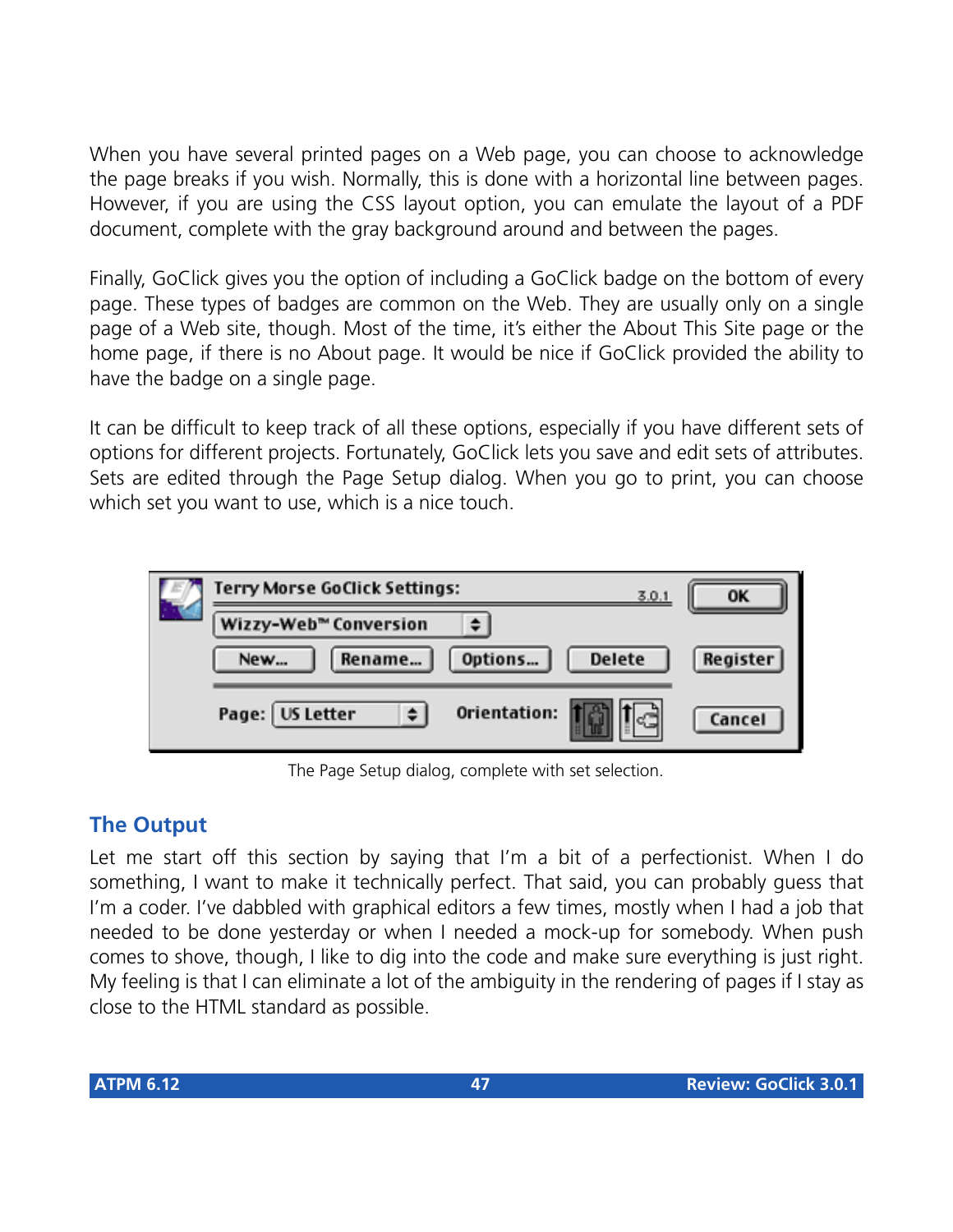That's probably my biggest complaint of graphical editors. Whenever I run the code they generate through a validator, the validator returns a slew of errors. In one of my early tests, I used GoClick to export a PageMaker document to HTML. I was not surprised when I viewed this page in iCab and saw the validator frowning at me. I was surprised, however, by what I saw when I viewed the error log—only one distinct error. The error was the <NOBR> tag, which was created by Netscape but supported in many browsers. This held true for documents created using the HTML tables formatting, CSS formatting, and no formatting. Obviously, more errors were returned as a result of using GoLive "GRID" tables, but this is by design—all the additions are used by GoLive and ignored by the Web browser. GoClick easily generates the best HTML I have ever seen from a graphical editor. Also, the HTML files retain a good deal of the look and feel of the original document.

> ur team proposes to build a database managem ent system for system will track the movies in the store, the store's custome employees. A database is necessary to manage the store's inv interactions between the movies, the customers, and the emp.

#### So lution Requirements

Employees will use this system to handle customer inquiries about certain movies, inventory management, and custom er management. Several tables are required for tracking all the

The original Word document…



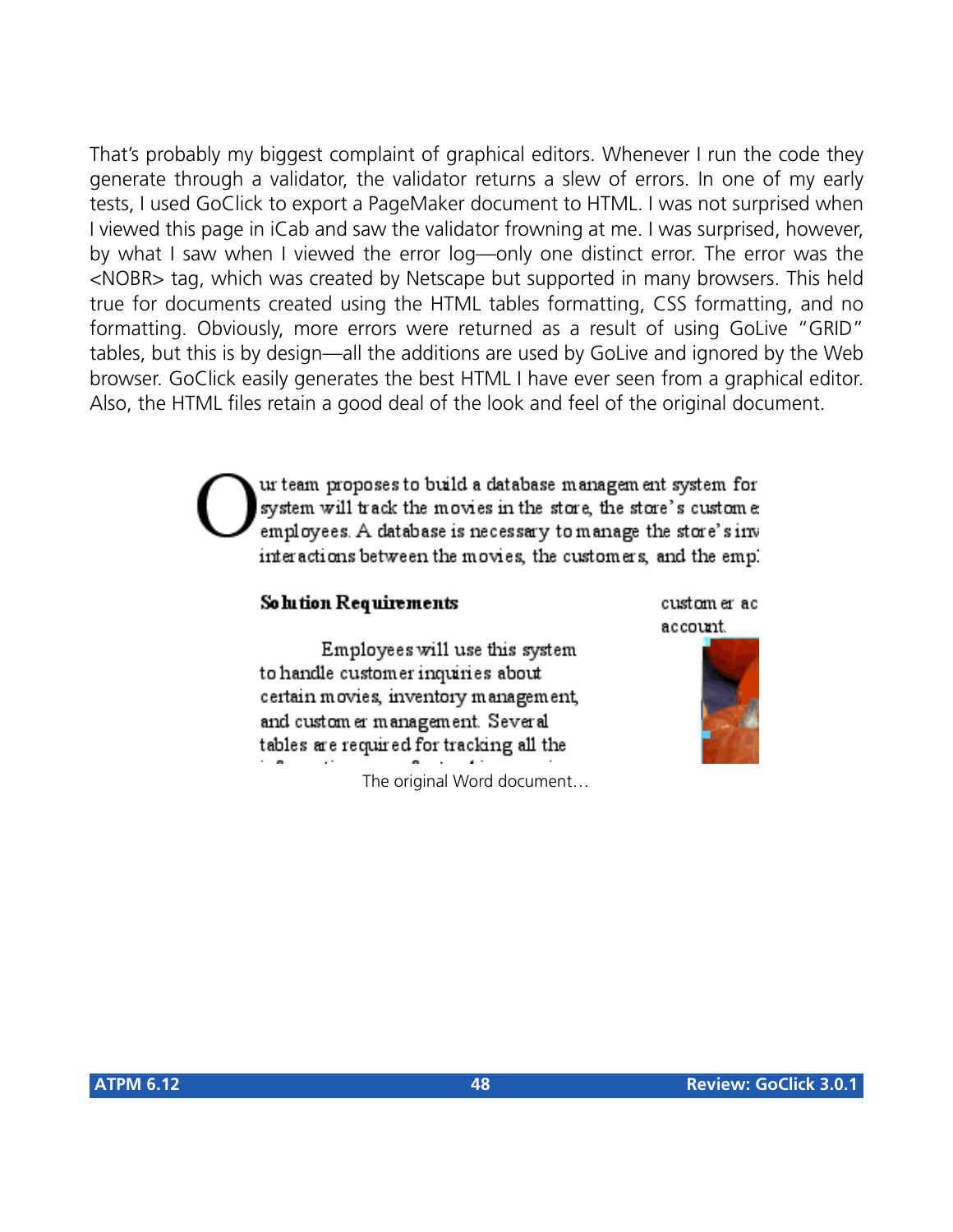ur team proposes to build a database management system for system will track the movies in the store, the store's custome: employees. A database is necessary to manage the store's invinteractions between the movies, the customers, and the empl

#### **Solution Requirements**

Employees will use this system to handle customer inquiries about certain movies, inventory management, and customer management. Several tables are required for tracking all the information – one for tracking movies.

customer acc account.



…and the converted Web page in Internet Explorer.

Unfortunately, because GoClick only gets to work with what the application would normally send to be printed, there are certain things it cannot do. First off, it is limited in how it can create links. You must include the address as text in the document. GoClick recognizes text beginning with "http://," "www.," "ftp://," "ftp.," and "mailto:" as valid links. For instance, if I ran this review through GoClick, the link to the GoClick home page would appear as a link, but the link to [Michael's WYSIWYG article](http://www.atpm.com/4.12/page7.shtml) would not.

Furthermore, if you include HTML tags in the body of your text, they appear as text in your Web page. It would be nice if GoClick had an option to recognize and apply HTML tags within the body of the text.

GoClick also has some trouble with tables. Remember the aforementioned Excel table? Exporting it to HTML using HTML tables formatting creates a single image containing the cell borders and the text. The same thing happened when I exported with an AppleWorks spreadsheet. The situation is slightly better under CSS formatting; the table is still drawn as an image, but the text is layered over the table as text. Unfortunately, this can lead to situations where the text no longer fits into the box GoClick creates.

Since GoClick doesn't do it all, you will most likely need to edit your Web site in another application to add links, if for nothing else. For simple stuff like this, you can probably get away with using a text editor. However, unless you export your pages with no formatting,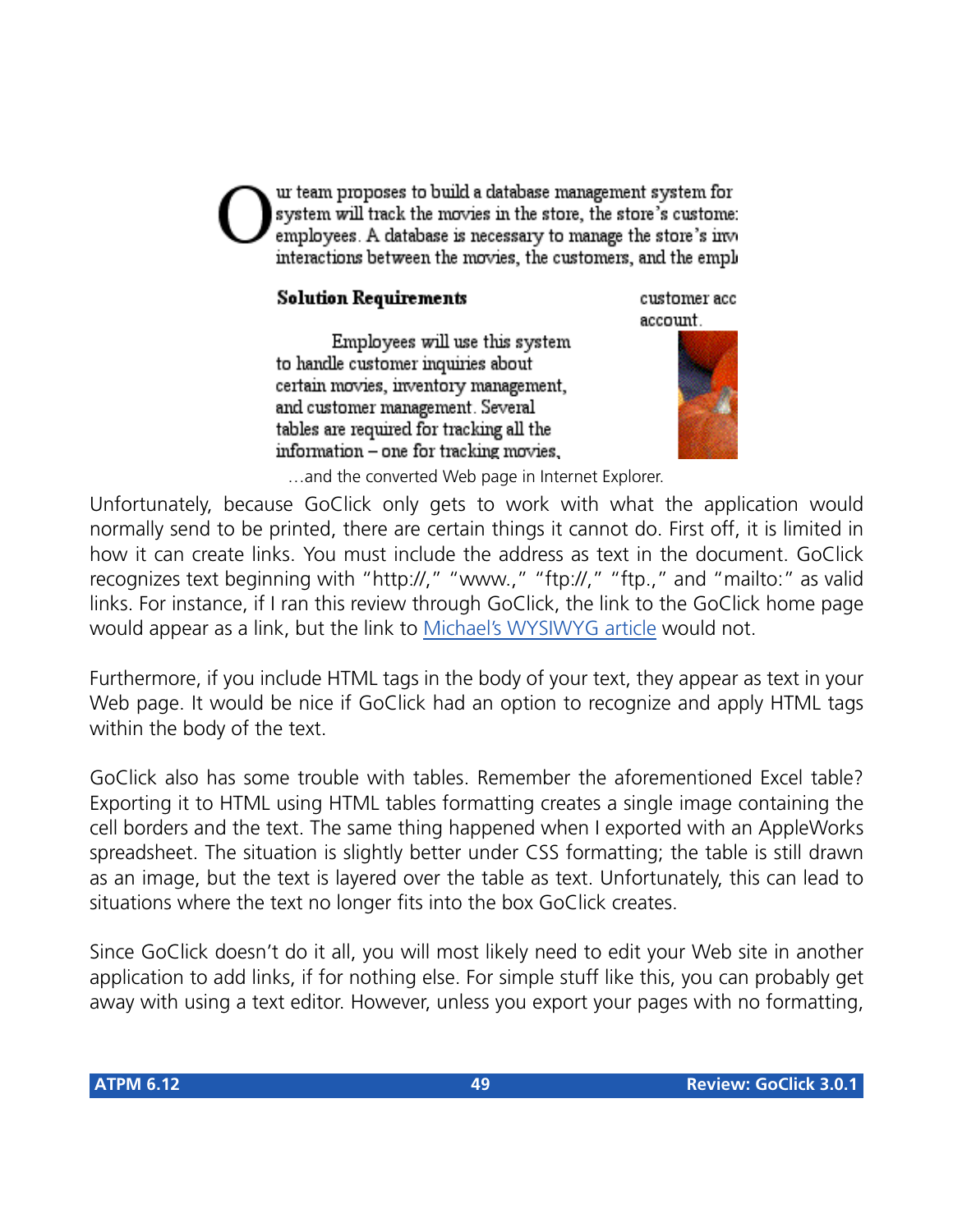you will probably want to use a graphical editor for serious editing, to help you sort through all the tables or layers that get created. Personally, I think it's a shame that you need to do this, since graphical editors really wreak havoc with GoClick's HTML.

# **Not Quite Perfect**

While using GoClick, I did run into a few things that didn't work as expected. When I did the table test with Excel and AppleWorks, I also tried two Word documents with embedded tables. In both cases, GoClick missed some lines that were in the table. I don't know if this is a general table issue or if it is restricted to Word.

I also had difficulty with PowerPoint. I was curious if GoClick could be used to create a minimalistic Web-based slide show as opposed to the PowerPoint's Java and frame-based version. When I exported the slide, though, elements were just missing. I don't have AppleWorks 6, so I couldn't test GoClick with the AppleWorks Presentation module, but I'd be willing to bet that this is a PowerPoint-specific problem.

At one point, GoClick seemingly lost the ability to create background images. As far as I could tell, all of the graphics options were active; nevertheless, anything with a colored background would be drawn with a white background. I was able to fix this by throwing away the preferences, but this also caused me to lose the attribute sets I created.

Finally, every time I tried to print from iCab with GoClick active, I received a type 10 error and needed to reboot my computer. I really can't think of any reason why you would want to export a Web page as a Web page, but this is worrisome for two reasons. First, if an incompatibility exists with iCab, it could exist with other programs. Second, it's not that difficult to forget to switch Chooser devices when you're finished with GoClick. In this case, if you forget to switch, you've lost whatever unsaved work you happen to have had on your computer. It's possible for extensions to modify the File menu; it would be nice if GoClick changed the Print command to something like a Publish command, so users could be reminded that they still have GoClick active.

It is easy to forget to switch devices in the Chooser. Over the years, people have come to realize this fact and have come up with a few ways to generally avoid the Chooser. The first method I've seen is the modifier key approach. Most fax modem drivers have this feature. By holding down a modifier, like Option, the Print command becomes the Fax command, allowing you to send a fax without travelling to the Chooser.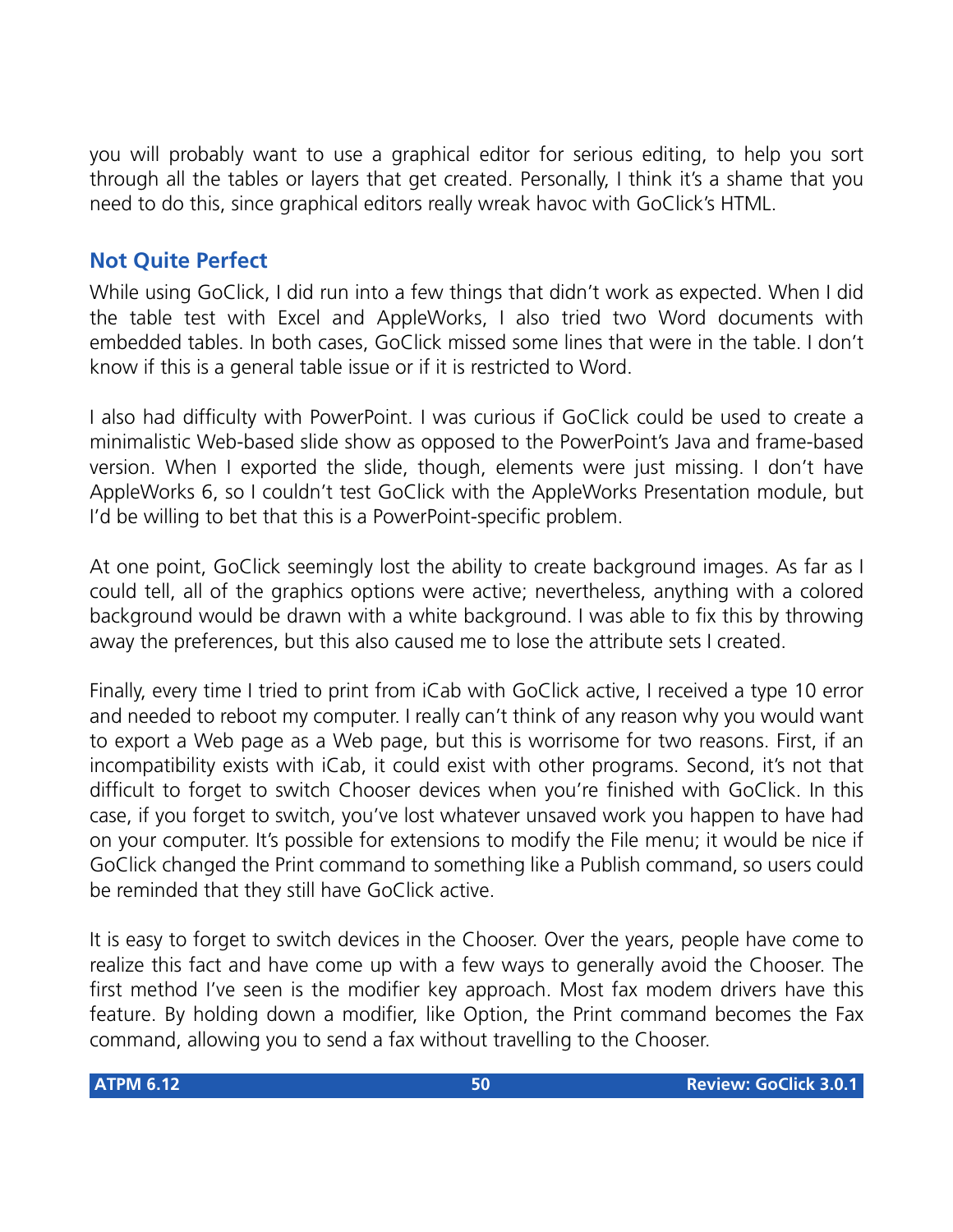The second method is the Desktop Printer. When you create a Desktop Printer, a printer icon appears on your desktop. Double-clicking on the icon brings up a PrintMonitor-like window. Even better, you can drag documents to the icon and have them "printed." The reason I have printed in quotes is because there's nothing that says a Desktop Printer must send data to an actual printer. At the moment, the only printer on my desktop creates PDFs when files are dropped on it.

Either of these approaches would be welcome additions to GoClick. Of course, anything that saves a trip to the Chooser is a plus in my book.

#### **In Summary**

I was skeptical when I read how simple GoClick made creating Web pages. Typically, if something sounds too good to be true, it usually is. That's not the case here. GoClick lives up to its lofty billing. There are a few bugs and annoyances that keep GoClick from getting an Excellent rating—mostly the fact that two of the bugs involve major applications on which many people rely—but it is easily the best approach to graphical Web page designing that I have ever seen.

*Copyright © 2000 Eric Blair,* [eblair@atpm.com](mailto:eblair@atpm.com)*. Reviewing in ATPM is open to anyone. If you're interested, write to us at* [reviews@atpm.com](mailto:reviews@atpm.com)*.*

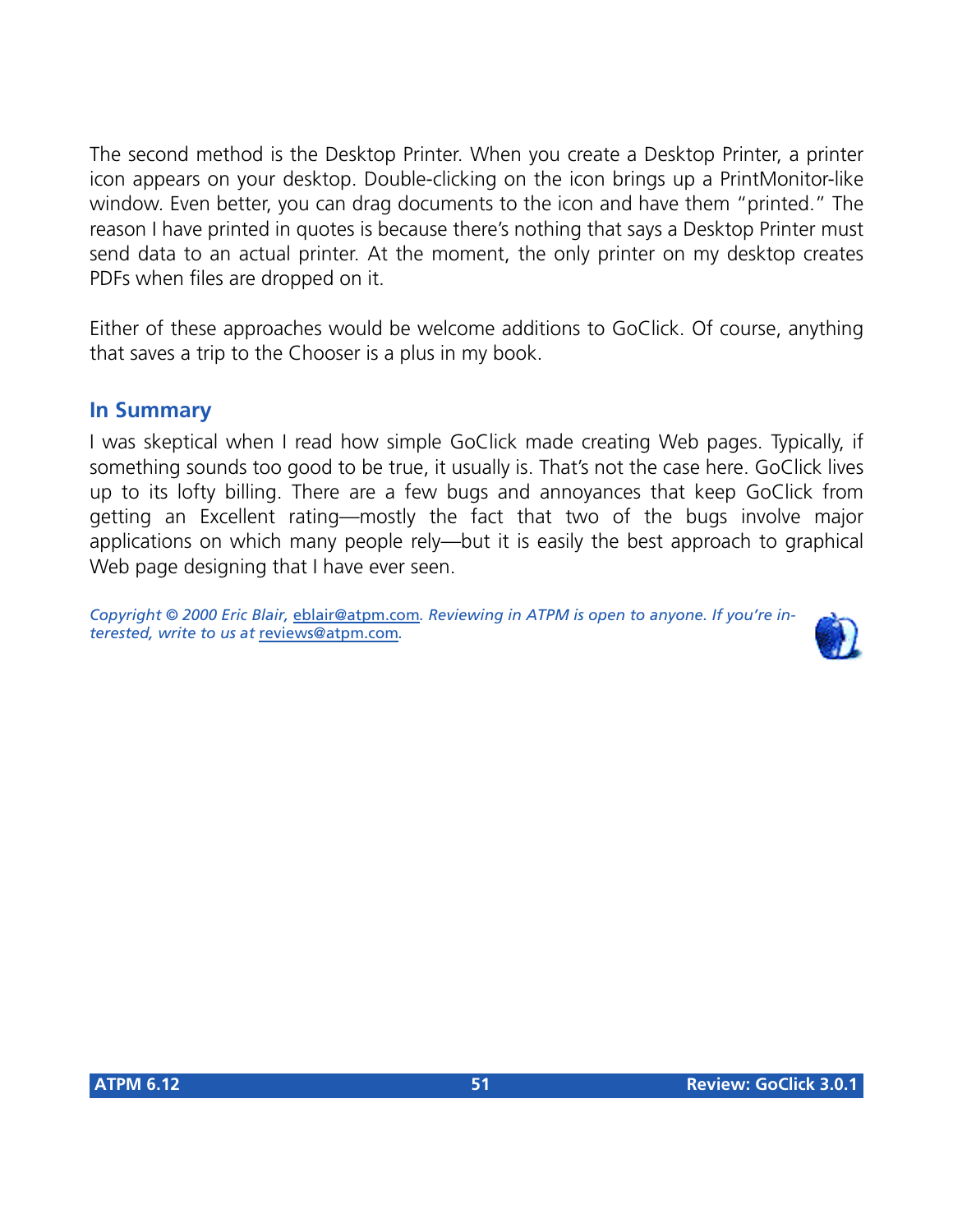**by Jamie McCornack, [jmccornack@atpm.com](mailto:jmccornack@atpm.com)**

**Developer:** Peachpit Press, written by Scott Smith **Web:** <http://www.makingimovies.com> **Price:** \$39.99 **Requirements:** iMovie software, FireWire- and DVD-equipped Mac.



It's a pleasure to see such good iMovie stuff out there. I expect we'll be

able to do an iMovie story each month for a while, either a book review or a tricks-andtips tutorial. And someday, when Apple releases its stranglehold on iMovie's architecture (I love using high-tech buzzwords—they make me feel like I know what I'm talking about), there will be third-party effects to add to our transitions and titling palettes. But for now, the bulk of what's available for iMovie users is information on how to use what you've got. As we ride the cutting edge of the digital video wave, making our iMovies and mixing our metaphors, we need all the information we can get.

Scott Smith's iMovie tutorial, *Making iMovies*, takes a unique approach to iMovie documentation. First, Smith subscribes to the theory that iMovie users don't really need documentation for their software. Hey, look, it's a valid opinion. Admittedly it's not my opinion (see my review in ATPM 6.10 of David Pogue's [iMovie: The Missing Manual](http://www.atpm.com/6.10/imovie-missing-manual.shtml)), but it's apparently Apple's opinion or they'd have supplied documentation when they supplied the software. If you want my opinion, read last month's ATPM—but don't think my opinion is "right" and Smith's is "wrong," or you'll miss out on some useful information.

Second, Smith believes that iMovie users mainly need to know how to make films. He writes and edits for *RES: The Magazine of Digital Filmmaking* and is a founding partner of a digital effects house that serves the Hollywood folks that can't afford Industrial Light and Magic. He's a long-time digital filmmaking professional, and thus has a unique perspective on the needs of iMovie users. And from that perspective, he's got it down solid. (Hey, I wouldn't give this book a Very Nice if I didn't think it was worth reading and absorbing and adding to your library.) But I do get the feeling the author considers iMovie so easy to use it's barely worth discussing.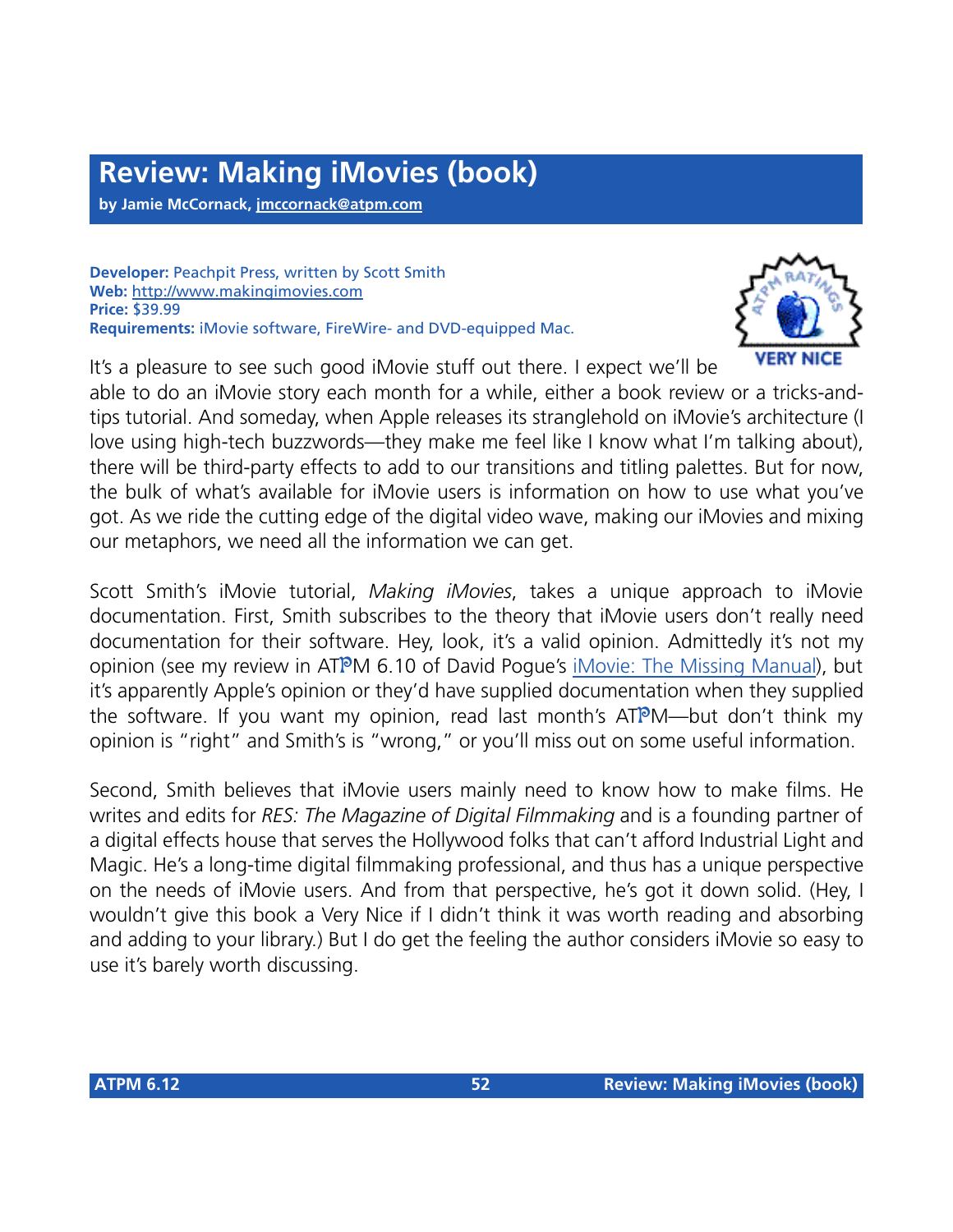Now, compared to the professional editing software Smith's been using throughout the 1990s, iMovie is ridiculously easy to operate. If you've been using a Mac for some years, and you've been working with After Effects or Premier or Final Cut Pro, hey, iMovie is a walk in the park. And if you and your friends have been sharing your iMovie films, where have you noticed their most glaring defects? Seriously, now, what have you seen that you don't like? What makes the average iMovie film as challenging to sit through as was the average home video? Or the average home movie before that?

Okay, I won't make you pick on your friends—especially since your iMovie-making friends probably read ATPM, and they'd be saying the same things about you. I'll make this a rhetorical question, and give away the answers:

- Storytelling failures. Distraction, lack of continuity, lack of direction, and sometimes just plain lack of story.
- Camera-handling failures. Background clutter, inappropriate wobbles, poor choice of point-of-view, and a failure to focus (literally) on the center of attention.
- Editing failures. Inappropriate cuts between scenes, too much irrelevant footage, too many pans and zooms (and not enough Dramamine), and feeping creaturism.

These sins (except for the last one) go back to the 60s, when 8mm movies reached the masses. If you're too young, ask your folks if they remember visiting friends to watch their vacation movies. They'd sit in a darkened room, nursing mixed drinks and nibbling party snacks made from breakfast cereals, while Ralph narrated, "Here's Martha and the kids standing by the Grand Canyon and waving—except for Clarissa, she's the shy one."

Home video made things worse, because with tape so cheap and no film development cost, Martha and the kids could afford to wave at the camera for a minute or two at a stretch. Also, sound was recorded with the video, so Ralph didn't have to narrate any more. His voice came right out of the TV, saying, "Here's Martha and the kids standing by the Grand Canyon and waiving. Clarissa? Clarissa? Come on honey, wave to the camera. Wave to Daddy now. Clarissa. Clarissa, I'm not going to tell you again. We're all going to stand here until you wave. I'm warning you, young lady, if you can't follow a simple order I can see we won't be bringing you along any more…" and so on and so forth until the Low Battery warning begins to flash.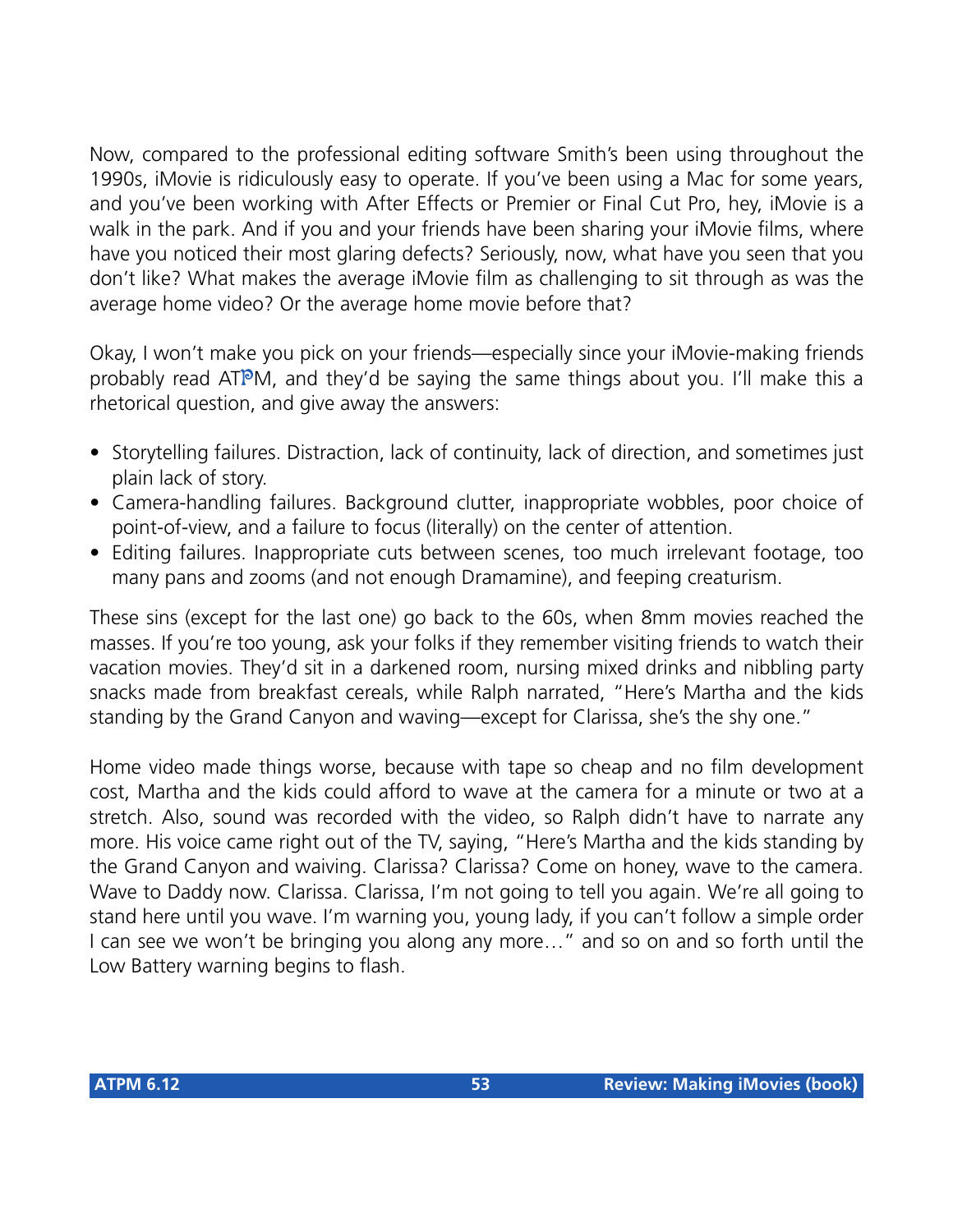Then the camcorders came, and then they got fancy, and then they got special effects built in, and the creatures began to feep. "Here's Martha and the kids standing by the Grand Canyon and waiving, and here's what they look like with everything turned blue, and here they are made into big boxy pixels like how Yul Brynner saw things in *Westworld*, and Clarissa's not waving. How come, honey, are you feeling kind of—watch this, everybody—feeling kind of…*blue*?! Ha ha ha, get it?"

iMovie has only made feeping creaturism worse. Of what earthly use is a radial transition? Or twenty-three seconds of Flying Letters titles? And while iMovie titles look quite professional, they're too dang easy to use and thus you see them everywhere. Yep, in Flying Words and Typewriter, you can now read about Martha and the Kids Standing by the Grand Canyon. Also, iMovie titles look professional enough to violate the voluntary Cutesy Warning Standards of the Consumer Electronics industry. (You see a professionallooking title, you get comfy in your chair and say to yourself, "Hey, this is looking pretty good"; you see Titles by Clarissa, in crayon on notebook paper with ducks and bunnies, you know from the get-go it's going to be so twee you'd better go back to your car and grab the insulin out of your glove compartment.)

And that, my friends, is where *Making iMovies* comes in. I've got to tell you, I read *Making iMovies* from cover to cover and did not learn one thing about using iMovie software (admittedly I'm pretty good with iMovie, and this isn't the only book I own on the subject), but I learned one heck of a lot about digital filmmaking and how to improve my own videos. Best of all, *Making iMovies* uses the medium a budding iMovie videographer will best understand—actual digital video. You're interested in iMovie because you're a visual person; you want to communicate through digital film; motion on screen appeals to you, talks to you, touches your mind (and maybe even your heart and soul). So what better way to reach you than through actual iMovies, with sample projects you can load and run on your own Mac?

There's no better way; that was a rhetorical question. Making iMovies comes with a DVD in the back, containing all the files necessary for three complete iMovie projects. And these aren't dumb little washing-the-dog projects; these are full-fledged short films: an extreme-sport/coming-of-age romp, a film *noir* romance, and a war epic—all scaled down to joke-and-a-rimshot size.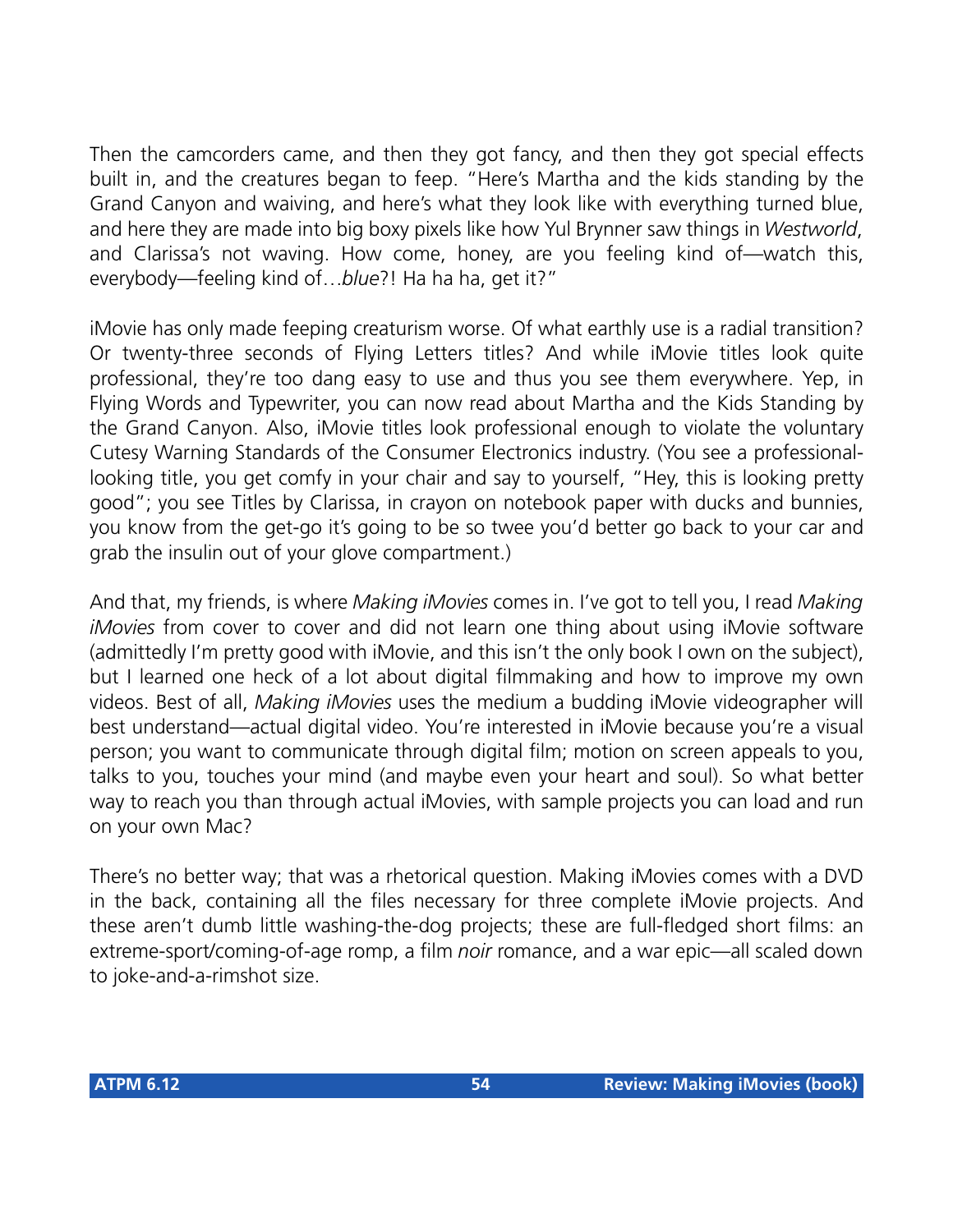Make that "very short"—one minute for the shortest, 2–1/2 minutes for the longest. But they are genuine little films, with stories and everything. That's right, a beginning, a middle, and an end, with a laugh at the end, entertainment in the middle, and a teaser intro at the beginning. And with the exception of the Storyboard lesson, everything in these lessons and advice seems like something you and I could do just as well as the author. This is a challenge in the ed biz, particularly for experts in their field. The finished films are not intimidating. The equipment is not intimidating. The techniques are not intimidating.

Every step of the way (okay, except for the Storyboard part—I can't draw, since drawing requires talent or skill or something—which would have been fine if the author had used stick figures) I found myself thinking, "Yeah, I can do that, probably even better, because I know better jokes and my friends are funnier looking…" which is exactly what I thought while watching *The Making of Matrix* except then I had to think, "…but I don't have 80 million dollars," which kind of ruined the effect. All three demo films look like they were shot on a budget of \$27.85 with volunteer help saying, "Me, me, I want to be in your movie!" Truth is, the budgets were probably closer to a hundred bucks, and Scott Smith has some talented friends, but don't let that stop you. With his guidance, you can make some decent short films that won't have your friends squirming in their chairs, and your mother saying, "You know I'll always love you, no matter what you do."

The advice is down to earth. It's probably all stuff you'd learn in your first semester of film school, but I never had a first semester of film school and don't have the time to take it now. I'm better off spending \$39.99 and adding *Making iMovies* to my short stack of iMovie books. My very short stack of iMovie books. *iMovie: The Missing Manual* is the only iMovie book I rate as "Must Have." *Making iMovies* is the only one rated "You Really Ought to Have It Because Your iMovie Productions Are Going to Come Out a Whole Lot Better Once You Learn This Stuff."

The enclosed DVD is what really makes this book. It holds 1.8 GB of files and projects, so if they were on CD, it would take three CD-ROMs to hold all the data, and if you downloaded them from AOL over your phone line it would take you until next Thursday. The book by itself? It would be worth adding to your library if it were half the price and if you were pretty deeply committed to iMovie, but it's not detailed enough to serve as documentation, and the lessons wouldn't have much impact without the examples up on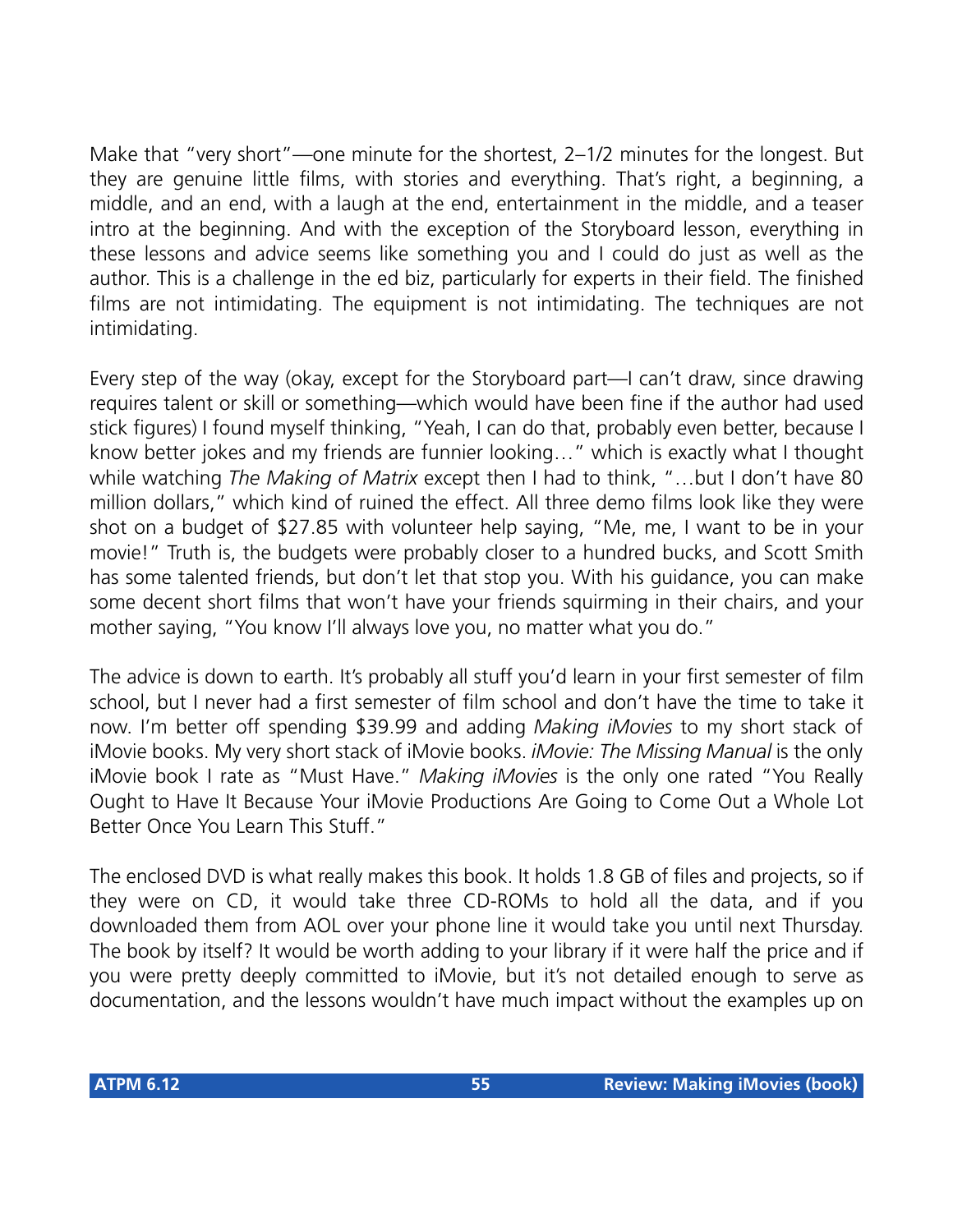your screen. So if you don't have DVD playing capability—and I mean a DVD drive on your Mac, not on your television—you probably don't need this book yet. It's still Very Nice, but you can't take advantage of the Nicest part.

There's also bright side to the lack of documentation-level detail. This book and DVD package works just fine for iMovie 2 and won't need revising for a long time.

*Copyright © 2000 Jamie McCornack,* [jmccornack@atpm.com](mailto:jmccornack@atpm.com)*. Reviewing in ATPM is open to anyone. If you're interested, write to us at* [reviews@atpm.com](mailto:reviews@atpm.com)*.*

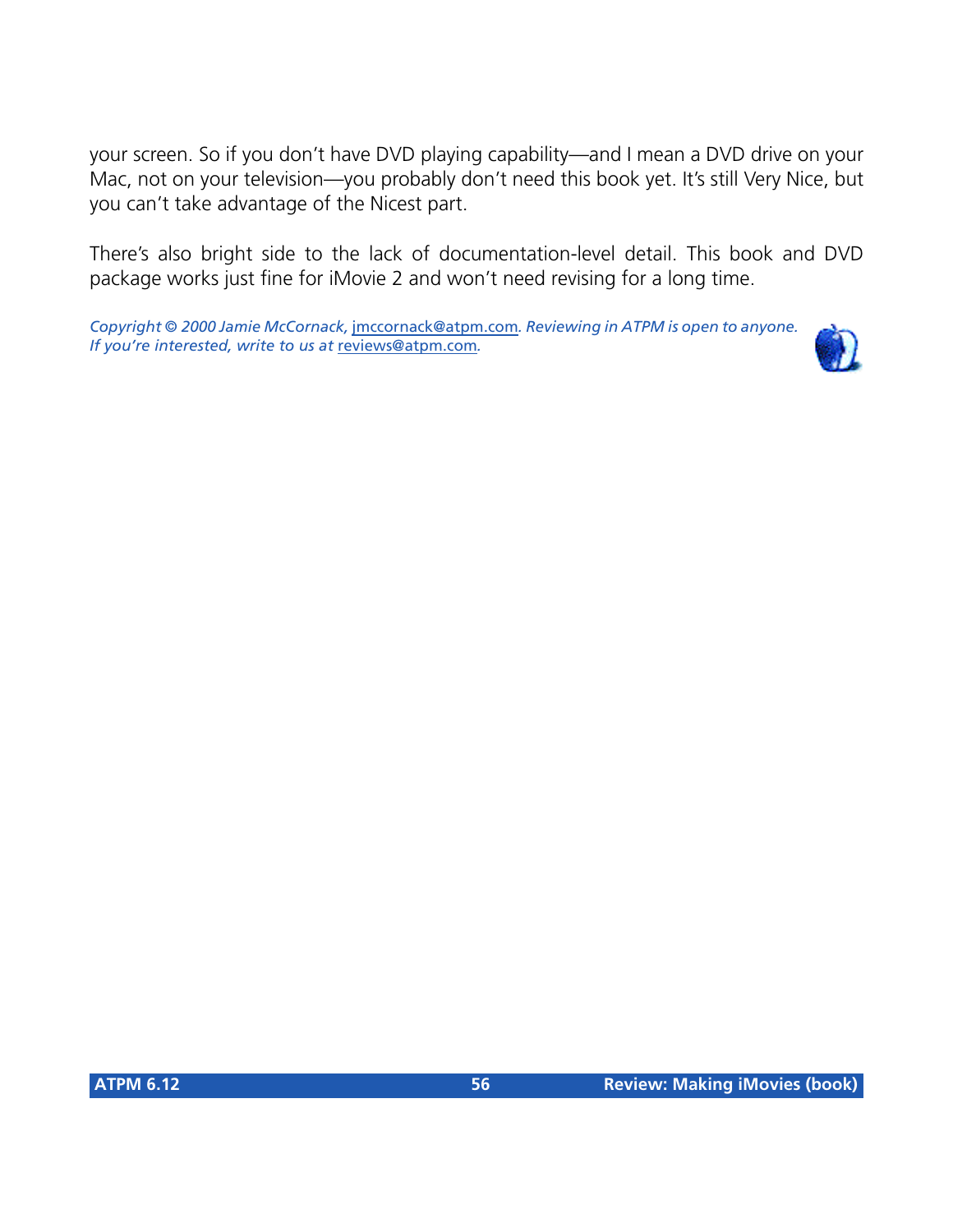# **Review: Understanding Interactivity (book)**

**by Paul Fatula, [pfatula@atpm.com](mailto:pfatula@atpm.com)**

**Developer:** Chris Crawford **Web:** <http://www.erasmatazz.com/book.html> **Price:** \$30



**Trial:** Chapters 1–5 available on the Web site.

Let me be totally up front with you: I want you to read this book. *Understanding Interactivity* is about just what the title leads you to believe. It gets you thinking about what interactivity is, how it should be used, and how little it is used to good effect in most programs and Web sites that you see today. Rather than being a programming book that tells you how to write code, it tries to give you an idea of how programs should work in order to give users an enjoyable and productive experience.

At times the book seems almost philosophical, examining ideas behind interactivity, how media over the course of time has become increasingly less interactive, and the value of play. Where it points out specific examples of things that need improvement, it does so to illustrate a bigger point—dare I say it—to try to encourage programmers to think about their users as they write their programs. If you'd like a solid understanding of what makes a program seem good or bad, this book is for you.

#### **Uncommon Sense**

As I read *Understanding Interactivity*, I often caught myself saying, "yeah I know that already"; at times, the book seems to be preaching common sense. Unfortunately, the sense it is preaching doesn't seem particularly common in the real world.

To take an example used in the book, most of the time when you want to print a document, you want one copy of it. Nothing fancy. But you hit Command-P, and instead of it printing, you get a dialog box full of options—options that nine times in ten, you don't want. Wouldn't it make more sense for Command-P to actually print one copy, and some other combination, Command-Shift-P, perhaps, to bring up the dialog box?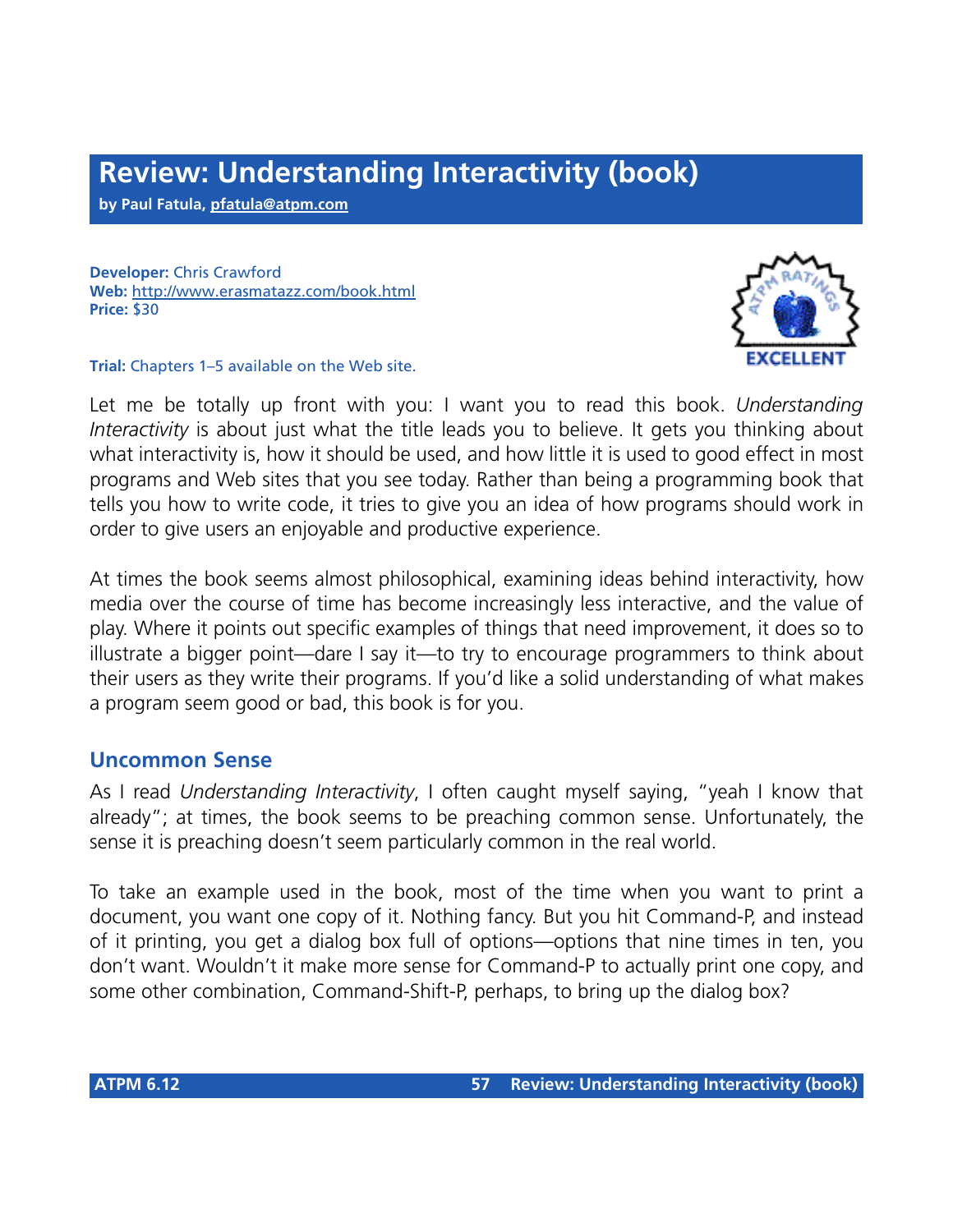One of the astonishing things about bad interactivity is how easy it is to fix, in many instances. In the case of this example, some programs have taken a step in the right direction by adding Command-Shift-P to "Print One Copy" (leaving Command-P to bring up the dialog box), so at least you have the option to print quickly. But wouldn't it make even more sense for the most commonly desired action to be activated by the simpler key sequence? Programs get it right with the "Save" command: Command-S saves the document, and no dialog box comes up as long as the document you're saving already has a name. If you want the dialog box, you can do a "Save As…" from the File menu or with a more complicated key sequence.

Tempting as it must have been to write a book chock full of examples where user interfaces need help, that's not what Crawford did. There is one chapter, "Bloopers," which does that. Both entertaining and instructive, it comes about a third of the way through the book, offering a sort of intermission from weightier material, as well as practical examples of interactivity gone wrong. Such examples can be found scattered about in other parts of the book, especially in the earlier chapters, before things start getting too theoretical, but they're always used to illustrate a point, or to provide a framework for discussing a particular aspect of interactivity.

## **So What's the Problem?**

All of us, as users of computer programs, visitors to Web sites, etc., have an idea of what constitutes good versus bad interactivity. When the Mac refuses to empty the trash because "an error of type -110 occurred," we are uniformly annoyed at the worthlessness of the error message. It doesn't explain what's wrong or offer up a solution. (I finally gave up and restarted.) Wouldn't it be a great improvement if the error message said explicitly, "Sorry, there's a problem. You'll have to restart before the trash can be emptied."? That sort of error message would sure cut down on tech support calls from confused users.

Crawford doesn't just recommend that error messages be worded more clearly to give the user useful information. He goes to the root of the problem: programmers are programmers, not interactivity designers. They're perfectly happy with an error message giving a number designating the kind of error. They know what it means, and can track down the problem or respond accordingly. Maybe they think the problem won't occur, and so they don't see a need to bother with a user-readable error message. Programmers know what their program is designed to do and what its limitations are, and they accept those limitations without thinking about it.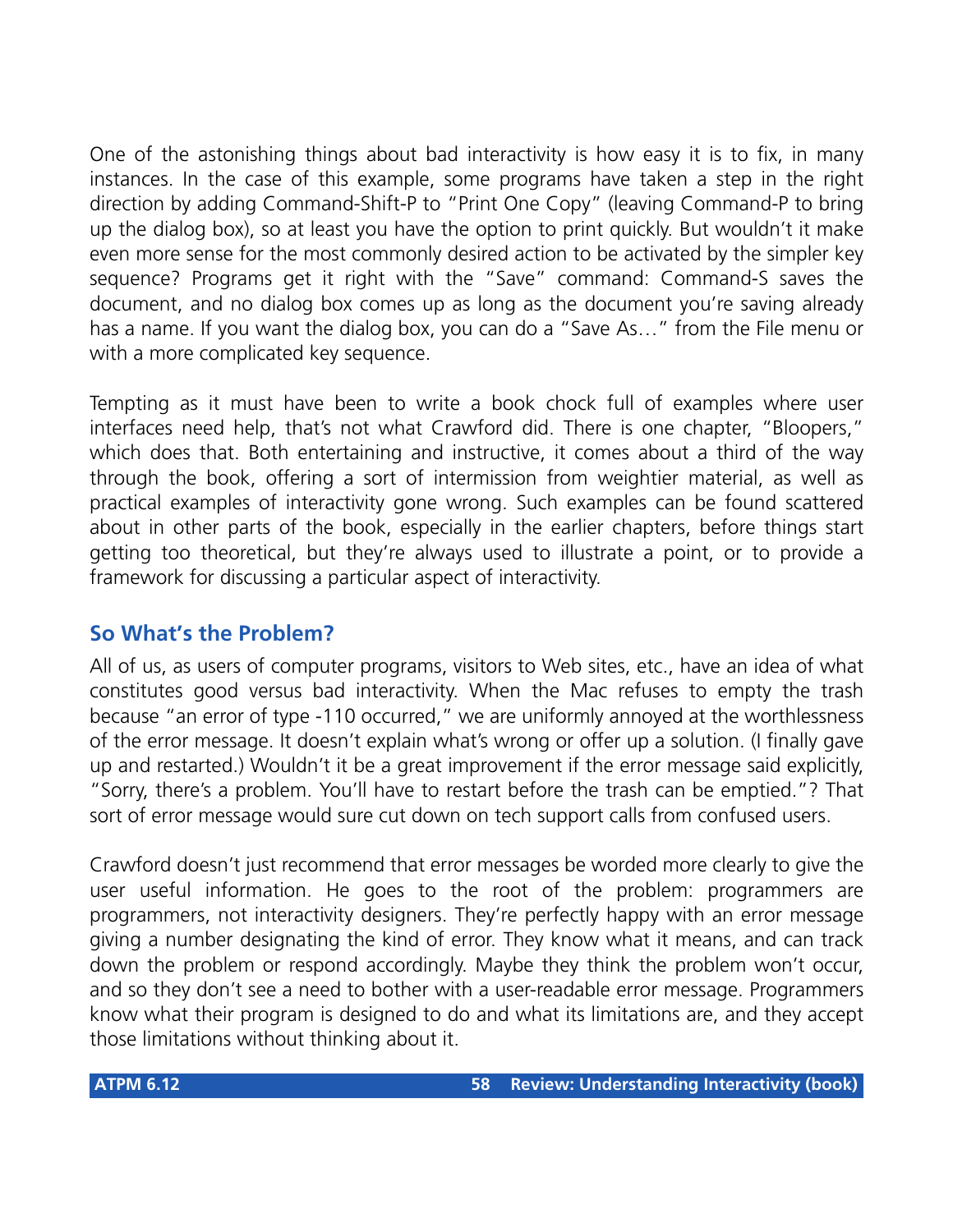Users, on the other hand, aren't nearly as intimately familiar with programs they interact with. The result is that users see problems that programmers never encounter and that, even if they did, they wouldn't think problematic. There are a few solutions to this kind of problem. One of Crawford's favorites is, learn to program. This is admittedly a long-term solution, but people with some artistic sensibilities, who understand that a good program is more than a haphazard collection of technically cool features, would do well to start learning how to design programs on their own, to work as they should. In a lot of cases, such people end up as shareware authors: programming isn't their main job, but they do it astoundingly well, because they put a lot of thought into their work.

Which brings me to another suggestion offered in the book. A program goes from development to alpha to beta to sale. The beta stage is used to work out bugs, either inhouse or by letting users mess around with the program and give feedback. But usually, feedback about anything other than bugs is ignored: the company isn't interested in hearing that it'd be nice if you could skip the dialog box when you want to print a document, or that an error message is worded in a confusing way. Fixing such problems would delay the product getting to market, and hey, there's already an error message there, so what's the problem? The beta is feature-complete as it is; making the Print command easier to use would be a new feature.

Software companies need to start paying attention to these kinds of comments, either during the beta period or during a separate stage, Crawford suggests, when bugs have been squashed, and programmers are open to suggestions on last-minute tweaks of the user interface, before the product goes to market.

## **Definition, Please?**

Hey, my degree is in philosophy. If I'm going to read a book about a vague computer term that I've seen used in all kinds of different ways in countless different contexts, I want a definition of the word—clear, robust, and precise—preferably with references to Kantian metaphysics.

The definition given of interactivity, however, is simple and straightforward, a nice little soundbyte of a definition, bolstered later on in the book by discussion and examples, but left somewhat hazy around the edges. I'm going to take it on, but first let me point out explicitly that what's going on here is that I started out with only a vague idea of what interactivity is and a handful of dislikes about how programs work; then I read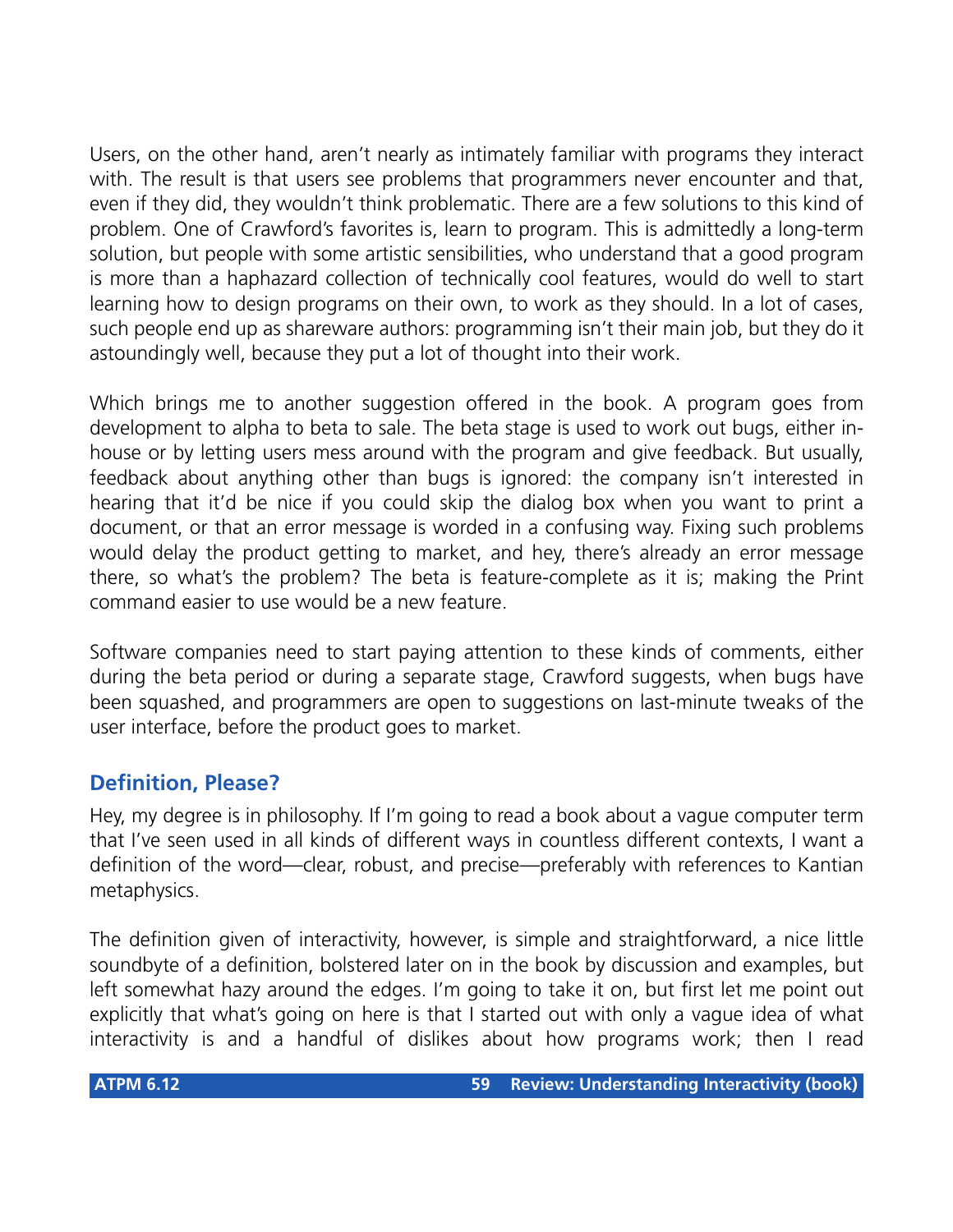*Understanding Interactivity*, and now I'm thinking about how to come up with a better definition of interactivity. This is a good thing: whether I (or you) fall to my knees and praise Crawford's definition or not, the point is that both users and programmers should be thinking about this term, because we are all heavily affected by it.

#### *"Interaction: a cyclic process in which two actors alternately listen, think, and speak."*

Sounds good to me. It uses metaphor, and the metaphor comes from the earliest form of interactivity: two human beings having a face to face verbal discussion. Ideally, a computer should respond to us as well as a person would, and that fact is stressed by saying e.g. "listen" rather than "accept input." Crawford simply points out that a computer listens through the keyboard and speaks through the monitor and thinks with the CPU. The problem, of course, is gray areas. When you open your refrigerator door and the light goes on, are you interacting? Well, technically yes, Crawford admits, but not in any particularly interesting way. There isn't much thinking ("delivered content") going on there, on the part of the refrigerator.

Trying to avoid the stigma of having presented a subjective definition, Crawford introduces the idea of degrees of interactivity. That seems on the face of it to work well, but it still leaves the definition subjective: my opinion of whether something represents relatively high interactivity may differ from yours. Let's muddy the waters a bit with an example from the book. "To a child, a bouncing ball appears to possess its own free will, and therefore in the child's mind, the ball is an active agent. To an adult, the same ball is merely a rubber sphere, obeying simple laws of physics, and therefore the adult sees no active agent in it." This places the entire question of whether something is interactive, *at all*, in the mind of the interactor.

The objection that leapt into my mind when I first read this was, well, to a really good computer programmer who knows his way around hardware and software, a computer program is just a bunch of electrons jumping around according to laws of physics. Clearly we can't place the question of whether something is interactive in the mind of the beholder. It would also be really nice, and useful towards a real discussion of interactivity, if we could eliminate from consideration the extremely uninteresting cases of stimulus and response. A more objective and picky definition is required. To say that a ball obeying the laws of gravity is "thinking," even metaphorically, even on a really low level, is a pretty long stretch.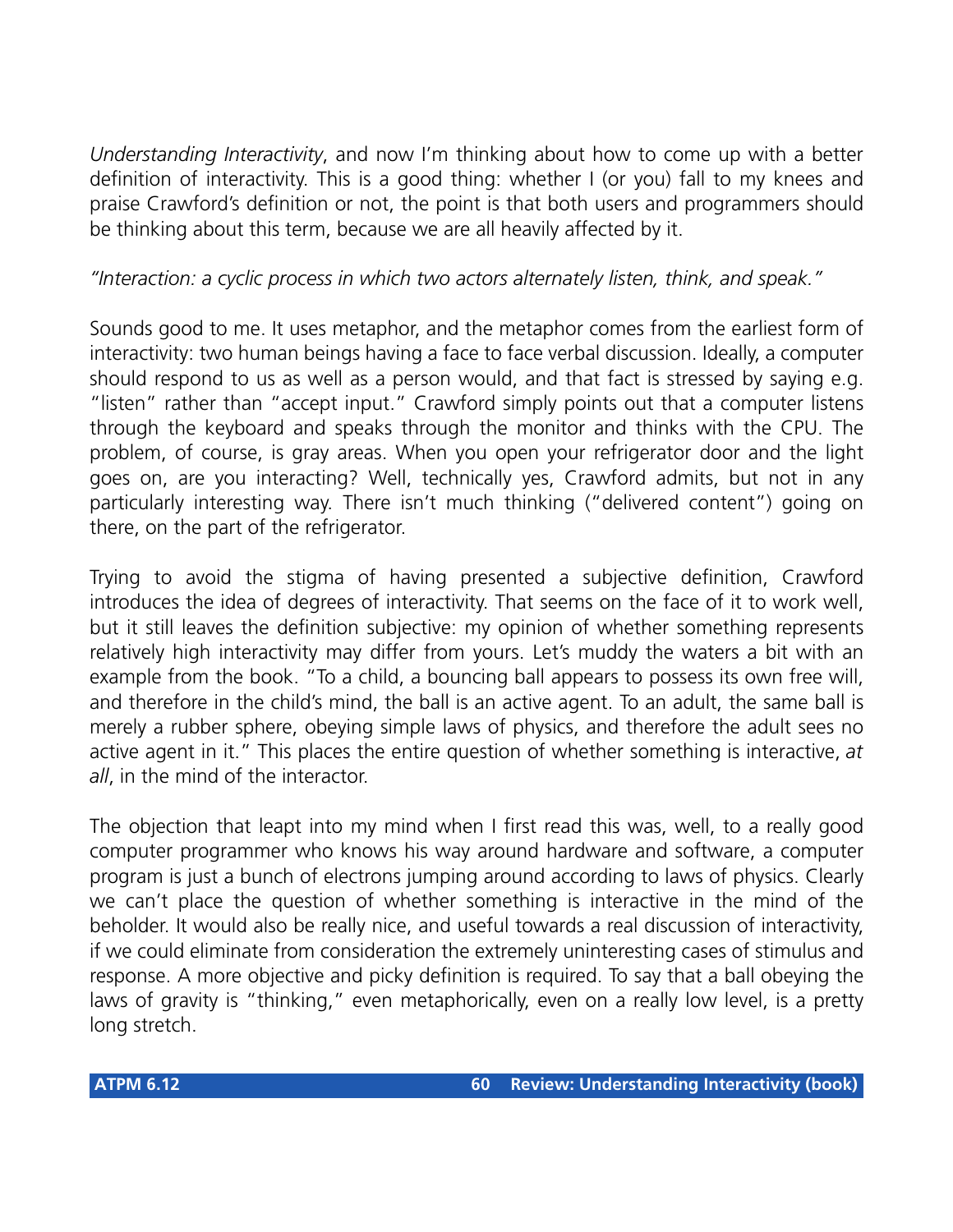So where do you draw the line between where the metaphor works and where it doesn't, if you want to do so objectively? I'd propose this: for an agent to be an interactive agent, it must be capable of interacting with itself as well as with another agent. That clearly rules out the ball. It still allows a computer to be an interactive agent: when you tell the computer to save a file, it asks itself, is the file already saved? If so, where and what is it called? What do I do with all these new bytes of data? If not, I need to get a name and a place to put it from the user. In other words, the computer does something that might acceptably be called "thinking," at least metaphorically. You can interact with animals: we've all seen them do things on their own. But you cannot interact with a stuffed animal, even one that says a random phrase when you pull a string. Even if you believe in your heart of hearts that Teddy Ruxpin is alive, Mommy, he really is. What this does, then, is rule out certain examples of what Crawford would consider extremely low-level interactivity, the uninteresting, unmeaty stuff, from consideration. It draws a line in the sand, insisting that a toy company may not market its basketball as "interactive."

There may be some flaws with this add-on of mine to what can constitute an active agent, and I'd love to see some discussion on the matter. But what it does do, I think, is make the question of whether something is interactive an objective one. It also suggests a partial criteria for deciding whether remaining interactions are high- or low-level: how much selfinteraction is going on in the minds of the two interacting agents? (I'll spare you my argument as to why this isn't circular.) I say partial because good interactive design requires good speaking and listening on the parts of the agents as well; thinking alone won't cut it.

## **Conclusion**

I've only touched on a few of the issues discussed in *Understanding Interactivity*. It is an insightful and thorough book that makes many observations and suggestions from which software and Web site designers would benefit greatly. Ordinary computer users are encouraged to think about what makes a program enjoyable versus bothersome to use and given an idea where the problems come from. While some of the book, towards the end, gets fairly abstract, it is very readable throughout, and is written in an enjoyable style that makes it engaging and understandable to a reader without programming experience.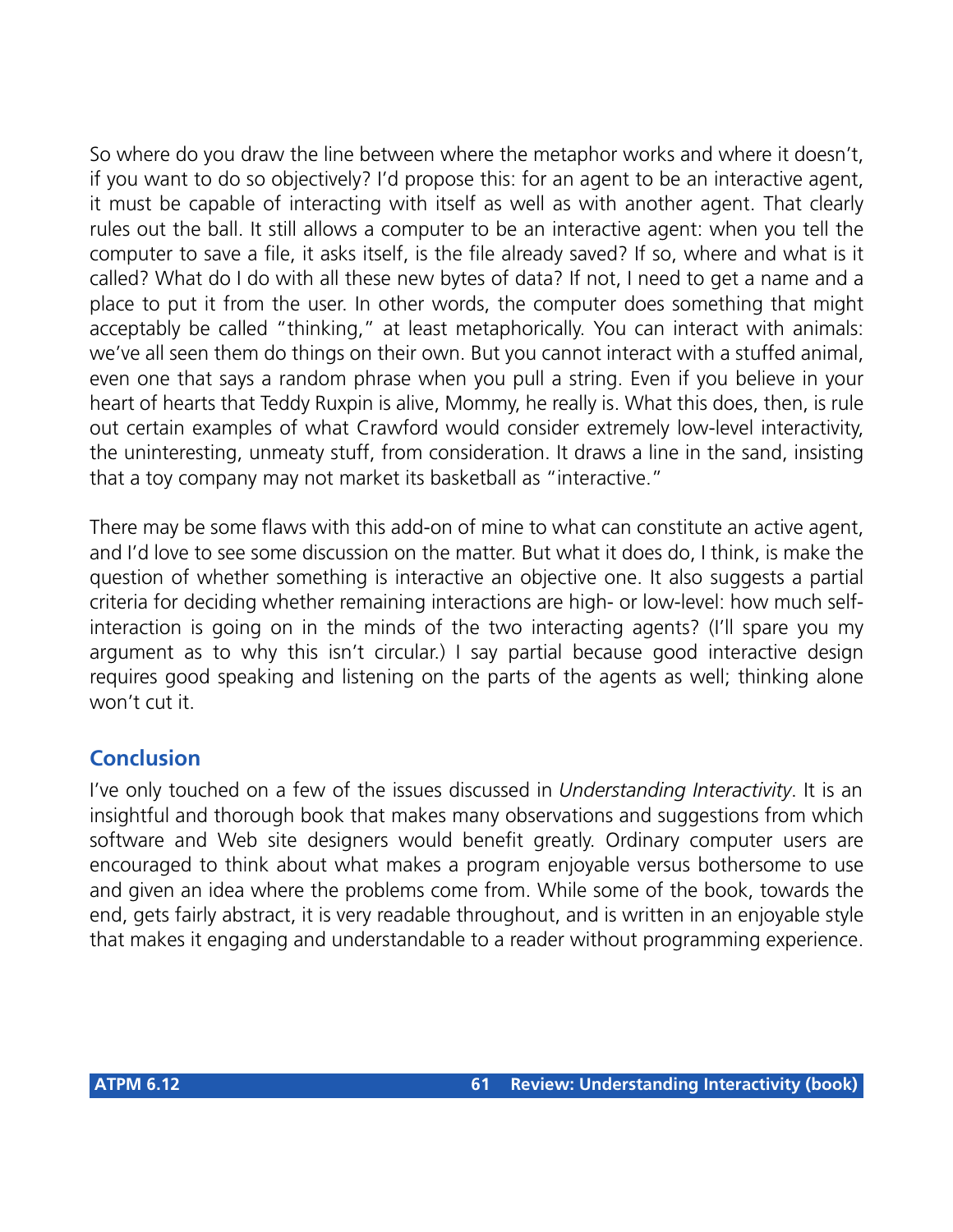If Crawford is right (and I'm convinced he is) that interactivity is "the essence of the computer revolution," then this book deserves a place on the bookshelves of all us revolutionaries.

*Copyright © 2000 Paul Fatula,* [pfatula@atpm.com](mailto:pfatula@atpm.com)*. Reviewing in ATPM is open to anyone. If you're interested, write to us at* [reviews@atpm.com](mailto:reviews@atpm.com)*.*

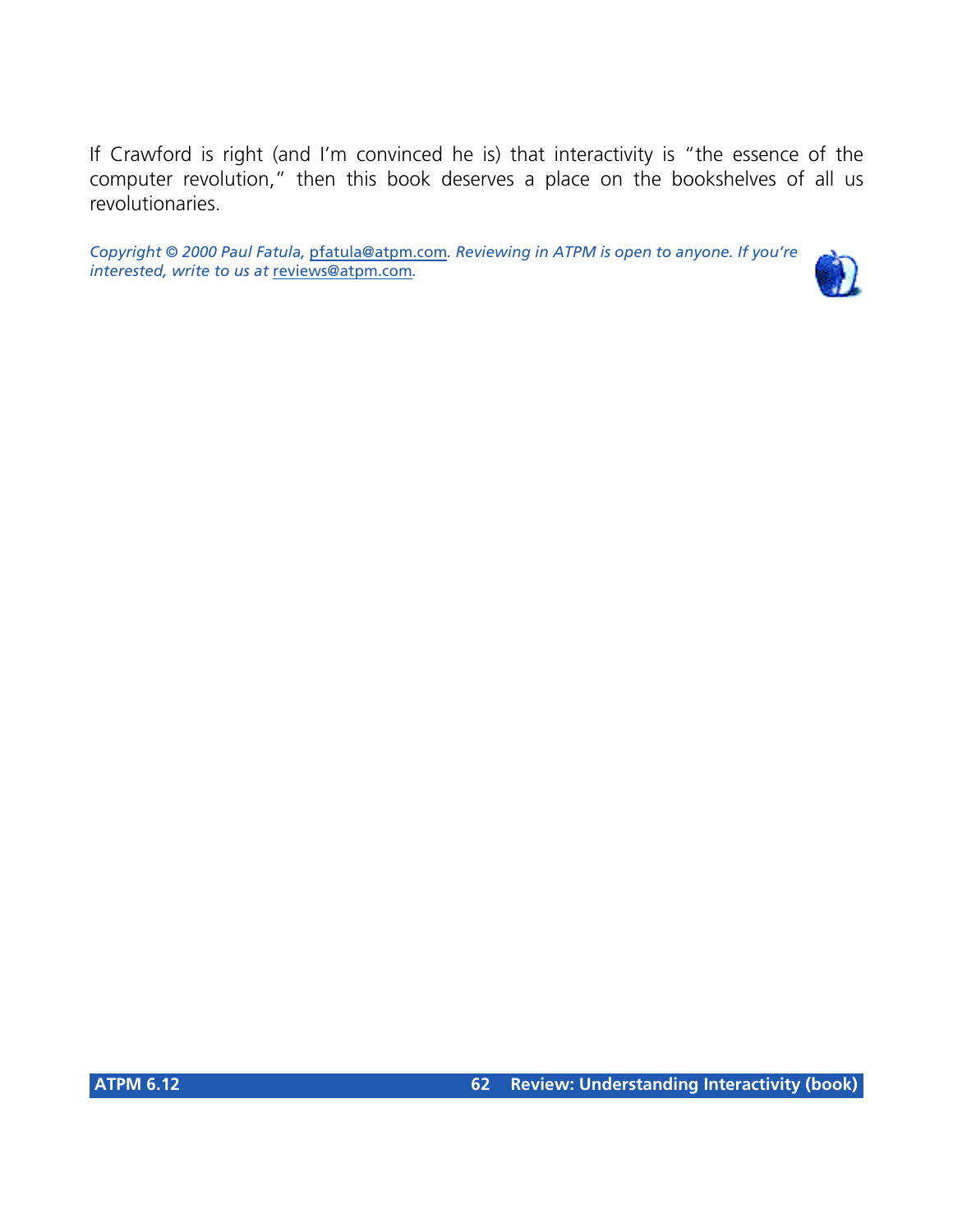**Developer:** studioZee, Inc. **Web:** <http://www.thezephir.com> **Price:** \$49.95 (direct from studioZee) **Requirements:** ADB port, 11 MB application RAM, AppleScript **Trial:** None



# **Overview**

The ZephIR! ADB (Apple Desktop Bus) device can interact with most audio and video components that use infrared remote controls. You use the ZephIR! software to create virtual remote controls on your Macintosh. These virtual remotes can be programmed with AppleScript to perform simple or complex tasks. For example, one button click can turn on your audio receiver, turn on your CD jukebox player, load a playlist of songs and CDs, and start playing your music. Or you can use ZephIR! to turn on your cable TV box at a pre-set time, tune to a selected channel, turn on your VCR, set a recording time, and start recording.



Figure 1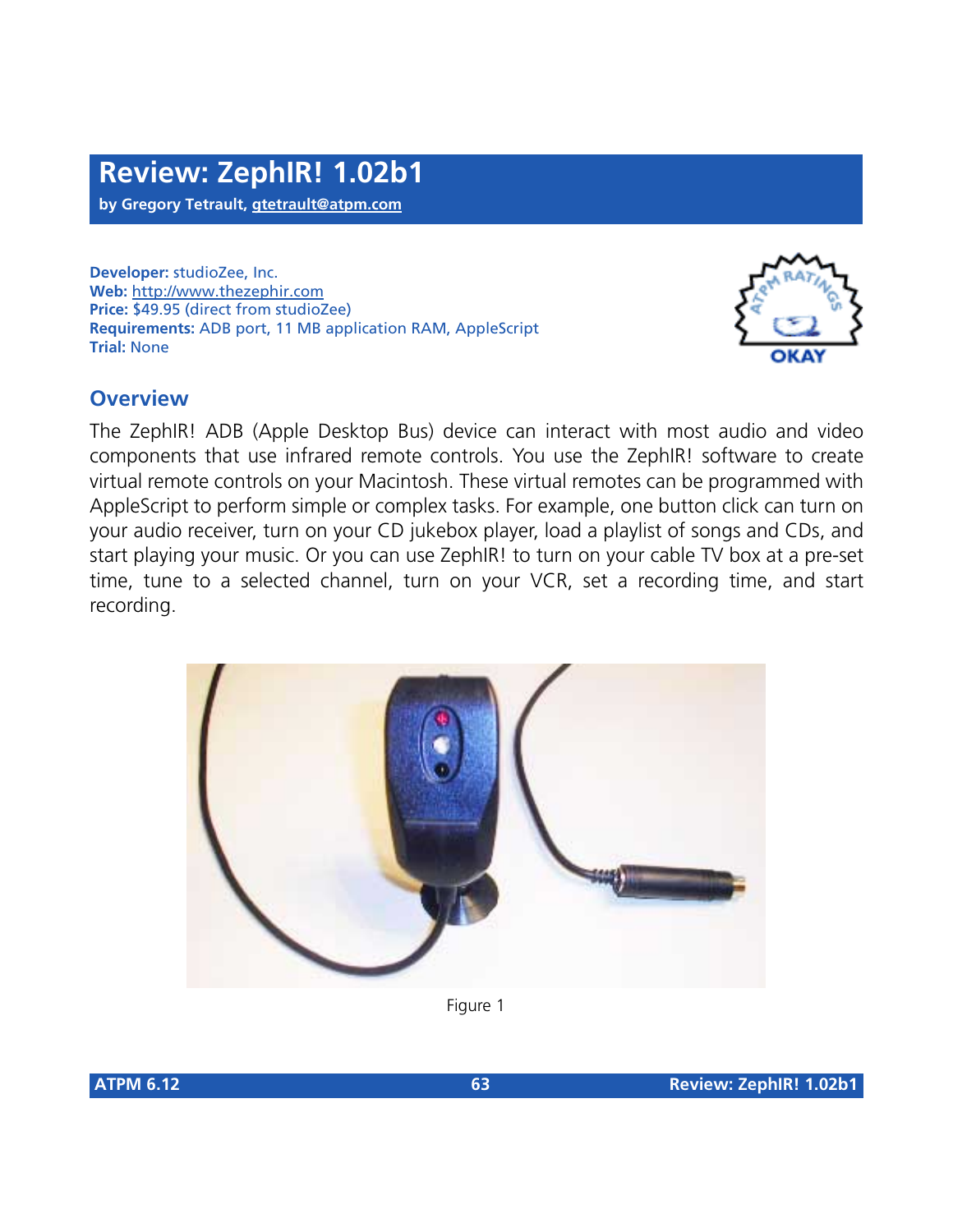# **Hardware and Software Installation**

The ZephIR! device (Figure 1) plugs into an ADB port. It has a piggyback plug so you can reconnect your keyboard, monitor, or pointing device. The ZephIR! CD contains 68K and PowerPC versions of the ZephIR! application. You can run the ZephIR Installer, or you can copy the files to your hard drive. I recommend using the Easy Install option. If you want to use the included HyperCard stacks, you must manually copy them from the CD.

#### **Getting Started**

When you launch ZephIR!, a splash screen appears and then the ZephIR Browser window opens (Figure 2). The browser window contains a list of components that can be controlled by ZephIR!. Only a few components are installed from the CD, so the odds are low that your equipment will be among those listed.

Each component consists of buttons that represent those on a remote control. You position the ZephIR! device so that it points toward the equipment you wish to control. When you click a button, the appropriate infrared signal is beamed to your equipment.



Figure 2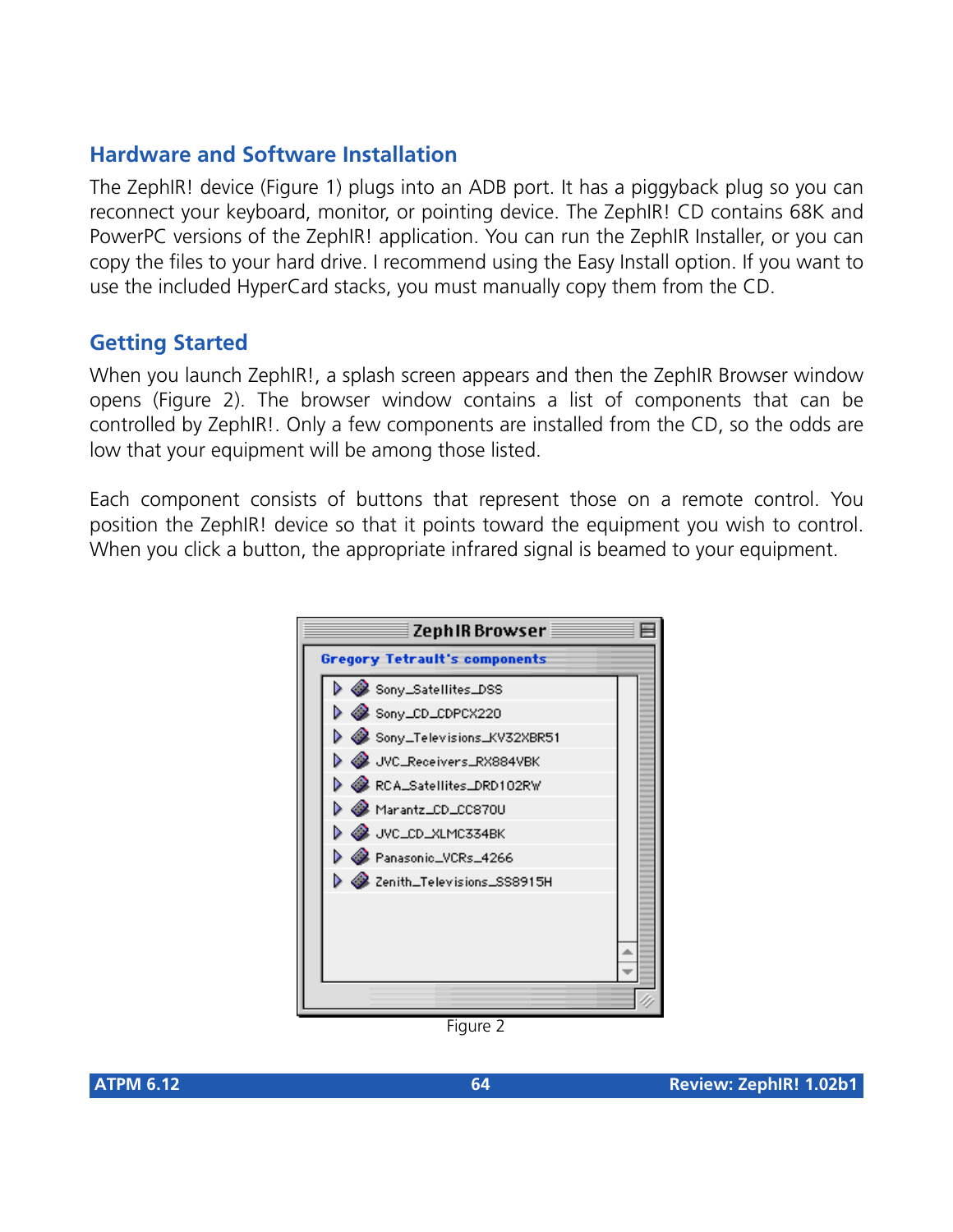# **Long Distance Runaround**

What can you do if your Macintosh is not in the same room as your audio and video equipment? StudioZee recommends using the POWERMID wireless infrared remote control extender (Model PM5900 from [X-10 Inc.](http://www.x10.com)). You plug in the POWERMID transmitter and place it in front of the ZephIR! device. You place the POWERMID receiver (Figure 3) where its infrared beam can control your equipment. I had no difficulty using the ZephIR!/ POWERMID combination except for finding a convenient place for the receiver.



Figure 3

## **Downloading Components (Quick Remotes)**

ZephIR!'s Browser menu has an "Import component" command. If you have an Internet connection, choosing this menu selection opens a "WebztIR" window. This window contains a list of manufacturers with sublists for types of devices (e.g., TVs, CD players,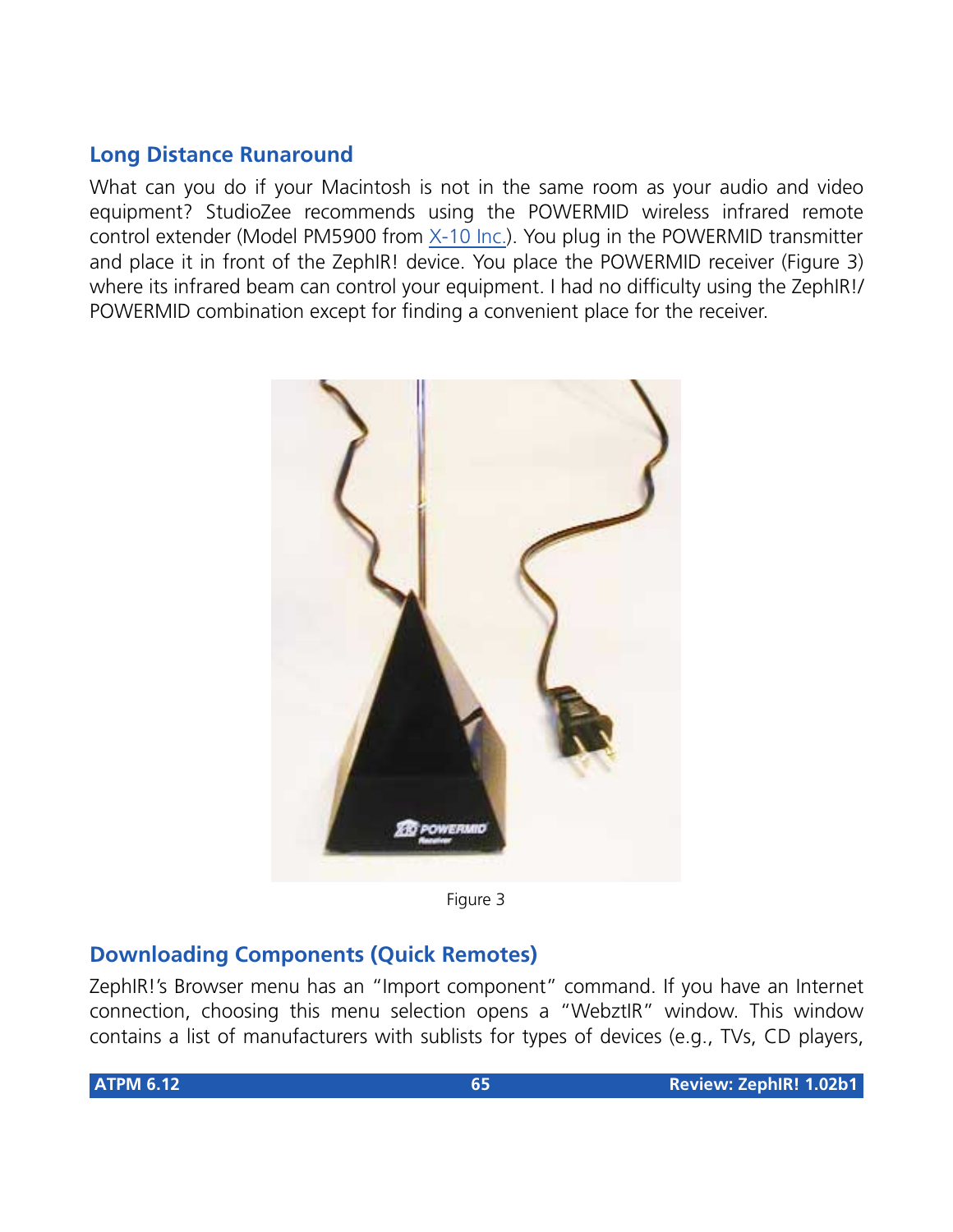VCRs). You may be able to find a ZephIR! component for your equipment. Double-clicking the component adds it to your list. It will also appear in the Quick Remotes submenu of the Remote menu. The Quick Remote is immediately ready for use.

# **Creating Your Own Components**

My home audio/video equipment includes a TV, VCR, digital cable box, DVD player, CD jukebox, receiver/tuner, and cassette tape player. None of them had a prebuilt ZephIR! component! I tried using similar components (e.g., SONY CDPCX300 for my CDPCX350) but had no success. I do recommend downloading similar components; even if they do not work, they can help you create your own Quick Remotes.

To create a new component, you choose "New" from the File menu and select the Component submenu. Two windows appear at the far right of your screen. Enter the name of your component in the Properties window, then close the window. The Component window has an "I" (information) button in the upper left, a comment window at the top, and a larger tabbed window below. The Commands tab window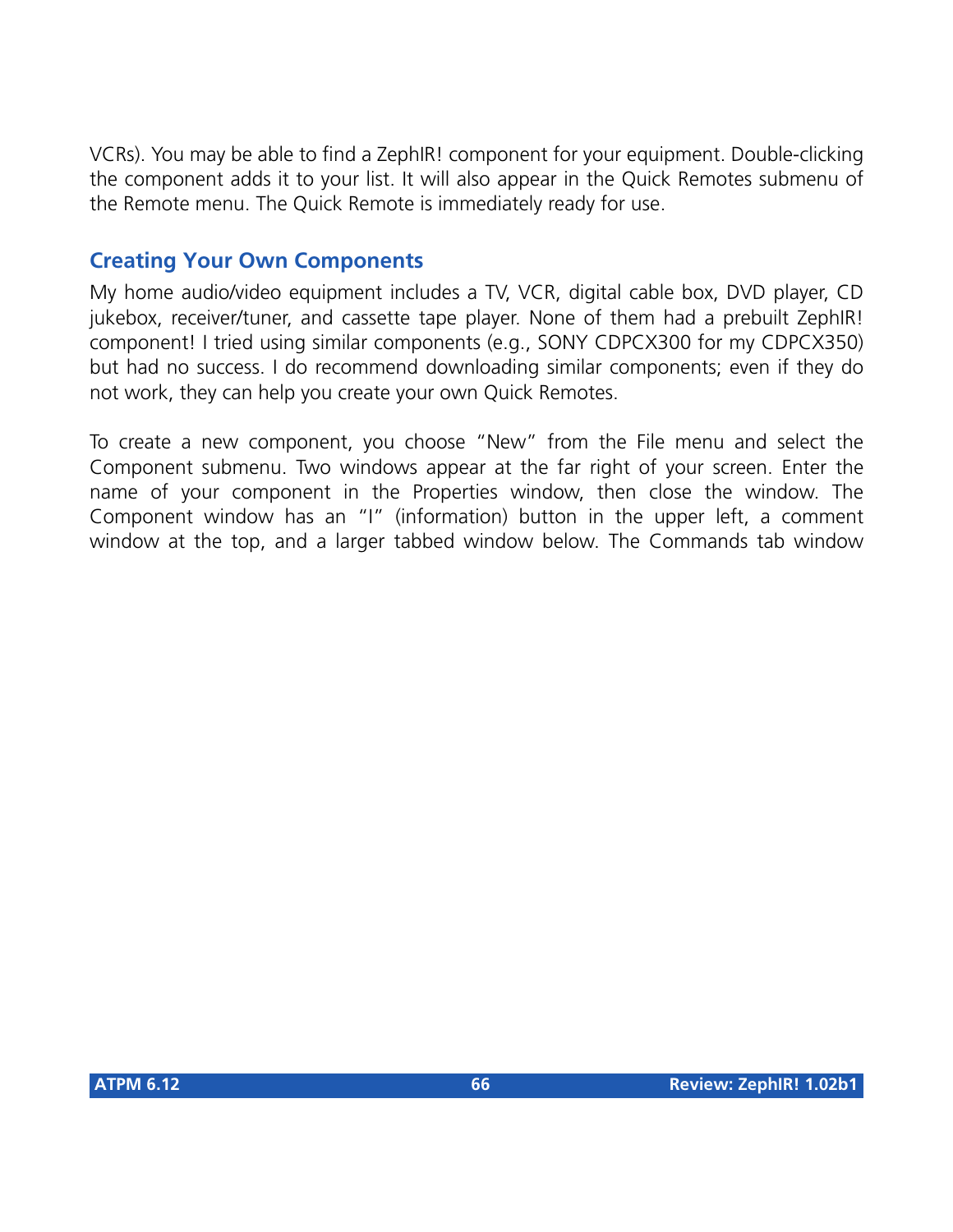allows you to create buttons that will send infrared signals identical to those sent by your remote control. To create a command button, double-click on "UntitledCommand1." A command programming window will appear (Figure 4).



Figure 4

Click the "I" button in the corner to show the command Properties window. Rename the command appropriately (Power On/Off in my example). Now the real fun begins. You have to figure out what infrared frequency your remote control uses (40 or 56 kHz), how many pulses or repetitions it sends (1 to 5), and how many remote control button presses it will take for ZephIR! to learn how to duplicate your remote's signal (1 to 7). How can you know these facts? If you have downloaded a similar component, look at its commands and try using the same settings. If your equipment is unique, you will have to use trial and error to arrive at the best settings. To teach ZephIR! the new command, you click the "red dot" button near the top of the command programming window. You then point your remote control at the ZephIR! device and press and hold the appropriate remote control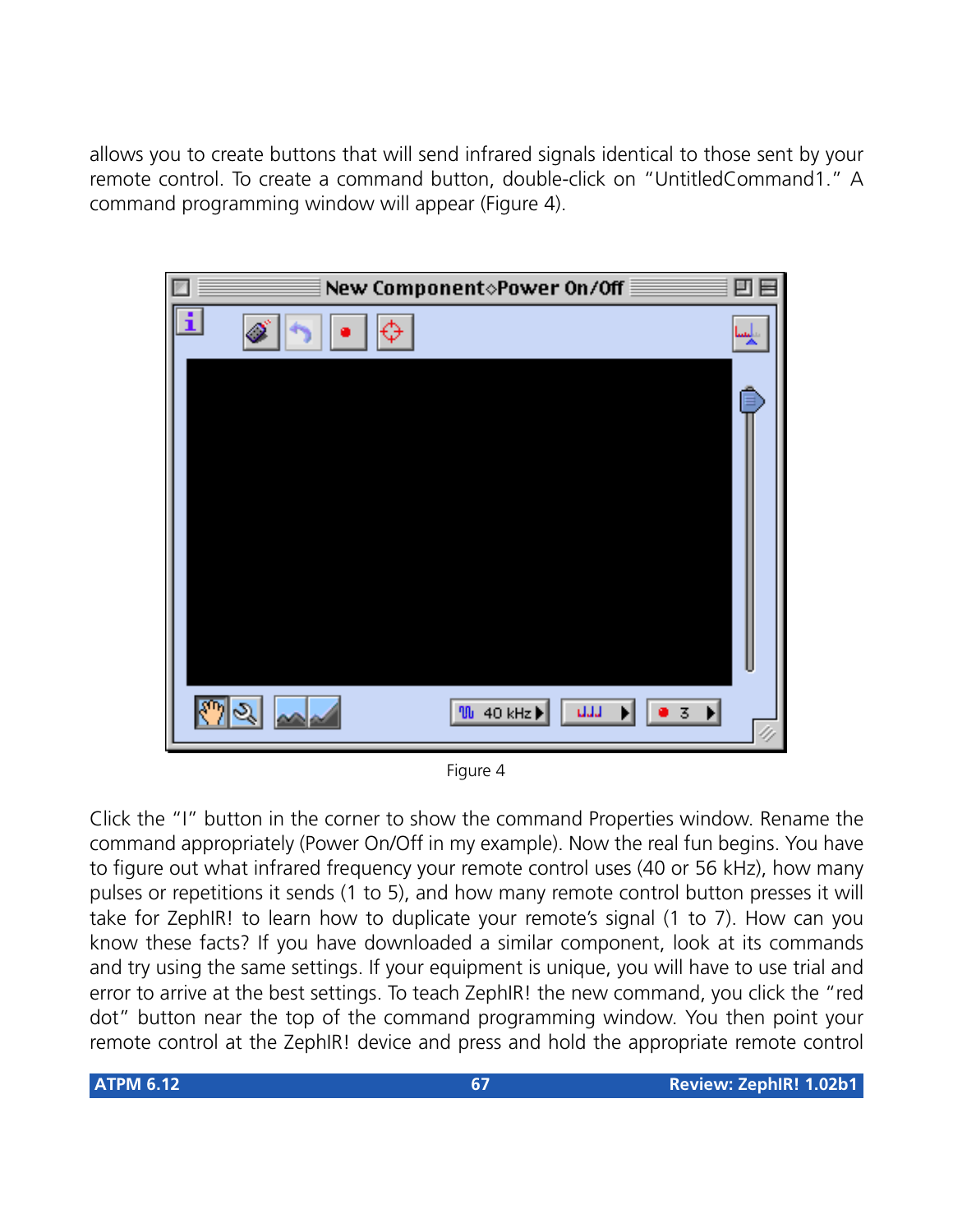button until the red light on the ZephIR! device goes out. You repeat this for the number of times shown on the "red button" popup menu in the lower right corner of the command programming window. Your command programming window will now have a pattern of red and blue vertical lines (Figure 5).



Figure 5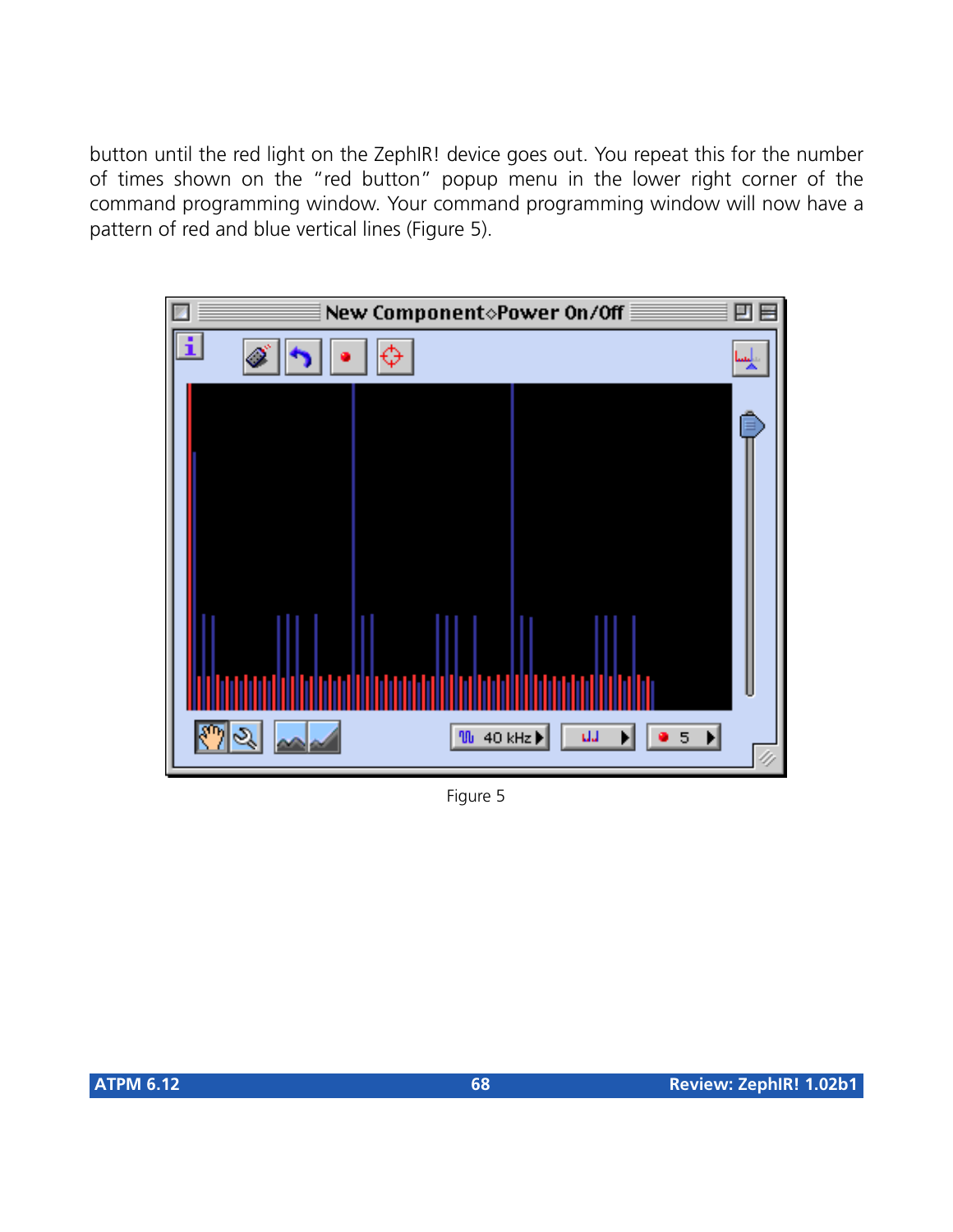You now have to truncate the signal (my example is too long). You do this by pressing the truncate button in the upper right corner of the command programming window. A light blue vertical line demarcates the recommended truncation point (Figure 6).



Figure 6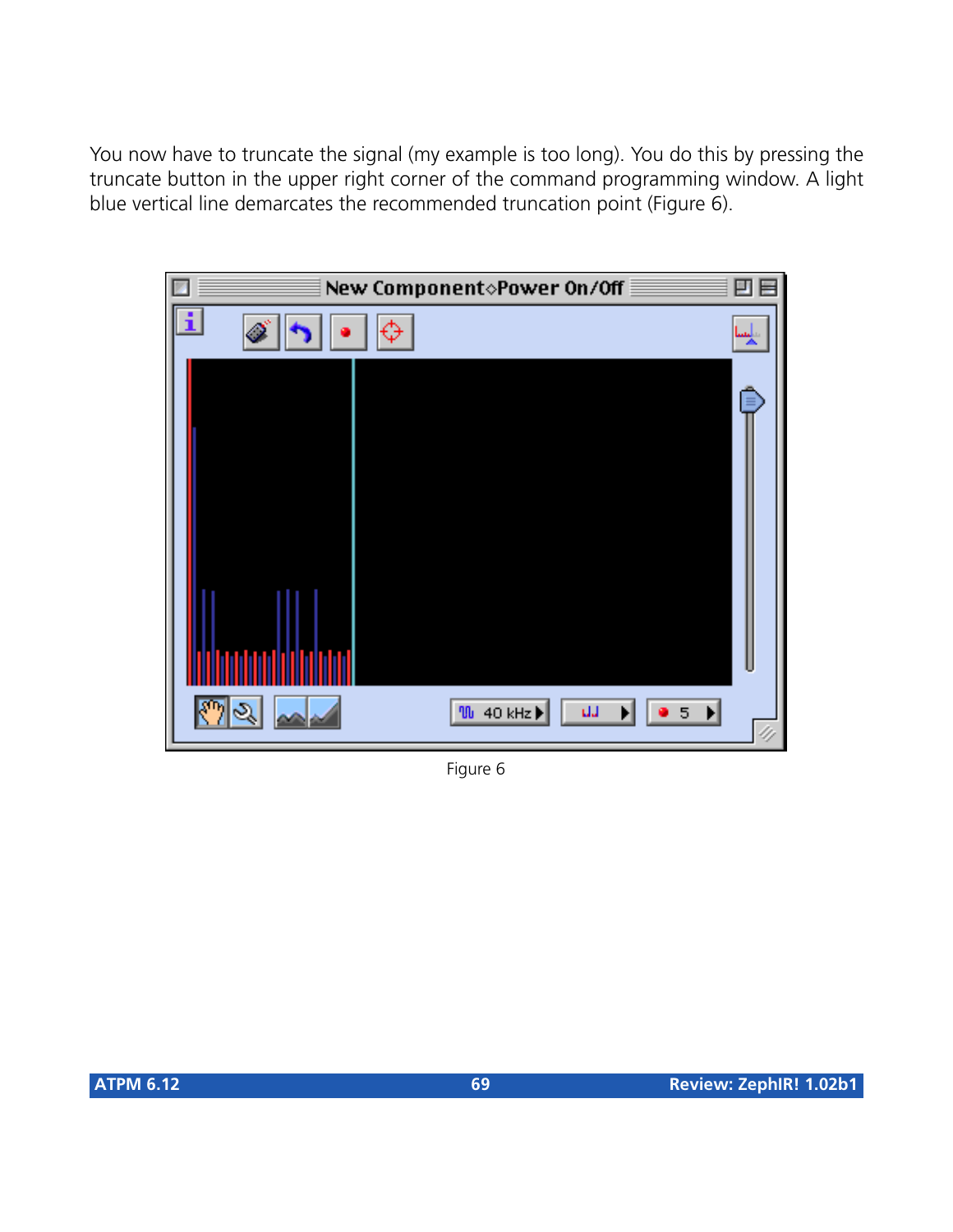You still aren't done! The signal intensities (indicated by the heights of the blue and red lines) need to be equalized. You do this by moving the slider control on the right downward until there are only a few different line heights (Figure 7).



Figure 7

I found that moving the slider down by half to two-thirds usually worked. Now you need to test the command. Point the ZephIR! device at your equipment (or your POWERMID transmitter) and click the "remote control" button at the top of the command programming window. If it worked, click the close window button and save. Voila! You have created your first command. Now do this for every relevant button on your remote control. Wasn't that fun?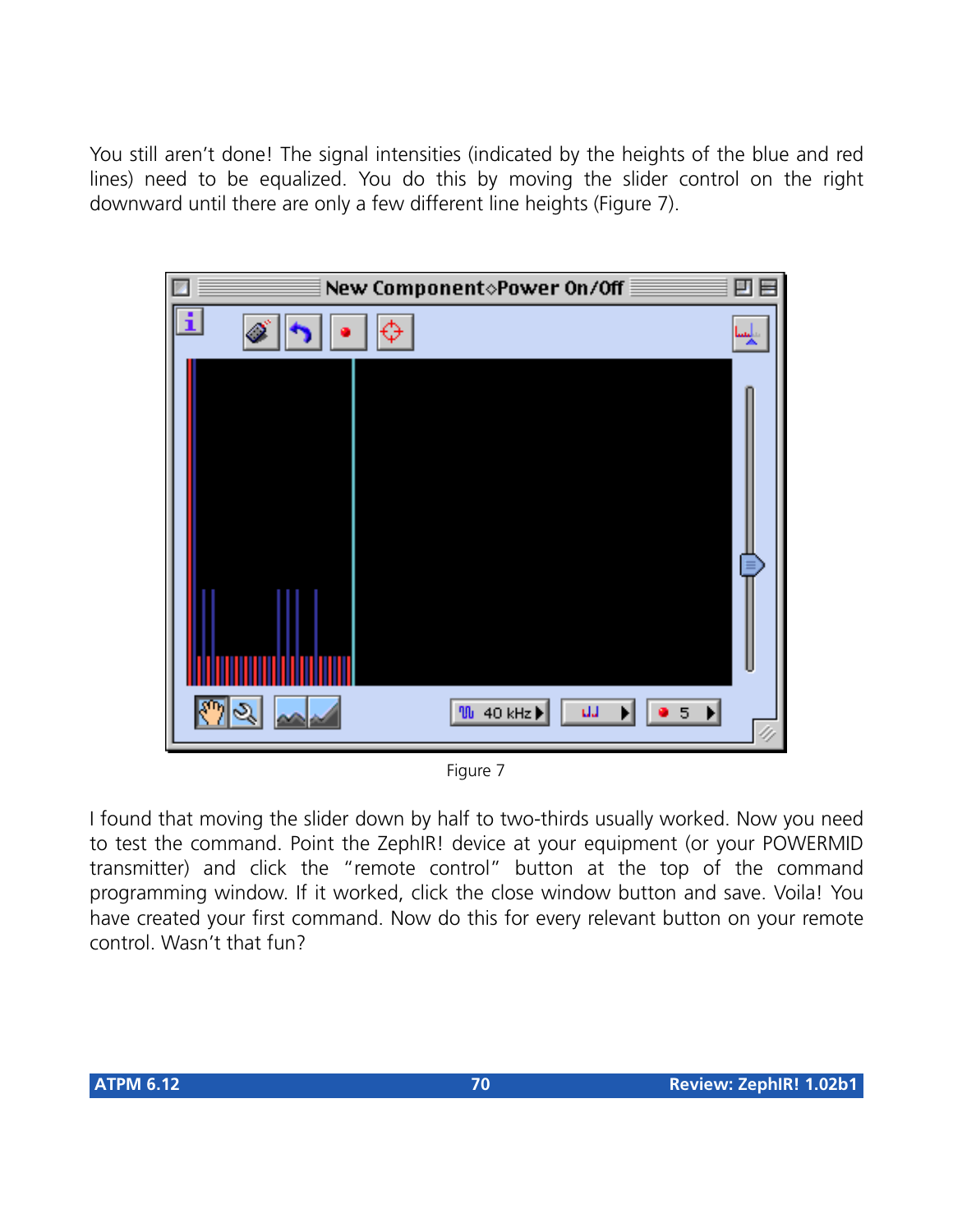# **Adding a Channel Guide**

You can greatly increase the usefulness of a ZephIR! virtual remote by adding a channel guide that lists specific channels (for TVs, cable boxes, VCRs, and other equipment). To do this you need a setChannel handler script for your component. If you are lucky, your downloaded component (or a close cousin) includes a setChannel handler script. Otherwise, open any TV component, click on the Script tab, and copy the setChannel handler script (Figure 8).



Figure 8

Open your new component, click on the Script tab, and paste the handler. You must click the small AppleScript button in the lower left corner to save the script! Now click on the Channel Guide tab. Double-click on UntitledChannel1 and change the channel name. Then double-click "00" to edit the channel number. To add another channel, click the Channel Guide button in the lower left corner of the Component window. The ZephIR! Channel Guide always displays channels in the order you enter them (you cannot sort by channel name or number).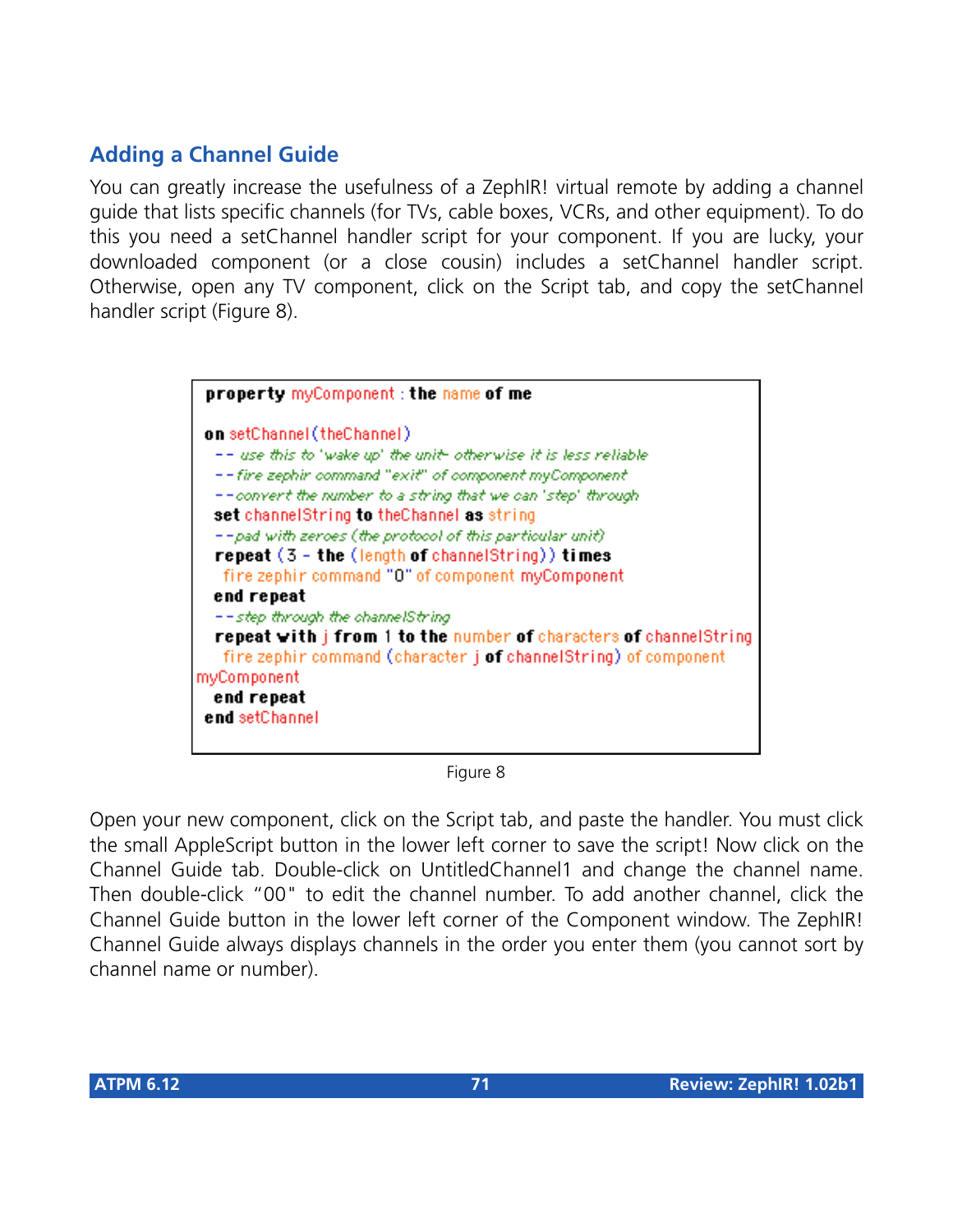# **Using NetCD to Create a CD Magazine**

You can combine ZephIR! with a CD database to enable you to play specific CDs and tracks. NetCD, a free utility created by Toby W. Rush, can catalog your CD collection by comparing CDs placed in your Macintosh with an extensive audio CD database (CDDB) on the Internet. After you have catalogued CDs with NetCD, you can create a CD Magazines in ZephIR!. After doing so, click the "I" button to show the Properties window (Figure 9).

|       | <b>Properties</b>            |
|-------|------------------------------|
|       | Magazine                     |
|       |                              |
|       | Name: UntitledMagazine1      |
|       | <b>Associated component:</b> |
|       |                              |
| Size: | 200<br>Done                  |

Figure 9

Give the magazine a name, use the pull-down menu to choose an associated component, and type in the maximum number of entries for the magazine. (The latter would be the entire capacity of a jukebox or the number of CDs in an exchangeable magazine.) Now click the Done button. You now have a blank CD magazine window. To add entries you must open the CD Library (in the Manager menu). You then drag an audio CD title from the CD Library window to the appropriately numbered row of the CD Magazine window. This process becomes very tedious for a 300-CD jukebox.

## **Using the CD Magazine**

Once you have created one or more CD Magazines, you can use them to instantly select a CD or an individual track to play. Open the CD Magazine of interest. To play an entire CD just double-click the title. ZephIR! will send commands that tell your CD player to load and play the chosen CD. To play a particular track, highlight the CD title and click on the track button (the two eighth notes in the lower left corner). The CD Magazine window splits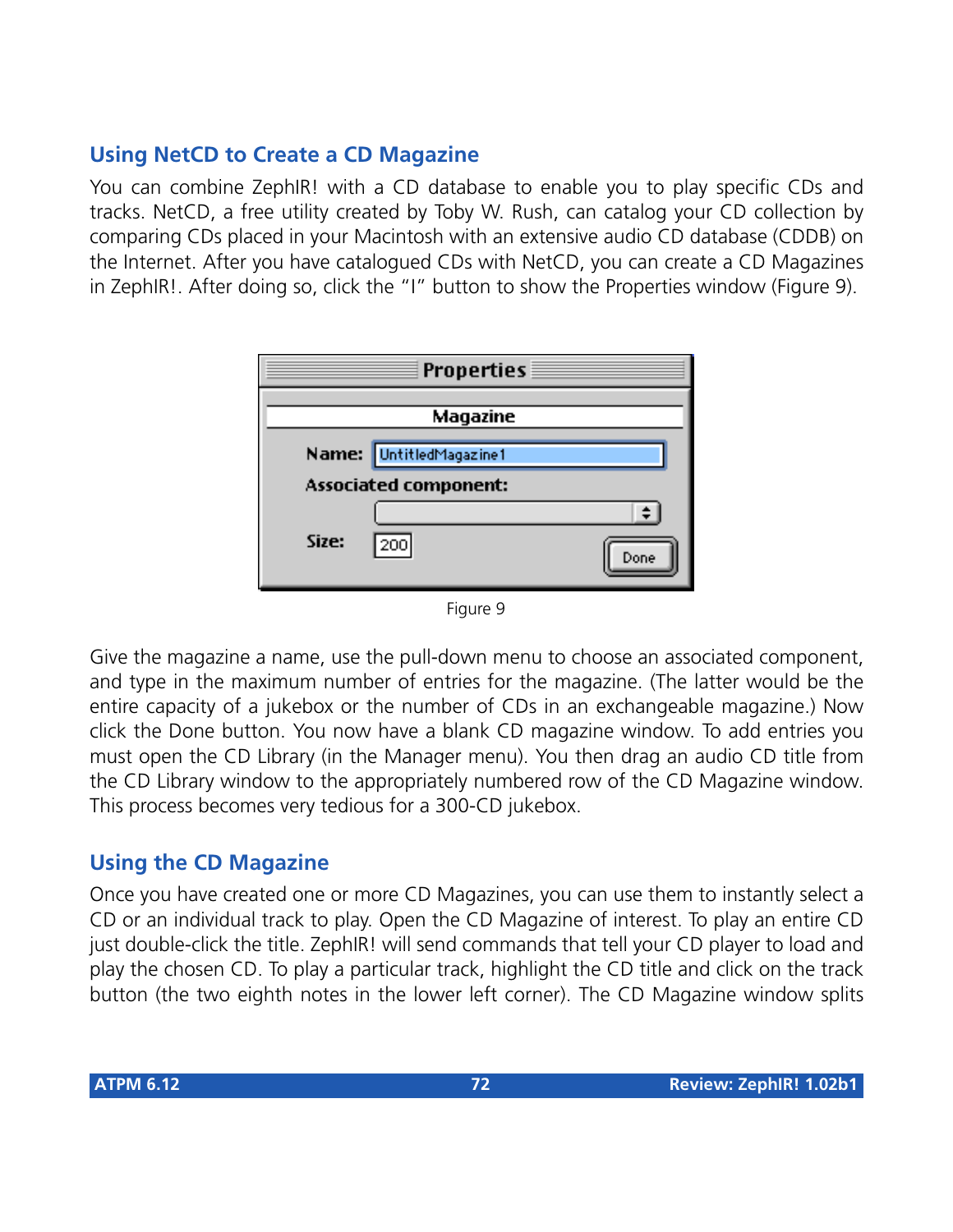into two parts. The lower part lists the individual tracks. Double-click the track you wish to play. ZephIR! will send commands that tell your player to load the chosen CD, jump to the selected track, and play it.

# **Creating Playlists**

If your audio/video equipment supports programmed playlists, you may be able to create and control them with ZephIR! Choose CD Playlist from the "New" menu item of the File menu. Open your CD Library. Drag either disk titles or individual track names to the Playlist window (Figure 10). You can rearrange titles by dragging them up or down. When you are ready to start, click the Play button at the bottom center of the Playlist window. I could not test this feature, since I received script error messages that I could not resolve.



Figure 10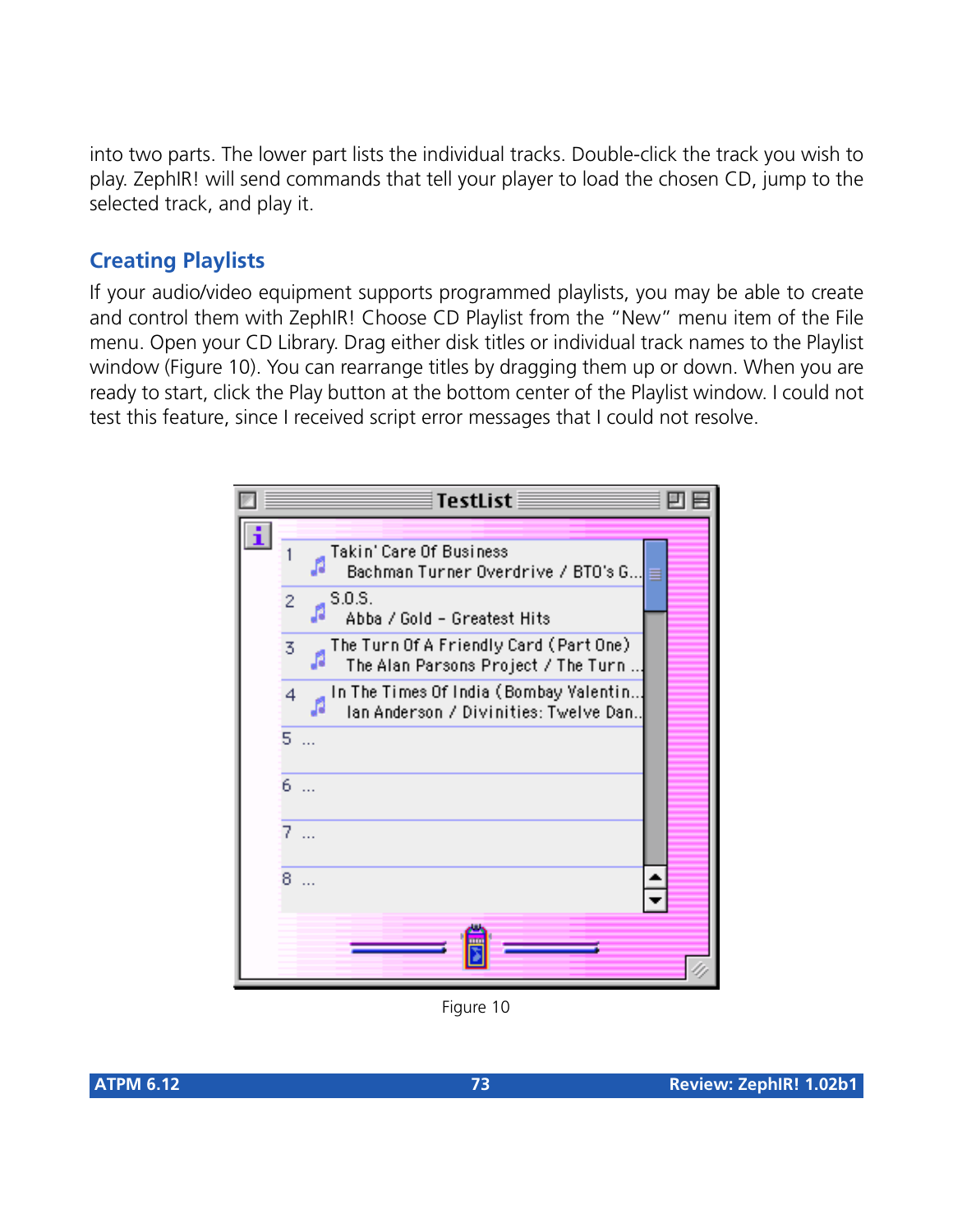# **Creating Custom Remotes and Scripts**

To experience the full power of ZephIR! you need to create custom remotes and scripts (Figure 11). Creating custom remotes is a complex task. You open a blank Custom Remote window, create and name buttons, and insert one or more AppleScript commands for each button.



Figure 11

The most common AppleScript command is to activate a button on a Quick Remote component (Figure 12). A Custom Remote can combine buttons from multiple components and can have unique buttons with complex AppleScripts (e.g., turn on cable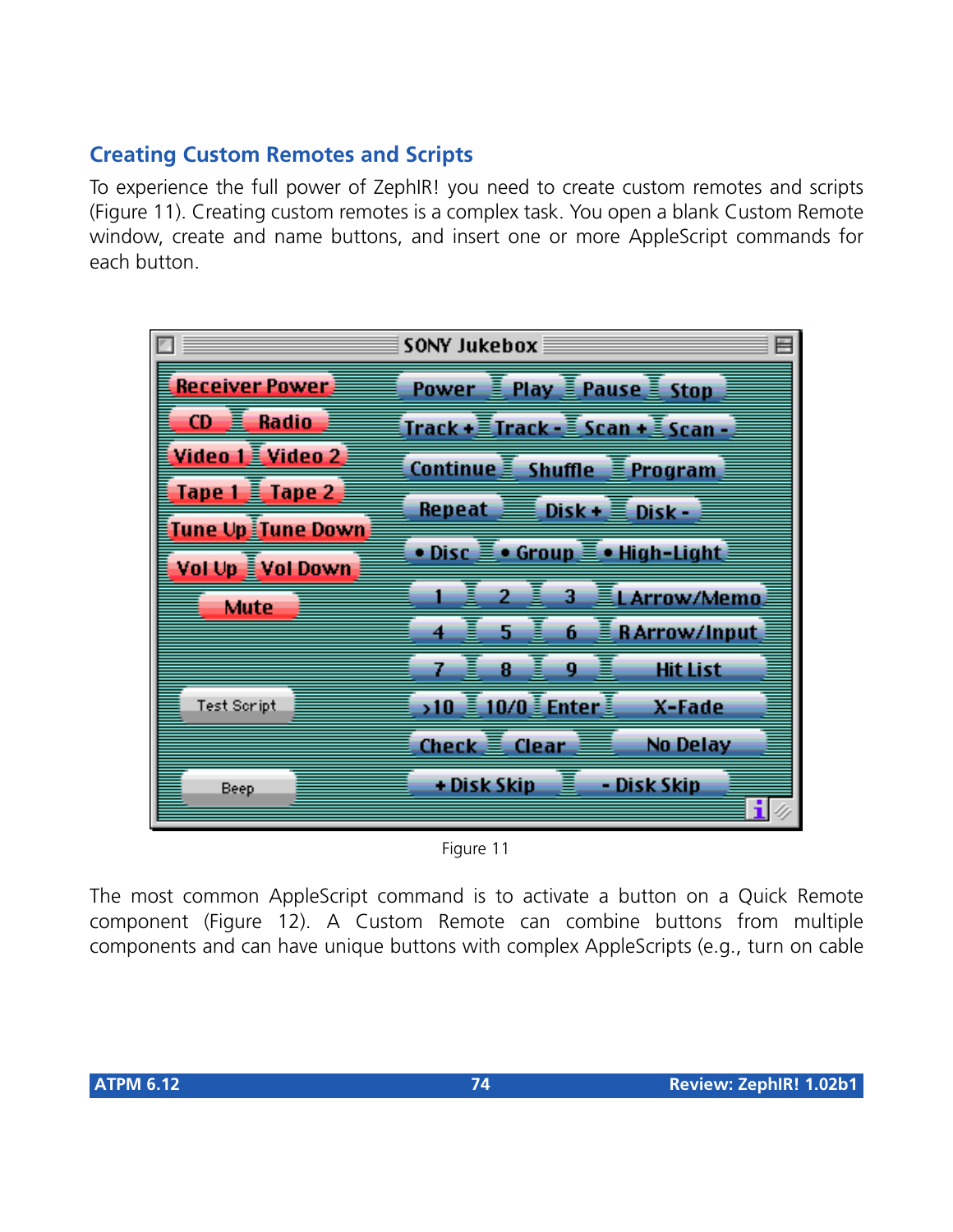box, pop-up a channel list, tune to the channel I select, turn on VCR, activate "one-touch recording"). You need a solid background in programming with AppleScript to achieve this degree of sophistication.



Figure 12

# **ZephIR! and Other Applications**

You can use all of ZephIR!'s features within any application that can send Apple events. Instead of creating Custom Remotes and Playlists with the ZephIR! software, you can work entirely within HyperCard, SuperCard, or FileMaker Pro.

#### **Strengths of ZephIR!**

- Can control nearly any device that responds to infrared signals.
- Online Web browser tutorials can guide you through some tasks.
- Channel Guide feature makes it easy to jump to a desired channel.
- Works with NetCD to create listings of CD magazine or jukebox contents.
- Works with some equipment to create customized playlists of audio CDs or tracks.
- Can create sophisticated custom remotes with AppleScript.
- New lower price (was \$74.95).

#### **Weaknesses of ZephIR!**

- Requires ADB port (USB version is planned).
- Too few prebuilt components.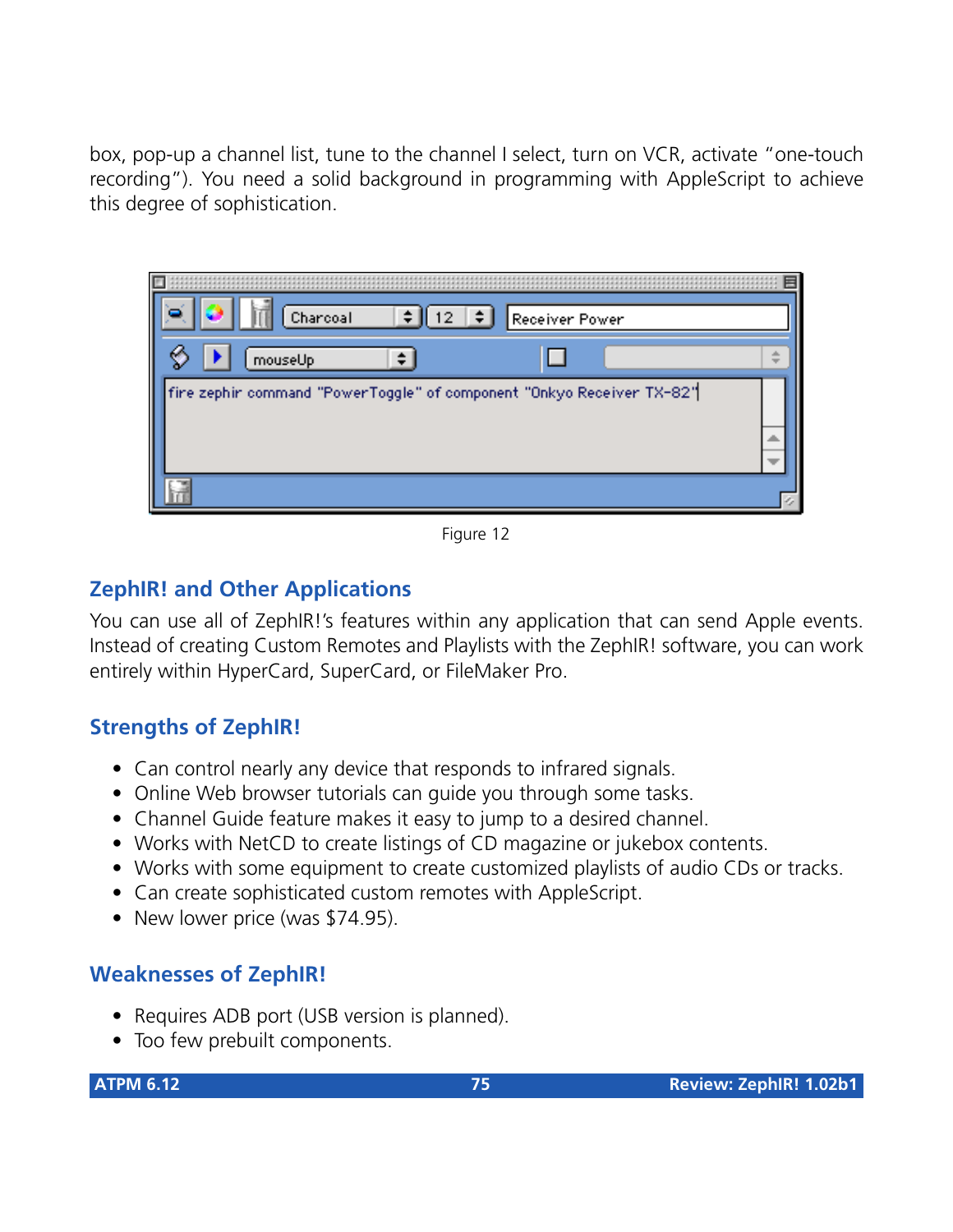- Difficult and time-consuming to program virtual remote controls.
- Cannot import entire listing of CDs or channels, must enter them individually.
- No layout or design tools for building Custom Remotes.
- No manual or help files.

#### **Summary and Recommendations**

When I read about ZephIR! I got excited. The idea that I could control all my audio/video equipment with my Macintosh had great appeal. I ordered and installed both ZephIR! and X-10's POWERMID. However, my excitement waned after spending hours trying to create virtual remote controls. It diminished further when I couldn't overcome Playlist and Custom Remote problems even though I am a proficient AppleScript programmer. ZephIR! needs a thorough manual, active help features, extensive offline tutorials, and a larger library of prebuilt components.

If you are in need of a way to control infrared-responsive equipment with your Macintosh, ZephIR! is your only choice. ZephIR! would also be a good choice for geeks who love to play with AppleScript and audio/video equipment. If you would like an easy way to control audio/video equipment with your Macintosh, wait for a more sophisticated future version of ZephIR! (or for someone to make something better than ZephIR!).

*Copyright © 2000 Gregory Tetrault,* [gtetrault@atpm.com](mailto:gtetrault@atpm.com)*. Reviewing in ATPM is open to anyone. If you're interested, write to us at* [reviews@atpm.com](mailto:reviews@atpm.com)*.*

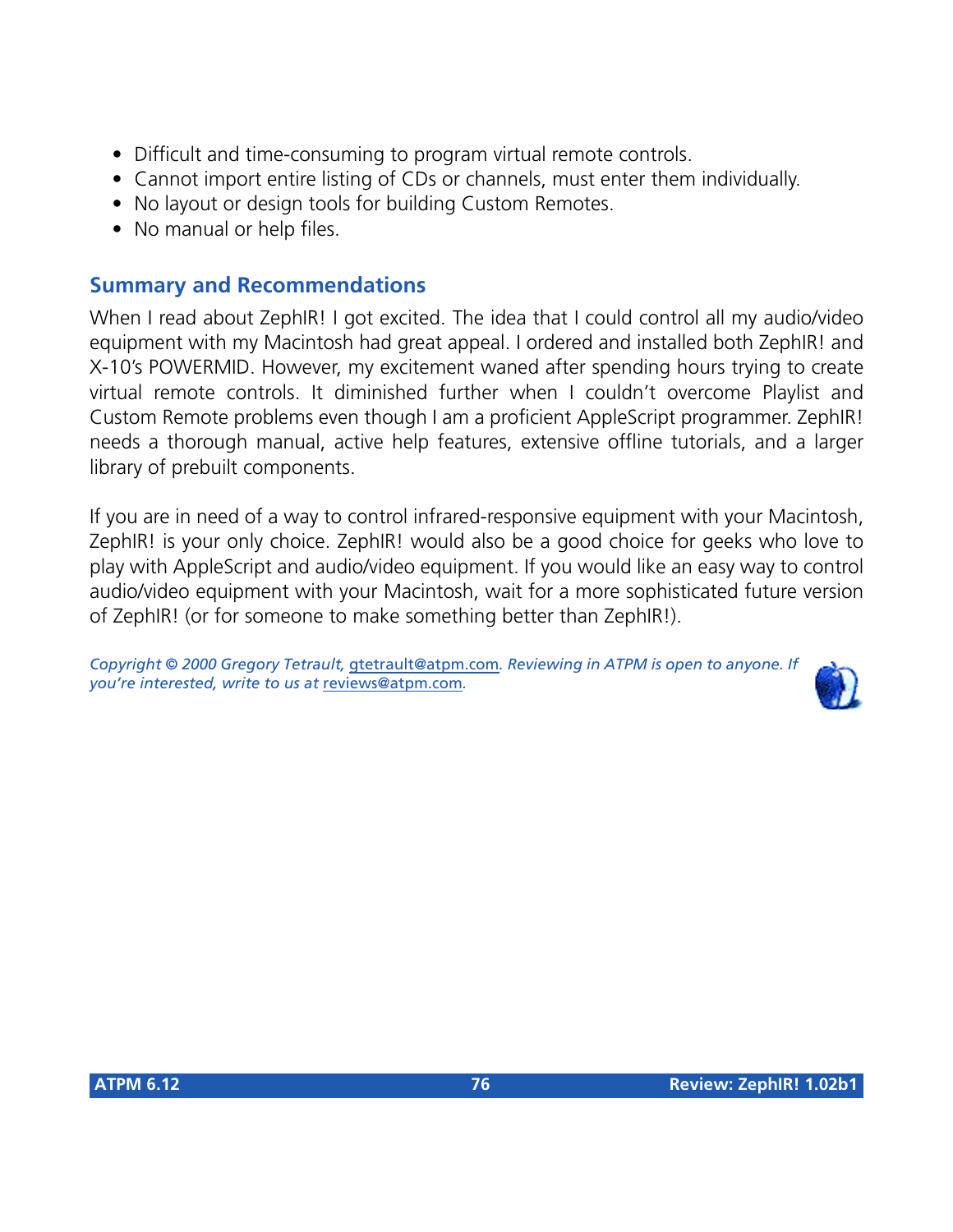# **FAQ: Frequently Asked Questions**

#### **What Is ATPM?**

*About This Particular Macintosh* (ATPM) is, among other things, a monthly Internet magazine or "e-zine." ATPM was created to celebrate the personal computing experience. For us this means the most personal of all personal computers—the Apple Macintosh. About This Particular Macintosh is intended to be about your Macintosh, our Macintoshes, and the creative, personal ideas and experiences of everyone who uses a Mac. We hope that we will continue to be faithful to our mission.

### **Are You Looking for New Staff Members?**

We currently need several **Contributing Editors**, an **Interviews Manager**, a **Copy Editor**, and a **Publicity Manager**. Please [contact us](mailto:editor@atpm.com) if you're interested.

#### **How Can I Subscribe to ATPM?**

Visit the [subscriptions page](http://www.atpm.com/subscribe) or send an e-mail to [subscriptions@atpm.com](mailto:subscriptions@atpm.com) with the word help in the subject line. Instructions for subscribing and unsubscribing will be returned, shortly.

#### **Which Format Is Best for Me?**



The **Online Webzine** edition is for people who want to view ATPM in their Web browser, while connected to the Internet. It provides sharp text, lots of navigation options, and live links to ATPM back issues and other Web pages. You can use Sherlock to [search](http://www.atpm.com/search) all of the online issues at once.



The **Offline Webzine** is a HTML version of ATPM that is formatted for viewing offline and made available in a StuffIt archive to reduce file size. The graphics, content, and navigation elements are the same as with the Online Webzine, but

you can view it without being connected to the Internet. It requires a Web browser.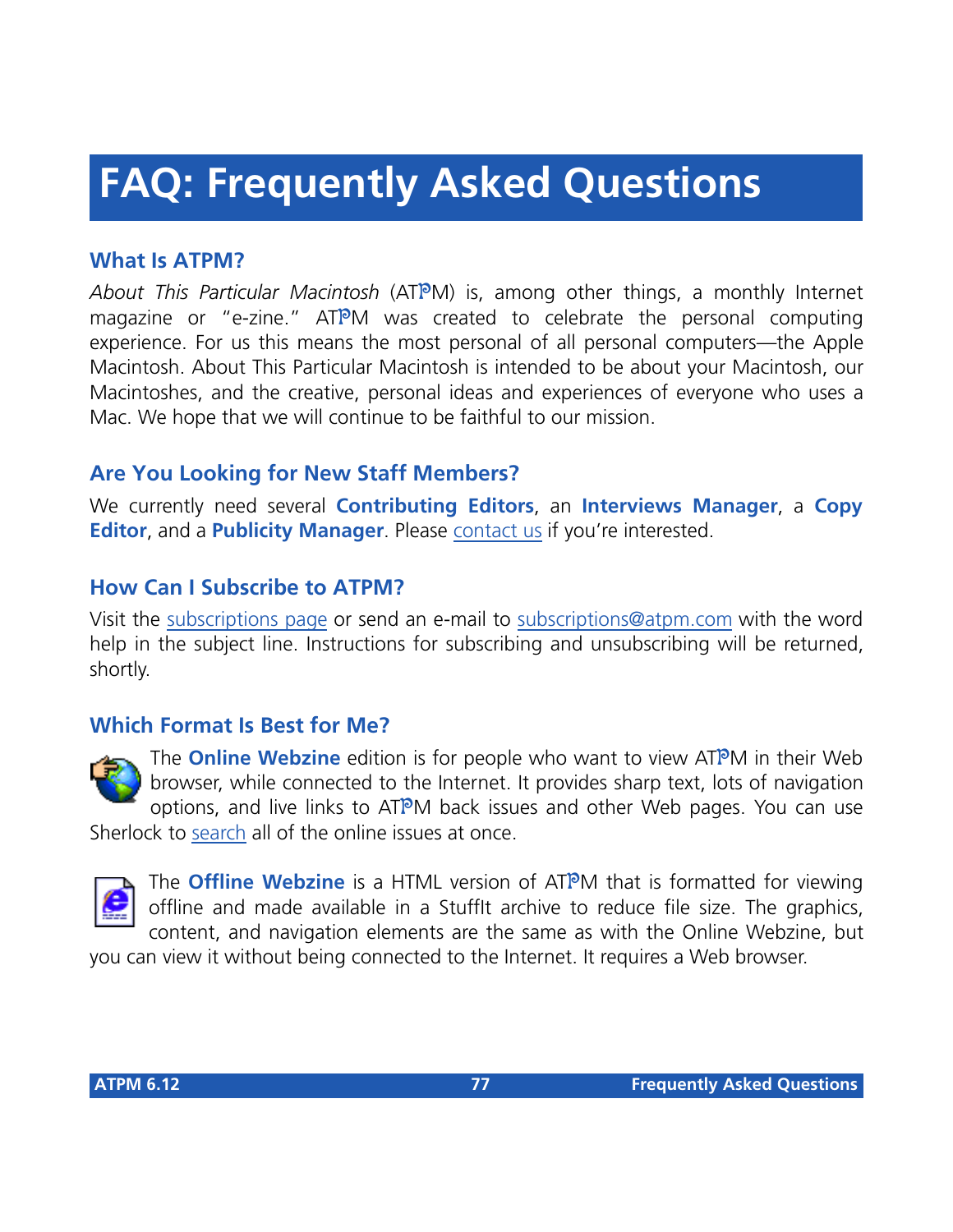

The **Print PDF** edition is saved in Adobe Acrobat format. It has a two-column layout with smaller text and higher-resolution graphics that are optimized for printing. It may be viewed online in a browser, or downloaded and viewed in

Adobe's free Acrobat Reader on Macintosh or Windows. PDFs may be magnified to any size and searched with ease.



The **Screen PDF** edition is also saved in Adobe Acrobat format. It's a one-column layout with larger text that's optimized for reading on-screen. It may be viewed online in a browser, or downloaded and viewed in Adobe's free Acrobat Reader on

Macintosh or Windows. PDFs may be magnified to any size and searched with ease.

#### **What Are Some Tips for Viewing PDFs?**

- You can [download](http://www.adobe.com/prodindex/acrobat/readstep.html) Adobe Acrobat Reader for free. If you have a Power Macintosh, Acrobat Reader 4 has better quality and performance. ATPM is also compatible with Acrobat Reader 3, for those with 680x0 Macs.
- You can zoom the PDF to full window width and scroll through articles simply by single-clicking anywhere in the article text (except underlined links).
- You can quickly navigate between articles using the bookmarks pane at the left of the main viewing window.
- For best results on small screens, be sure to hide the bookmarks pane; that way you'll be able to see the entire page width at 100%.
- Try turning Font Smoothing on and off in Acrobat Reader's preferences to see which setting you prefer.
- All blue-underlined links are clickable. Links to external Web sites are reproduced in footnotes at the bottoms of pages, in case you are reading from a printed copy.
- You can hold down option while hovering over a link to see where it will lead.
- For best results, turn off Acrobat's "Fit to Page" option before printing.

# **Why Are Some Links Double-Underlined?**

In the PDF editions of ATPM, links that are double-underlined lead to other pages in the same PDF. Links that are single-underlined will open in your Web browser.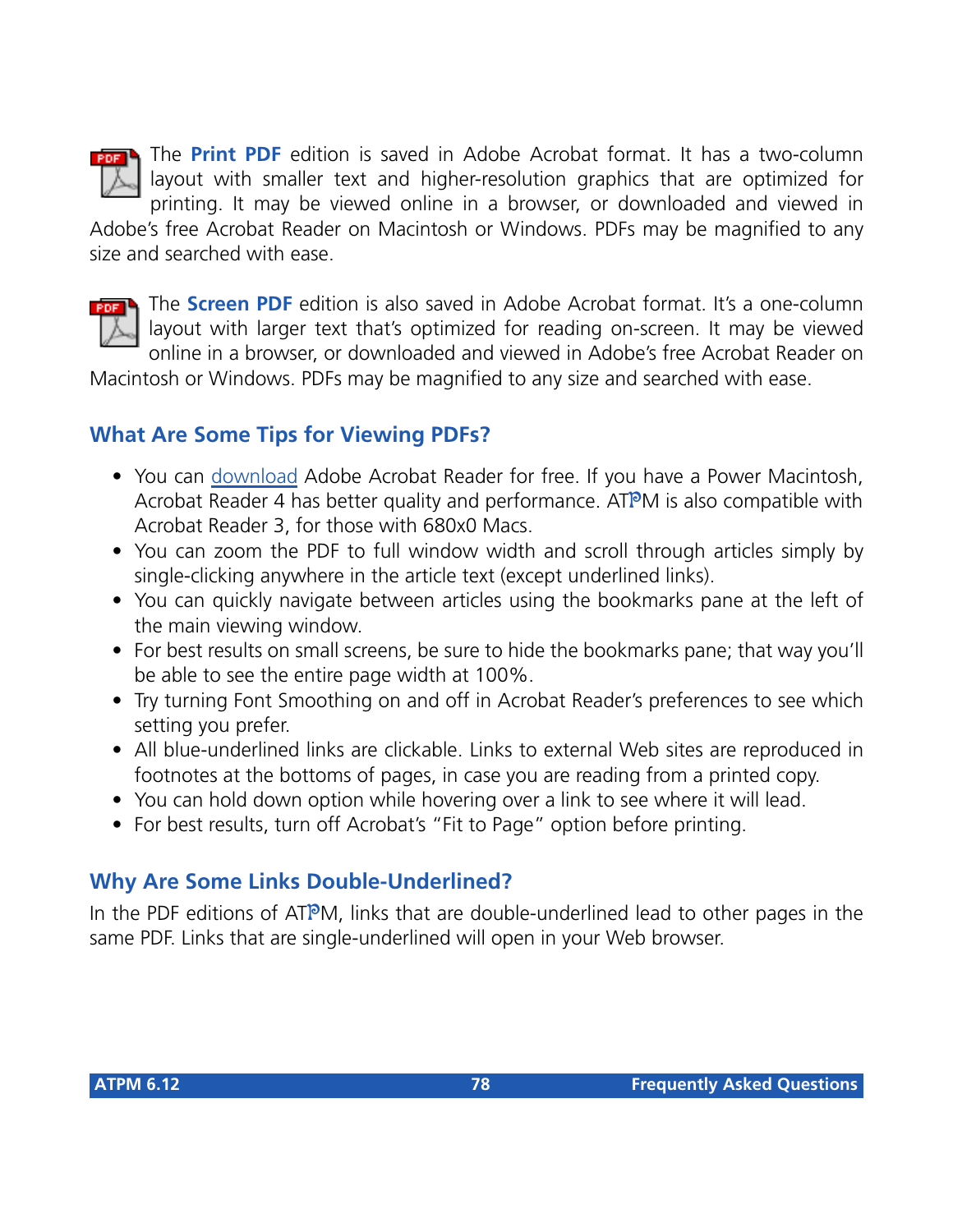#### **What If I Get Errors Decoding ATPM?**

ATPM and MacFixIt readers have reported problems decoding MacBinary files using early versions of Stufflt Expander 5.x. If you encounter problems decoding ATPM, we recommend upgrading to [StuffIt Expander 5.1.4 or later](http://www.aladdinsys.com/expander/index.html).

#### **How Can I Submit Cover Art?**

We enjoy the opportunity to display new, original cover art every month. We're also very proud of the people who have come forward to offer us cover art for each issue. If you're a Macintosh artist and interested in preparing a cover for ATPM, please e-mail us. The way the process works is pretty simple. As soon as we have a topic or theme for the upcoming issue we let you know about it. Then, it's up to you. We do not pay for cover art but we are an international publication with a broad readership and we give appropriate credit alongside your work. There's space for an e-mail address and a Web page URL, too. Write to [editor@atpm.com](mailto:editor@atpm.com) for more information.

#### **How Can I Send a Letter to the Editor?**

Got a comment about an article that you read in  $ATPM$ ? Is there something you'd like us to write about in a future issue? We'd love to hear from you. Send your e-mail to [editor@atpm.com.](mailto:editor@atpm.com) We often publish the e-mail that comes our way.

#### **Do You Answer Technical Support Questions?**

Of course. Email our Help Department at [help@atpm.com](mailto:help@atpm.com).

#### **How Can I Contribute to ATPM?**

There are several sections of ATPM to which readers frequently contribute:

#### **Segments: Slices from the Macintosh Life**

This is one of our most successful spaces and one of our favorite places. We think of it as kind of the ATPM "guest room." This is where we will publish that sentimental Macintosh story that you promised yourself you would one day write. It's that special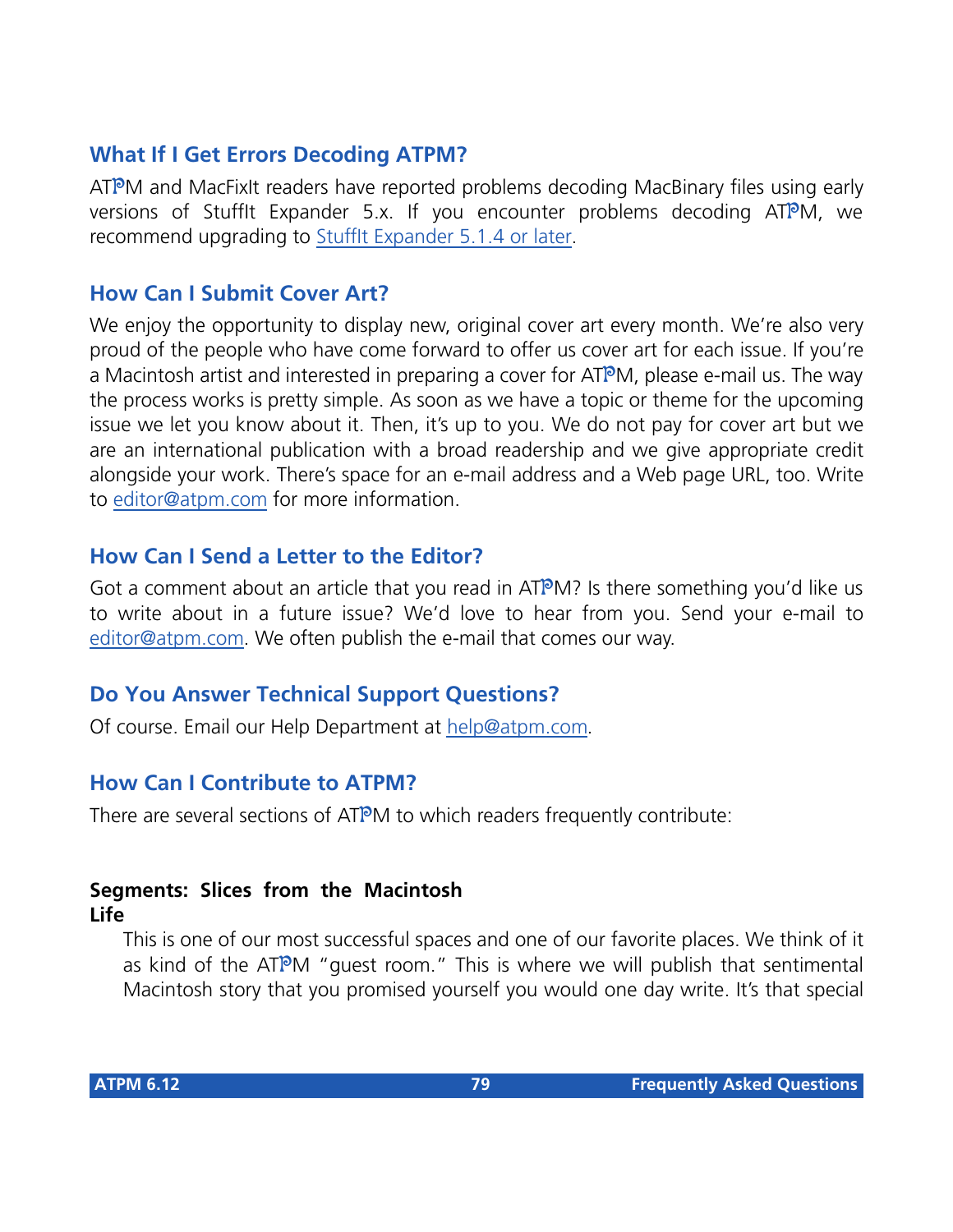place in ATPM that's specifically designated for your stories. We'd really like to hear from you. Several Segments contributors have gone on to become ATPM columnists. Send your stuff to [editor@atpm.com](mailto:editor@atpm.com).

#### **Hardware and Software Reviews**

ATPM publishes hardware and software reviews. However, we do things in a rather unique way. Techno-jargon can be useful to engineers but is not always a help to most Mac users. We like reviews that inform our readers about how a particular piece of hardware or software will help their Macintosh lives. We want them to know what works, how it may help them in their work, and how enthusiastic they are about recommending it to others. If you have a new piece of hardware or software that you'd like to review, contact our reviews editor at [reviews@atpm.com](mailto:reviews@atpm.com) for more information.

#### **Shareware Reviews**

Most of us have been there; we find that special piece of shareware that significantly improves the quality our Macintosh life and we wonder why the entire world hasn't heard about it. Now here's the chance to tell them! Simply let us know by writing up a short review for our shareware section. Send your reviews to [reviews@atpm.com.](mailto:reviews@atpm.com)

#### **Which Products Have You Reviewed?**

Check our [reviews index](http://www.atpm.com/reviews) for the complete list.

#### **What is Your Rating Scale?**

ATPM uses the following ratings (in order from best to worst): Excellent, Very Nice, Good, Okay, Rotten.

#### **Will You Review My Product?**

If you or your company has a product that you'd like to see reviewed, send a copy our way. We're always looking for interesting pieces of software to try out. Contact [reviews@atpm.com](mailto:reviews@atpm.com) for shipping information.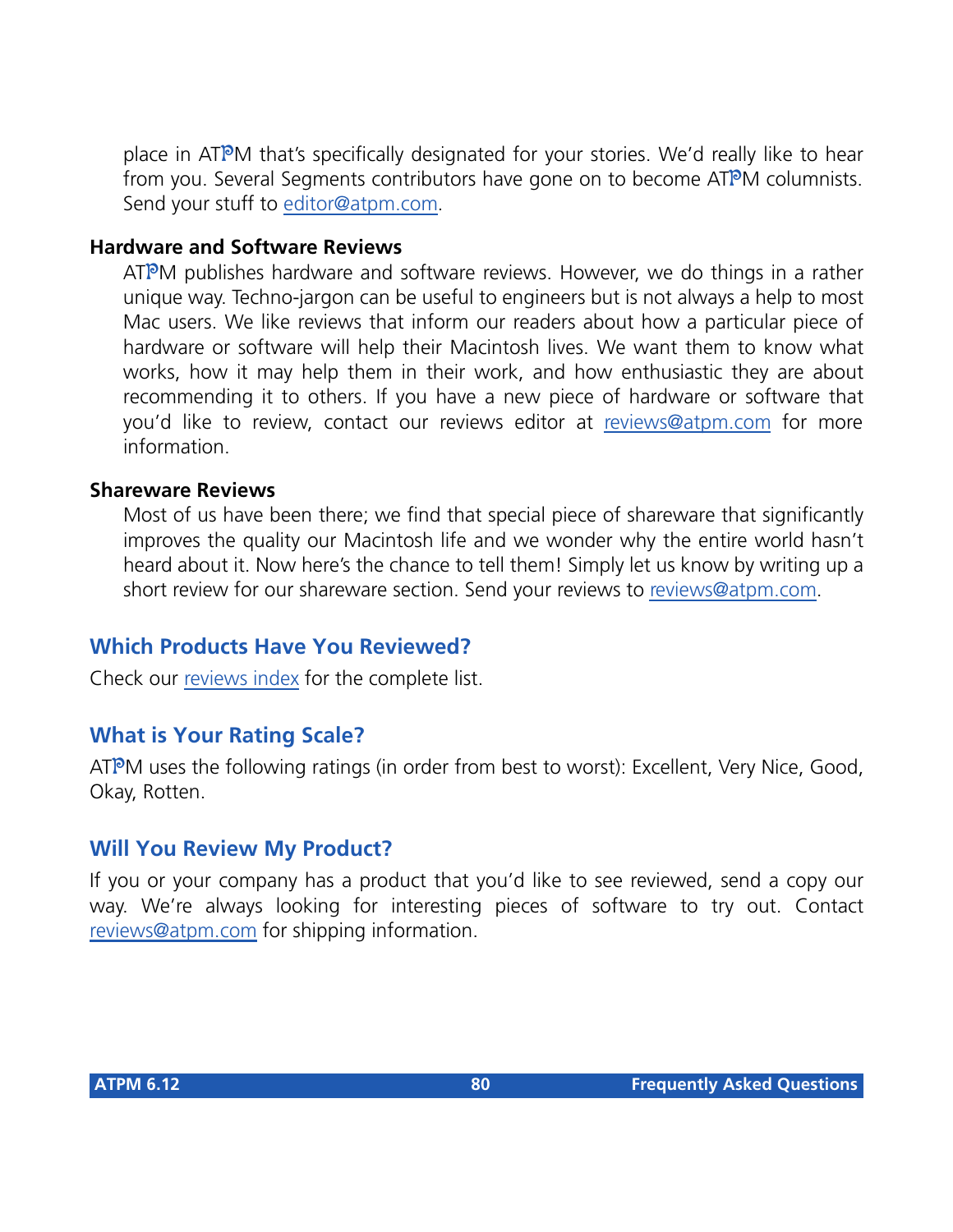#### **Can I Sponsor ATPM?**

About This Particular Macintosh is free, and we intend to keep it this way. Our editors and staff are volunteers with "real" jobs who believe in the Macintosh way of computing. We don't make a profit, nor do we plan to. As such, we rely on advertisers to help us pay for our Web site and other expenses. Please consider supporting ATPM by advertising in our issues and on our web site. Contact<advertise@atpm.com>for more information.

#### **Where Can I Find Back Issues of ATPM?**

[Back issues](http://www.atpm.com/Back/) of ATPM, dating since April 1995, are available in DOCMaker stand-alone format. In addition, all issues since ATPM 2.05 (May 1996) are available in HTML format. You can [search](http://www.atpm.com/search) all of our back issues.

#### **What If My Question Isn't Answered Above?**

We hope by now that you've found what you're looking for (We can't imagine there's something else about ATPM that you'd like to know.). But just in case you've read this far (We appreciate your tenacity.) and still haven't found that little piece of information about  $ATPM$  that you came here to find, please feel free to e-mail us at (You guessed it.) [editor@atpm.com.](mailto:editor@atpm.com)

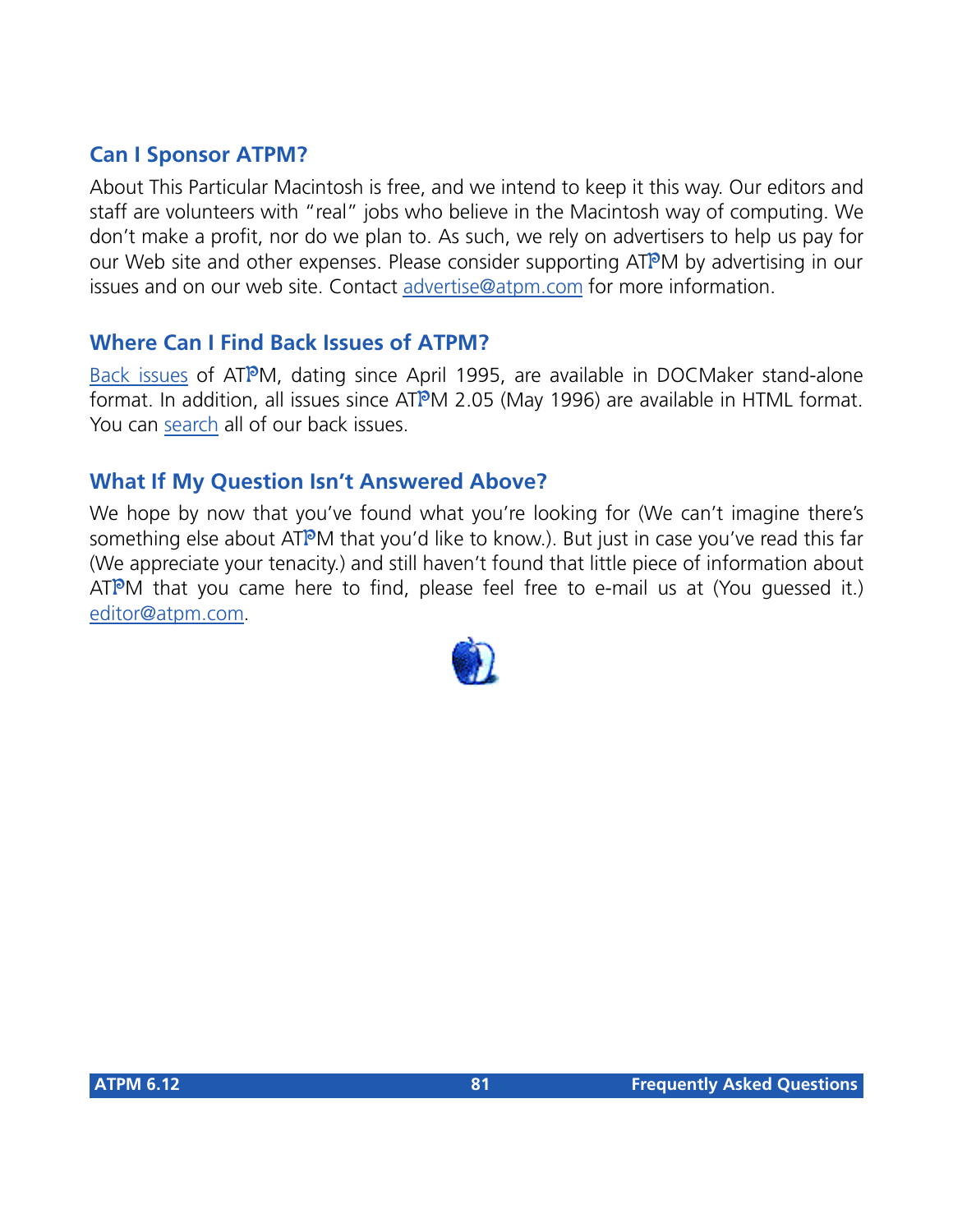# **Match-up Madness**

I'd like to congratulate last month's *Trivia Challenge* winner: Ohioan John Jacobs. Your ATPM T-shirt is on the way! This month's prize of a dynamite ATPM T-shirt goes to the first two correct entries I receive at [egoss@atpm.com.](mailto:egoss@atpm.com) Individual readers are eligible to win only once every twelve months.

This month's *Trivia Challenge* is aimed at the NCAA Basketball junkie. As my favorite time of year swings into action, try to match up the college and university names on the left with their basketball team names on the right, as you take part in:

#### **Trivia Challenge 6.12—Match-up Madness**

| 1. University Of Connecticut       | A. Hawkeyes        |
|------------------------------------|--------------------|
| 2. Temple                          | <b>B.</b> Cardinal |
| 3. Duke                            | C. Huskies         |
| 4. Maine                           | D. Matadors        |
| 5. Boston College                  | E. Longhorns       |
| 6. University Of Nevada, Las Vegas | F. Silverswords    |
| 7. Ohio State                      | G. Terrapins       |
| 8. lowa                            | H. Runnin' Rebels  |
| 9. Texas                           | I. Owls            |
| 10. Stanford                       | J. Hurricanes      |
| 11. Arizona                        | K. Buckeyes        |
| 12. Chaminade                      | L. Eagles          |
| 13. Maryland                       | M. Black Bears     |
| 14. Miami                          | N. Wildcats        |
| 15. Cal State Northridge           | O. Blue Devils     |